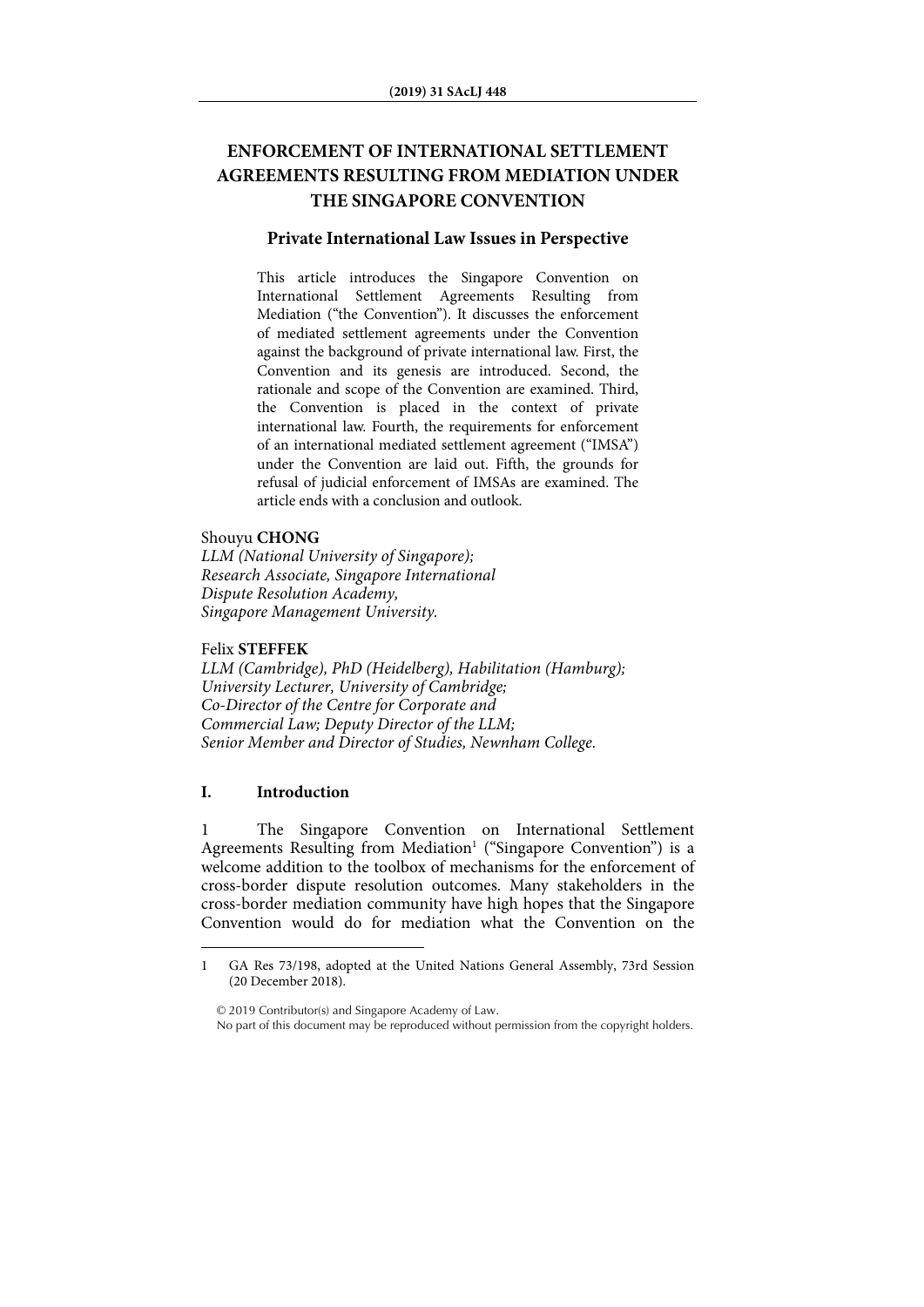Recognition and Enforcement of Arbitral Awards<sup>2</sup> ("New York Convention") has achieved for arbitration. The Singapore Convention aims at establishing regulatory robustness,<sup>3</sup> which is essential for elevating cross-border mediation to the role of a relevant player amongst the well-recognised and frequently utilised international dispute resolution forums such as litigation and arbitration.4

2 The genesis of the Singapore Convention can be attributed to a delegation from the US.<sup>5</sup> At the end of the 2014 United Nations Commission on International Trade Law ("UNCITRAL") Commission session, the delegation submitted a proposal<sup>6</sup> that UNCITRAL Working Group II (Dispute Settlement) ("WG II") should begin to examine how the attractiveness of mediation would be increased, if settlement agreements reached at the conclusion of a successful process could be enforceable *in an expedited manner* under some form of internationallevel treaty or instrument.<sup>7</sup> Consequently, in 2015, WG II commenced deliberations for the preparation of an instrument (or, possibly, instruments) which would provide a mechanism to enhance the enforcement of international commercial settlement agreements resulting from mediation (hereinafter referred to as international mediated settlement agreements or "IMSAs").

<sup>2 330</sup> UNTS 3 (10 June 1958; entry into force 7 June 1959).

<sup>3</sup> On regulatory robustness, see generally Nadja Alexander, "Introducing Regulatory Robustness Ratings for Mediation Regimes in the EU" in *EU Mediation Law Handbook – Regulatory Robustness Ratings for Mediation Regimes* (Nadja Alexander *et al* eds) (Wolters Kluwer, 2017).

<sup>4</sup> Nadja Alexander & Shouyu Chong, "An Introduction to the Singapore Convention on Mediation – Perspectives from Singapore" (2018) 22(4) *Nederlands-Vlaams tijdschrisft voor Mediation en conflictmanagement* 37 at 38.

<sup>5</sup> Hal Abramson, "New Singapore Convention on Cross-Border Mediated Settlements: Key Choices" in *Mediation in International Commercial and Investment Disputes* (Catharine Titi & Katia Fach-Gomez eds) (Oxford University Press, 2019, forthcoming) at pp 3–4 (draft version). On the decision-making process, see Stacie Strong, "The Role of Empirical Research and Dispute System Design in Proposing and Developing International Treaties: A Case Study of the Singapore Convention on Mediation" (2019) 20 Cardozo J Conflict Resol (forthcoming).

<sup>6</sup> United Nations Commission on International Trade Law (hereinafter "UNCITRAL"), *Proposal by the Government of the United States of America: Future Work for Working Group II* (A/CN.9/822) (2 June 2014).

<sup>7</sup> Timothy Schnabel, "The Singapore Convention on Mediation: A Framework for the Cross-Border Recognition and Enforcement of Mediated Settlements" (2019) 19 Pepp Disp Resol LJ 1. Timothy Schnabel proposed and negotiated the forthcoming Convention on International Settlement Agreements Resulting from Mediation GA Res 73/198, adopted at the United Nations General Assembly, 73rd Session (20 December 2018) (hereinafter "Singapore Convention on Mediation") on behalf of the US.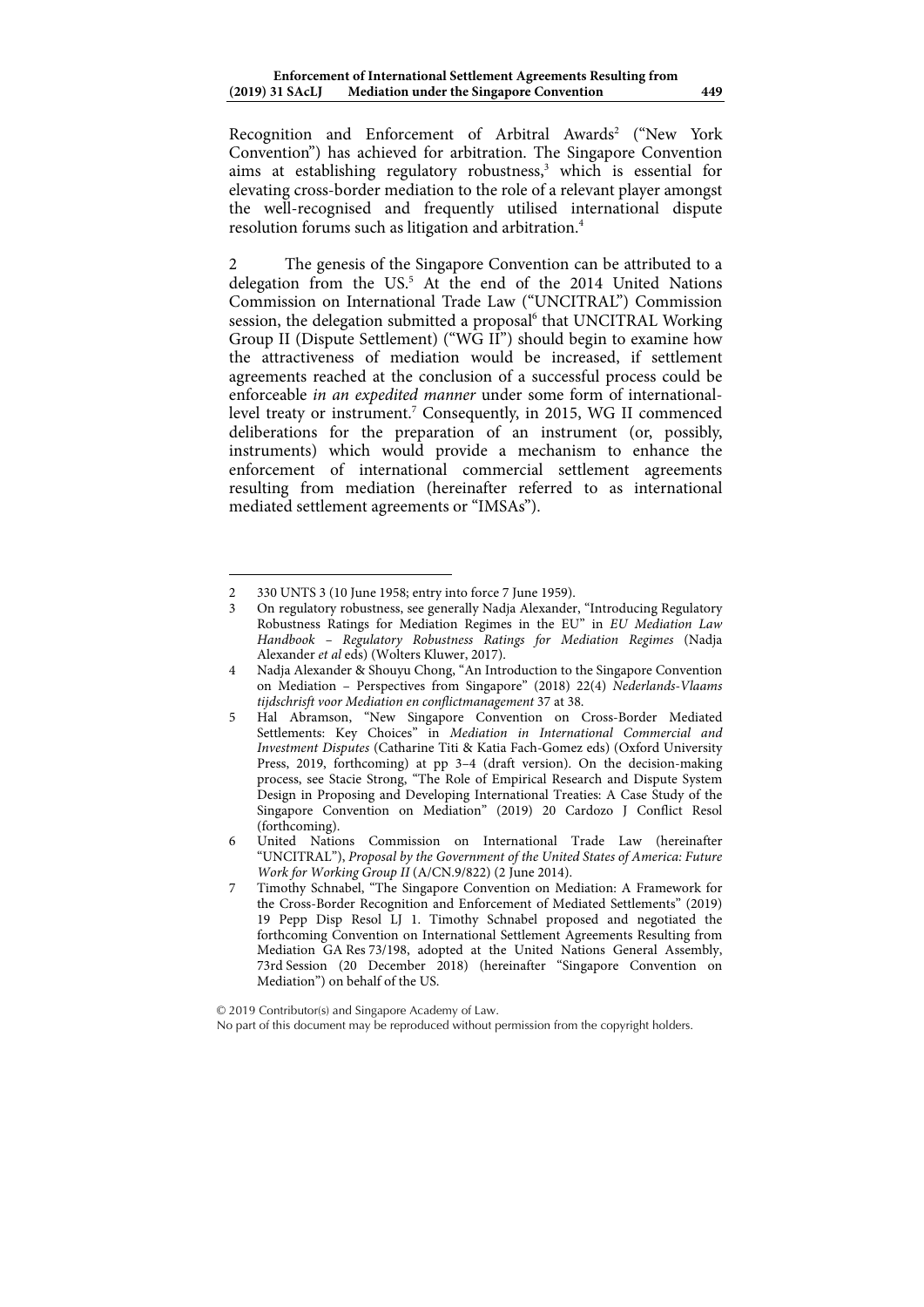3 In February 2018, during its 68th session in New York, WG II concluded its work, having come to a consensus on the drafting of two instruments: the Convention and the Model Law on International Commercial Mediation<sup>8</sup> embracing the principles found within the Convention. On 25 June 2018, UNCITRAL at its 51st session recommended that the final draft of the Convention be submitted to the United Nations ("UN") General Assembly for its consideration, and adopted the Model Law.<sup>9</sup> The UN General Assembly adopted the Convention on 20 December 2018, confirming that it shall be referred to as the "Singapore Convention on Mediation" and authorising that it be open for signature at a ceremony in Singapore on 7 August 2019.<sup>10</sup>

4 In this article, the authors examine the Singapore Convention on Mediation focusing on four themes. First, the rationale and scope of the Convention will be studied. Second, the application of the Convention will be considered against the background of private international law. Third, the requirements for enforcing IMSAs under the Convention will be investigated. Fourth, the circumstances under which judicial refusal of IMSA enforcement is permitted under the Convention will be determined.

#### **II. Rationale**

1

5 As an instrument that endeavours to provide a legal mechanism for the expedited enforcement of IMSAs across several jurisdictions, the Singapore Convention promotes conclusiveness of dispute resolution outcomes.11 This fosters confidence in the mediation process in respect to cross-border commercial disputes. International commercial mediation becomes a more attractive and accessible forum of alternative

<sup>8</sup> The UNCITRAL Model Law on International Commercial Mediation and International Settlement Agreements Resulting from Mediation, 2018 (amending the UNCITRAL Model Law on International Commercial Conciliation, 2002) GA Res 73/199, adopted at the United Nations General Assembly, 73rd Session (20 December 2018).

<sup>9</sup> *Report of the United Nations Commission on International Trade Law: Fifty-first Session* (A/73/17) (25 June–13 July 2018).

<sup>10</sup> United Nations, "General Assembly Adopts the United Nations Convention on International Settlement Agreements Resulting from Mediation", press release (UNIS/L/271) (21 December 2018) <www.unis.unvienna.org/unis/en/pressrels/ 2018/unisl271.html> (accessed 23 June 2019).

<sup>11</sup> Shouyu Chong, "Conflict of Laws and Cross-border Commercial Mediation: Breaking New Ground with the Forthcoming United Nations Convention on International Settlement Agreements Resulting from Mediation through a Conflict of Laws Analysis of Its Grounds for Refusal to Enforce International Commercial Mediated Settlement Agreements" (2018) (unpublished directed research paper undertaken during LLM studies, National University of Singapore, archived at the C J Koh Law Library, National University of Singapore) at pp 6–7.

No part of this document may be reproduced without permission from the copyright holders.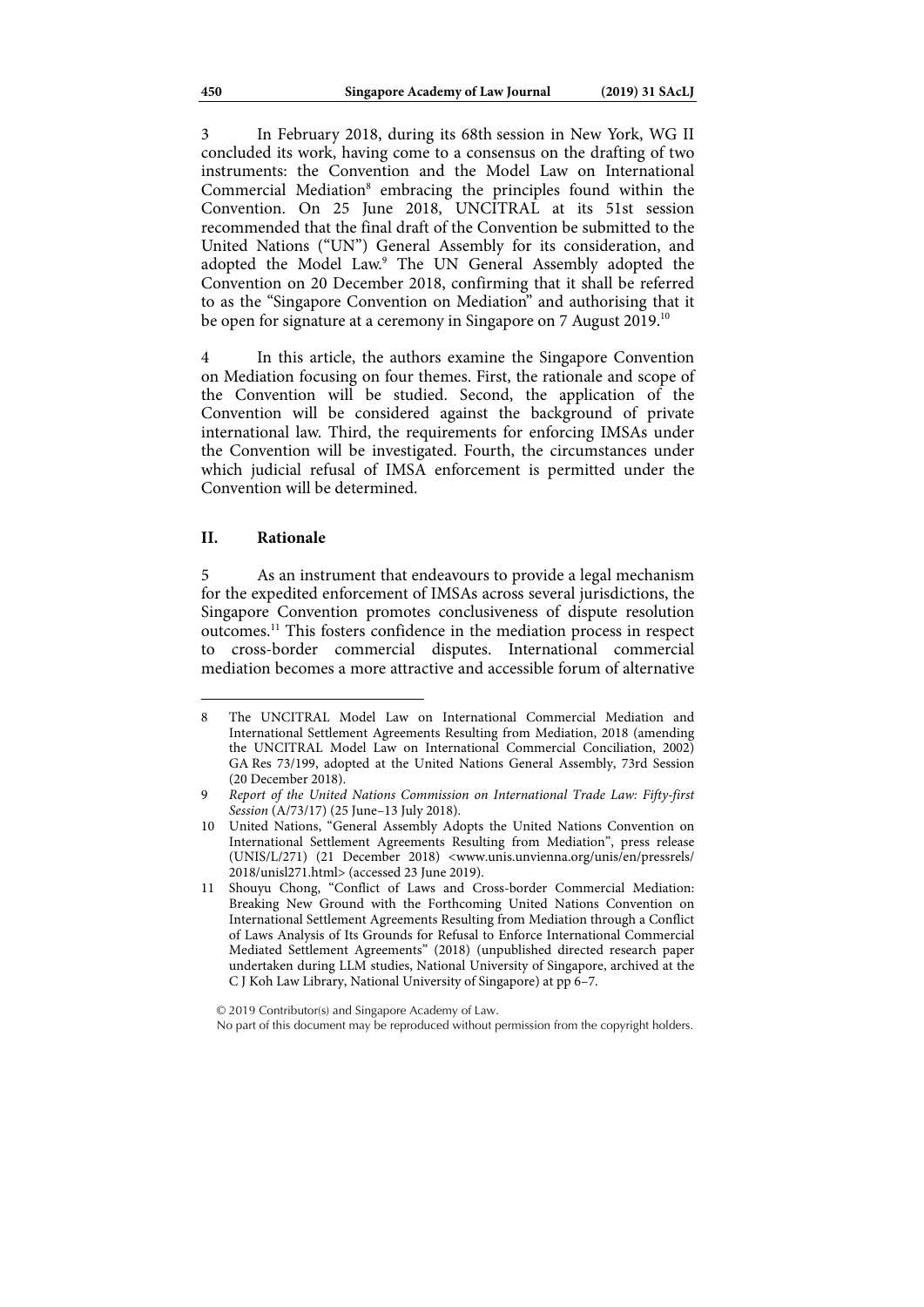dispute resolution and is elevated to possess the same status as international commercial arbitration. Whilst many mediation providers across the world enthusiastically proclaim that IMSAs should enjoy high compliance rates,<sup>12</sup> lawyers and business people often remain cautious when deciding whether to proceed with international mediation at the occurrence of a dispute.13 At least from the perspective of a "common law" lawyer, it is common practice<sup>14</sup> to first file a suit with the courts (or to initiate arbitration proceedings) and subsequently apply for a stay of proceedings in favour of mediation or out-of-court negotiations (sometimes upon recommendation of the court).15 Only then will the parties proceed to the mediation table in an attempt to resolve their conflict.

12 Chang-fa Lo & Janice Lee, "A New Approach for the Settlement of Regional Disputes to Maintain Dynamic Stability – A Selective Elaboration of the Draft Agreement on the Establishment of the Asia-Pacific Regional Mediation Organisation" (2018) 13 *Asian Journal of WTO & International Health Law and Policy* 27 at 40–41: "[T]he chances of the parties reneging on their obligations and not performing according to the agreed terms and conditions [of the mediated settlement agreement] is limited". Nolan-Haley shares similar sentiments, in Jacqueline M Nolan-Haley, "Judicial Review of Mediated Settlement Agreements: Improving Mediation with Consent" (2013) 5 *Yearbook on Arbitration and Mediation* 152 at 158–159. Also consider Klaus J Hopt & Felix Steffek, "Mediation: Comparison of Laws, Regulatory Models, Fundamental Issues" in *Mediation: Principles and Regulation in Comparative Perspective* (Klaus J Hopt & Felix Steffek eds) (Oxford University Press, 2013) at pp 105–106; Craig A McEwen & Richard J Maiman, "Mediation in Small Claims Court: Achieving Compliance through Consent" (1981) 18 *Law & Society Review* 11; and Lucy Reed, "*Ultima Thule*: Prospects for International Commercial Mediation", NUS Centre for International Law Working Paper 19/03 (unpublished) (January 2019) at p 18 <https://www.ssrn.com/abstract=3339788> (accessed 23 June 2019).

j

- 13 Consider the concern raised by American practitioners observed by Stacie Strong, who noted that, at least from the American perspective, "voluntary compliance with settlement agreements is declining, thereby increasing the need for legal enforcement mechanisms [for mediated settlement agreements in court]": Stacie Strong, "Realizing Rationality: An Empirical Assessment of International Commercial Mediation" (2016) 74(4) Wash and Lee L Rev 1973 at 2014; see also Jacqueline Nolan-Haley, "Mediation: The 'New Arbitration'" (2012) 17 Harv Negot L Rev 61 at 88–89.
- 14 Anecdotally, some "common law" lawyers would go further to consider this *good* practice.
- 15 For a recent example in Singapore, peruse the precedent of *Lim Sze Eng v Lin Choo Mee* [2019] 1 SLR 414. The case involved a winding-up petition of a company run by brothers who had fallen out with each other. Whilst a first round of mediation ordered by a judge held between April and May 2015 to resolve their differences failed and the High Court (court of first instance) of Singapore ordered for the winding-up of the company, a second round of mediation ordered by the Singapore Court of Appeal held in December 2015 yielded a settlement agreement. Unfortunately, the settlement agreement was dishonoured, and the parties involved eventually sued each other in 2018 for damages arising from the breach of the settlement agreement. This was the subject matter of the judgment.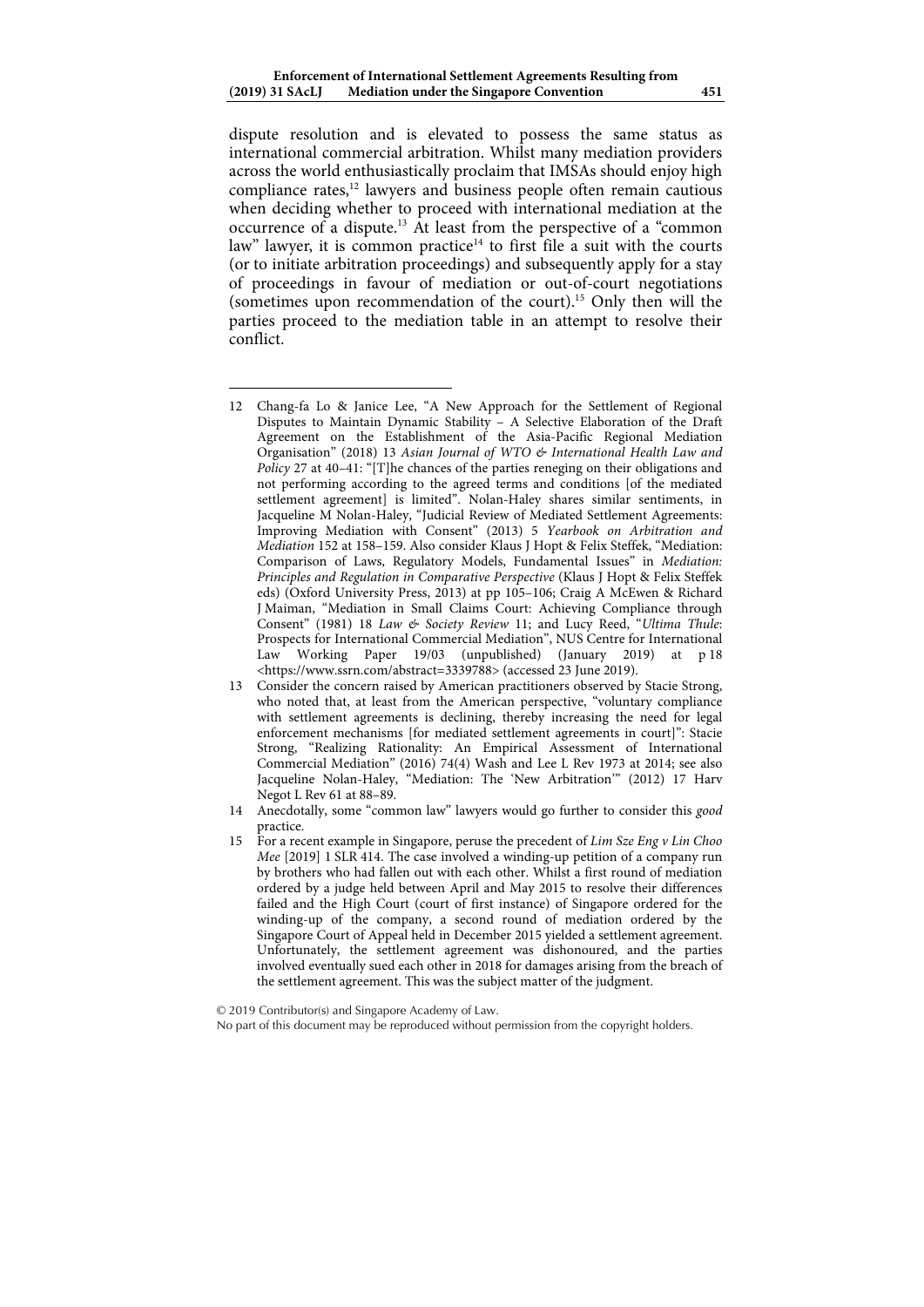6 Several reasons for this practice can be identified. From the point of view of a practitioner unfamiliar with mediation, the obligations enshrined in IMSAs may appear to be inconsistently enforced in different jurisdictions when they are subject to challenges in court.16 This leads to unpredictability and uncertainty in dispute resolution outcomes. Without an expedited enforcement mechanism, IMSAs are ordinarily enforced as legally binding contracts with an international character.17 The IMSA may have a procedural element in addition to its substantive contractual content if litigation or enforcement issues are covered.18 As such, IMSAs are subject to the relevant, but potentially idiosyncratic, mandatory rules and vitiating factors of the forum (for example, undue influence, unconscionability and illegality) administered in light of the private international law rules of the enforcing jurisdiction. This may prove costly for parties when disputes are concluded by settlement agreement through mediation, as further legal advice may be required at the jurisdiction(s) to which the IMSA will be taken to be enforced.

7 If an IMSA is brought to Singapore, which is a common law jurisdiction, for enforcement, courts are usually reluctant to order specific performance of contractual obligations if they are of the opinion that awarding damages would sufficiently compensate the innocent party to a dishonoured IMSA.<sup>19</sup> There is also precedent from the

<sup>16</sup> At least in the US, challenges in court to enforceability of settlement agreements have been very common: see James R Coben & Peter N Thompson, "Disputing Irony: A Systematic Look at Litigation about Mediation" (2006) 11 Harv Negot L Rev 43 at 47–48; and James R Coben & Peter N Thompson, "Mediation Litigation Trends: 1999–2007" (2007) 1 *World Arbitration & Mediation Review* 395.

<sup>17</sup> Nadja Alexander, *International and Comparative Mediation: Legal Perspectives* (Wolters Kluwer, 2009) at p 328.

<sup>18</sup> Felix Steffek, "Internationales Recht" in *Recht der Alternativen Konfliktlösung* (Reinhard Greger, Hannes Unberath & Felix Steffek eds) (CH Beck, 2nd Ed, 2016) at F 40.

<sup>19</sup> See *Lee Chee Wei v Tan Hor Peow Victor* [2007] 3 SLR(R) 537 at [52]–[53]; *The Law of Contract in Singapore* (Andrew Phang Boon Leong gen ed) (Academy Publishing, 2012) at paras 23.067–23.154; and Mindy Chen-Wishart, *Contract Law* (Oxford University Press, 6th Ed, 2018) at p 546 *ff*. This is because "[t]he court gives specific performance instead of damages, only when it can by that means do more perfect and complete justice": *Wilson v Northampton and Banbury Junction Rly Co* (1874) 9 Ch App 279 at 284, *per* Lord Selborne. See *Turf Club Auto Emporium Pte Ltd v Yeo Boong Hua* [2017] 2 SLR 12 at [156]: the Singapore Court of Appeal opined that non-compliance of a settlement agreement, which was subsequently recorded as a consent order by the High Court, "had the effect of *prospectively* terminating the parties' agreement and releasing the parties from *future* obligations" [emphasis in original]. As such, the Court of Appeal awarded compensatory damages to the innocent parties in view of the breach of settlement agreement: see *Turf Club Auto Emporium Pte Ltd v Yeo Boong Hua* [2018] 2 SLR 655.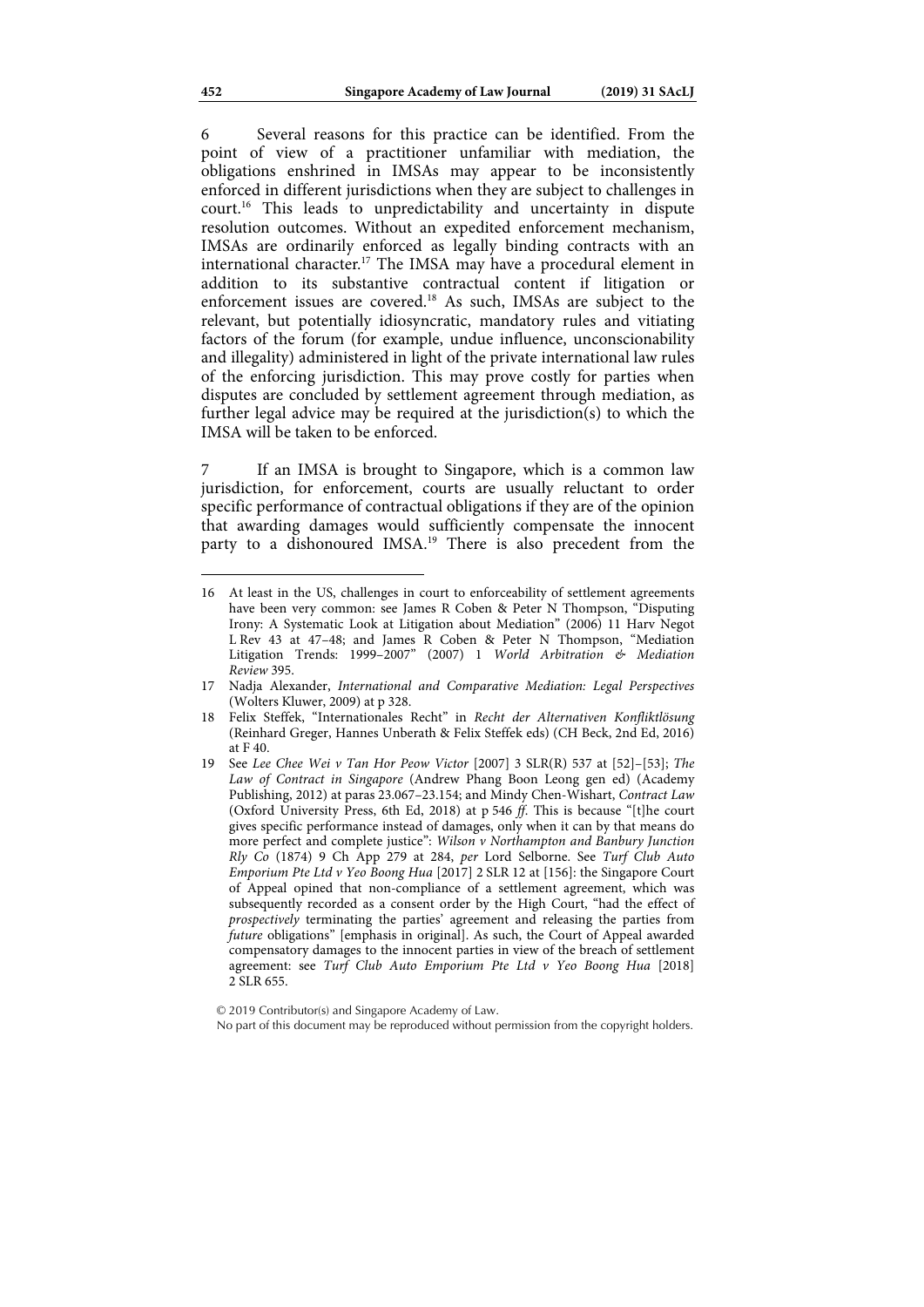Singapore courts to grant equitable relief to parties from having to fulfil some of their contractual obligations. The rule against "penalty" clauses serves as an illustration,<sup>20</sup> where an expressed secondary obligation for one party to the IMSA to pay another a sum of money in the event of a breach of its terms may not inevitably be enforced if the courts opine that the said payment clause amounts to a "penalty".21 If, on the other hand, an IMSA is brought to Germany, which is a civil law jurisdiction, for enforcement, specific performance is the default position.<sup>22</sup> Under German law, the enforcement of penalty clauses may also be restricted. However, these restrictions are not identical with the principles applying to penalty clauses under English and Singapore case law.<sup>23</sup>

8 Hence, to promote the conclusiveness of dispute resolution outcomes arising from cross-border commercial mediation, the Singapore Convention is desirable, as it endeavours to converge the functions of IMSAs with arbitral awards, galvanising its enforceability uniformly across signatory states.<sup>24</sup> This appears to reflect the sentiment of practitioners and other members of international business and legal communities who participated in a 2014 study to examine the desirability of such a Convention when it was but a proposal: 74% of respondents polled expressed the belief that a multilateral convention establishing a cross-border enforcement mechanism for IMSAs would

 $\overline{a}$ 20 *Dunlop Pneumatic Tyre Co Ltd v New Garage & Motor Co Ltd* [1915] AC 79 ("*Dunlop Pneumatic Tyre*"); the ratio of *Dunlop Pneumatic Tyre* represents the position in Singapore law (*Xia Zhengyan v Geng Changqing* [2015] 3 SLR 732); see also Goh Yihan & Yip Man, "English Reformulation of the Penalty Rule – Relevance in Singapore? *Cavendish Square Holding BV v Makdessi; ParkingEye Ltd v Beavis* [2016] AC 1172; [2015] 3 WLR 1373" (2017) 29 SAcLJ 257, though it may be modified in light of the UK Supreme Court decision of *Cavendish Square Holding BV v Makdessi; ParkingEye Ltd v Beavis* [2016] AC 1172; [2015] 3 WLR 1373 by a Court of Appeal ruling in the near future.

<sup>21</sup> It is impliedly assumed in this illustration that the choice of law of the international mediated settlement agreement ("IMSA") points to Singapore law. See *iTronic Holdings Pte Ltd v Tan Swee Leon* [2016] 3 SLR 663 at [165] for the current position taken by the Singapore High Court. For completeness, obligations to pay a sum of money upon a breach of the IMSA, to transfer property either for nothing or at undervalue, as well as to pay a sum of money to the other party to the IMSA as a deposit (which may be forfeited upon its breach) could be construed as secondary obligations susceptible to relief: Goh Yihan & Yip Man, "English Reformulation of the Penalty Rule – Relevance in Singapore? *Cavendish Square Holding BV v Makdessi; ParkingEye Ltd v Beavis* [2016] AC 1172; [2015] 3 WLR 1373" (2017) 29 SAcLJ 257 at 263, para 12.

<sup>22</sup> See Felix Steffek, "Internationales Recht" in *Recht der Alternativen Konfliktlösung* (Reinhard Greger, Hannes Unberath & Felix Steffek eds) (CH Beck, 2nd Ed, 2016) at F 55 *ff*.

<sup>23</sup> See §§ 339 *ff* of the German Civil Code (*Bürgerliches Gesetzbuch*) and § 348 of the German Commercial Code (*Handelsgesetzbuch*).

<sup>24</sup> See Art 4 of the Singapore Convention on Mediation, which sets out the requirements for reliance on mediated settlement agreements.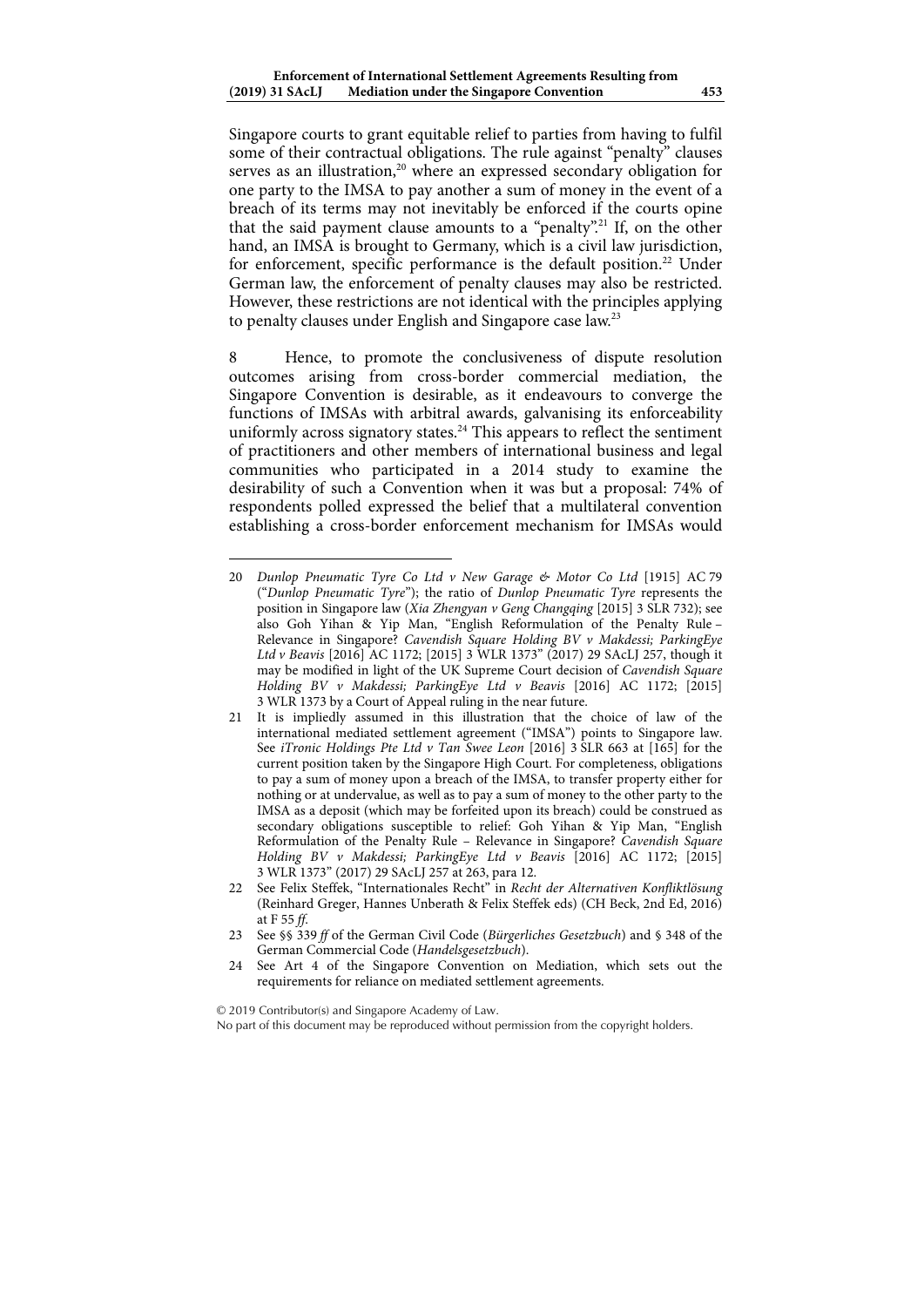encourage parties to resort to mediation services more frequently.25 At least in Singapore, specific performance of clearly defined obligations established in an IMSA would seem to be available to parties, if enforcement were to be sought under the Convention. Enforceability of IMSAs in the courts of signatory states under the Convention may only be challenged under some circumscribed conditions found in Art  $5^{26}$ resulting in a more predictable and certain enforcement regime.

9 Further, the Convention promotes a consensual and nonlegalistic method of resolving disputes, embracing the intangible elements of business relationships – such as notions of respect, reputation and contextual sensitivity to business cultures – so as to secure continuity of co-operation, which may produce further economic benefits for society. In contrast with the adjudicative forums of dispute resolution such as arbitration and litigation, mediation is a harmonious alternative. It affords parties with an appreciably more informal and fluid setting for dispute resolution to take place, making room for them to consider extra-legal considerations which could truly yield the point in contention.27 Addressing the relevant elements at mediation with nuance, discretion and sensitivity – in contrast with proceeding with a large team of expensive high-profile lawyers to battle tooth-and-nail with each other to the bitter end at litigation or arbitration – can produce further economic benefits for society, in the form of productivity from continued business ties and reduced opportunity costs.

10 It is apt to conclude this part with the observation that through the provision of a robust enforcement mechanism, the Singapore Convention incidentally promotes mediation as a desirable and, at many times, appropriate *alternative* to international arbitration and litigation. From the economic point of view of a consumer in the market for dispute resolution services, parties will enjoy cost-saving and qualitative benefits, for they are provided with access to a bigger platter of options

<sup>25</sup> Stacie Strong, "Use and Perception of International Commercial Mediation and Conciliation: A Preliminary Report on Issues Relating to the Proposed UNCITRAL Convention on International Commercial Mediation and Conciliation" University of Missouri School of Law Legal Studies Research Paper No 2014-28 (2014) at p 45 <https://papers.ssrn.com/sol3/papers.cfm?abstract\_id=2526302> (accessed 23 June 2019).

<sup>26</sup> Article 5 of the Singapore Convention on Mediation contains the grounds for refusing to grant enforcement relief to parties that wish to enforce international mediated settlement agreements under the Convention's expedited enforcement mechanism.

<sup>27</sup> Carrie Menkel-Meadow, "The Future of Mediation Worldwide: Legal and Cultural Variations in the Uptake of or Resistance to Mediation" in *Essays on Mediation – Dealing with Disputes in the 21st Century* (Ian Macduff ed) (Wolters Kluwer, 2016) at p 31.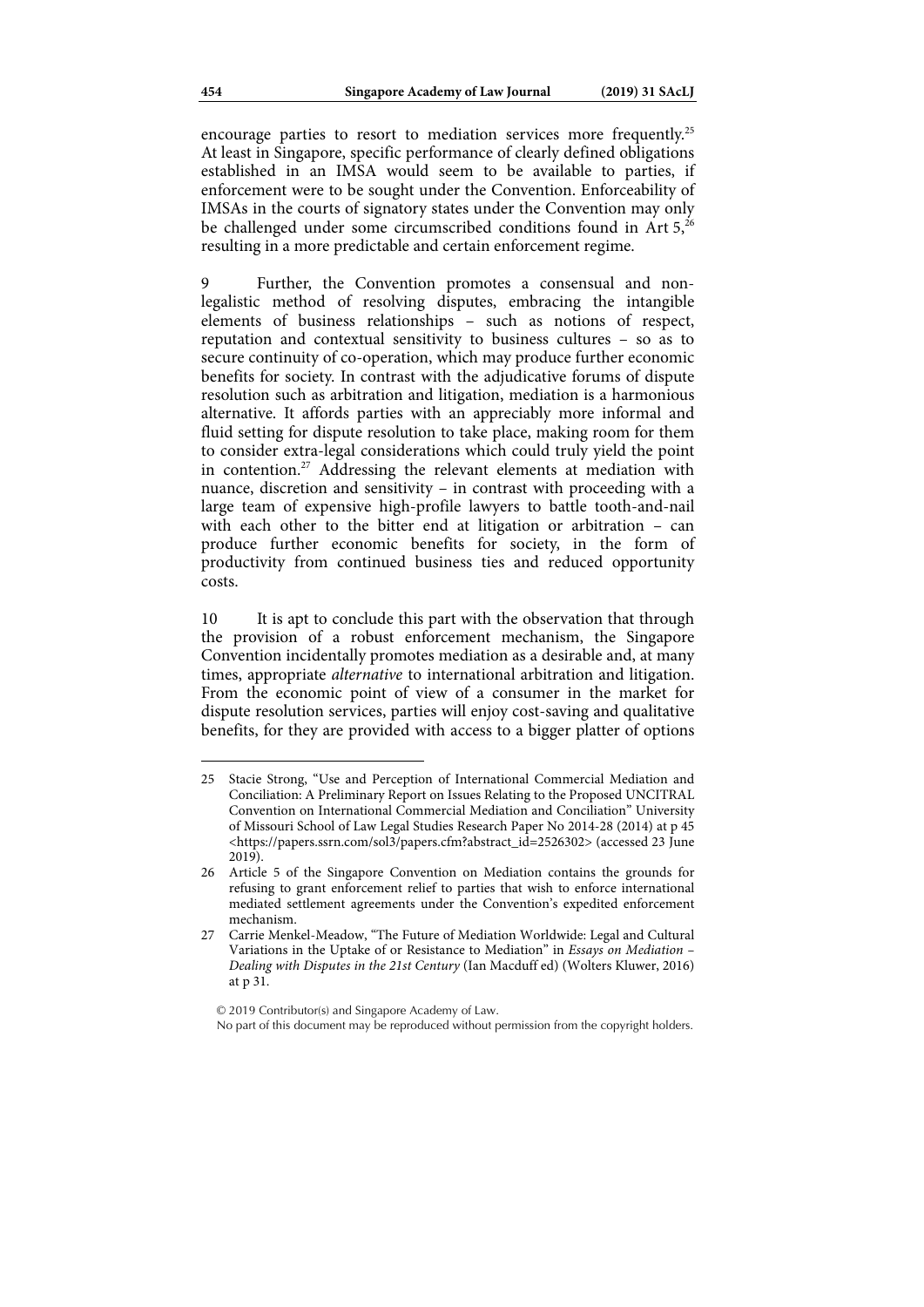to choose from. It is possible for them to better tailor how they wish to proceed to resolve their disputes.

## **III. Scope of the Convention**

11 This part first examines the kinds of IMSAs which fall within the reach of the Convention. Second, it discerns the forms of IMSAs which have been expressly excluded from its reach, including those which may be enforced under other treaties. Finally, it examines the possibility of reservations made by signatory states.

## *A. Reach of the Convention*

*(1) Introduction* 

12 According to Art 1(1), the Singapore Convention applies to international agreements resulting from mediation and concluded in writing by parties to resolve a commercial dispute. In this part, the authors will establish the meaning of "international", "commercial" and "mediation". The essentials of the "in writing" requirement will be investigated below,<sup>28</sup> where the formalities required for enforceable IMSAs under the Convention are laid out.

## *(2) International*

13 Article 1(1) of the Convention provides a functional elucidation as to what forms of settlement agreements are "international":

> (a) At least two parties to the settlement agreement have their places of business in different States; or

> (b) The State in which the parties to the settlement agreement have their places of business is different from either:

> > (i) The State in which a substantial part of the obligations under the settlement agreement is performed; or

> > (ii) The State with which the subject matter of the settlement agreement is most closely connected.

14 If a party has more than one place of business, the relevant place of business – according to Art  $2(1)(a)$  – is that which has the closest relationship to the dispute resolved by the "settlement agreement, having regard to the circumstances known to, or contemplated by, the parties at the time of the conclusion of the settlement agreement". If a

28 See paras 37–41 below.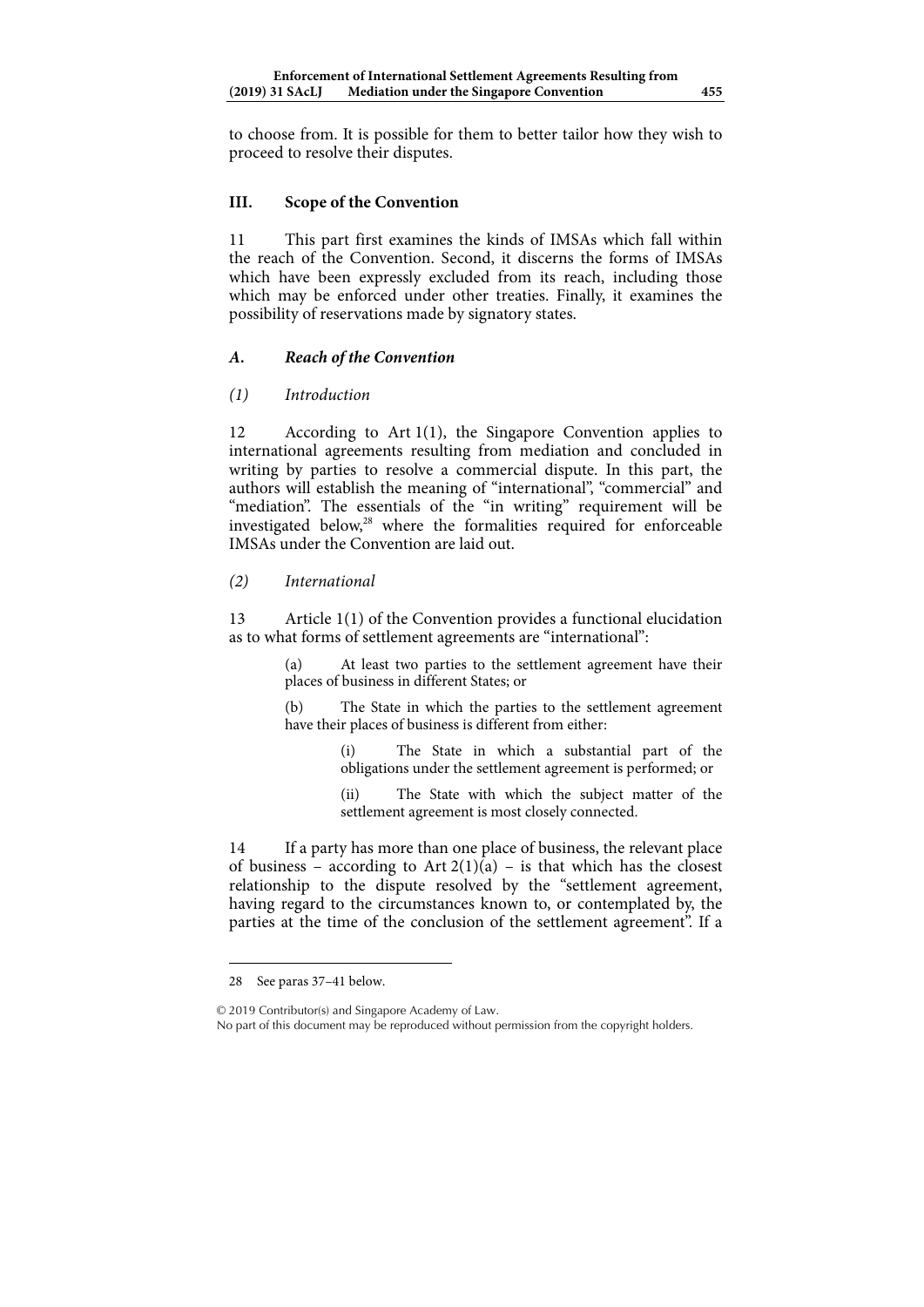party does not have a place of business, reference is to be made to the party's habitual residence under Art 2(1)(b).

15 The drafters of the Convention have prescribed a functional definition of "international" disputes, since in practice there is no concept of a "seat" of mediation.<sup>29</sup> In contrast, the "seat" of an international arbitration would allow for the internationality of a *foreign* arbitral award to be determined: Art I of the New York Convention provides that it "shall apply to the recognition and enforcement of arbitral awards made in the territory of a State [that is, the "seat"] *other than the State where the recognition and enforcement of such awards are*  sought" [emphasis added].<sup>30</sup> Without a discernible "seat" of mediation, there is no meaningful comparator against which a mediated settlement agreement may be deemed "foreign" (and thus, "international").<sup>31</sup> The provision of a definition of "international" in the Convention is essential as it overcomes this rudimentary issue, in line with the norm amongst mediation practitioners who have traditionally referred to mediated settlement agreements as of either an "international" or "domestic" character<sup>32</sup>

*(3) Commercial* 

1

16 Whilst Art 1(1) of the Singapore Convention restricts its scope to "commercial" disputes, what constitutes a "commercial" dispute is not defined anywhere within the Convention. However, it has been generally defined with the assistance of illustrations provided in footnote 1 of the UNCITRAL Model Law on International Commercial Mediation and International Settlement Agreements Resulting from Mediation,<sup>33</sup> which was drafted alongside the Convention:

> The term 'commercial' should be given a wide interpretation so as to cover matters arising from all relationships of a commercial nature, whether contractual or not. Relationships of a commercial nature include, but are not limited to, the following transactions: any trade transaction for the supply or exchange of goods or services; distribution agreement; commercial representation or agency;

<sup>29</sup> Nadja Alexander & Shouyu Chong, "An Introduction to the Singapore Convention on Mediation – Perspectives from Singapore" (2018) 22(4) *Nederlands-Vlaams tijdschrisft voor Mediation en conflictmanagement* 37 at 39–40.

<sup>30</sup> Convention on the Recognition and Enforcement of Foreign Arbitral Awards (330 UNTS 3) (10 June 1958; entry into force 7 June 1959) (hereinafter "New York Convention") Art 1.

<sup>31</sup> Shouyu Chong & Nadja Alexander, "Singapore Convention Series: Why Is There No Seat of Arbitration?" *Kluwer Mediation Blog* (1 February 2019).

<sup>32</sup> See generally *EU Mediation Law Handbook – Regulatory Robustness Ratings for Mediation Regimes* (Nadja Alexander *et al* eds) (Wolters Kluwer, 2017).

<sup>33</sup> GA Res 73/199, adopted at the United Nations General Assembly, 73rd Session (20 December 2018).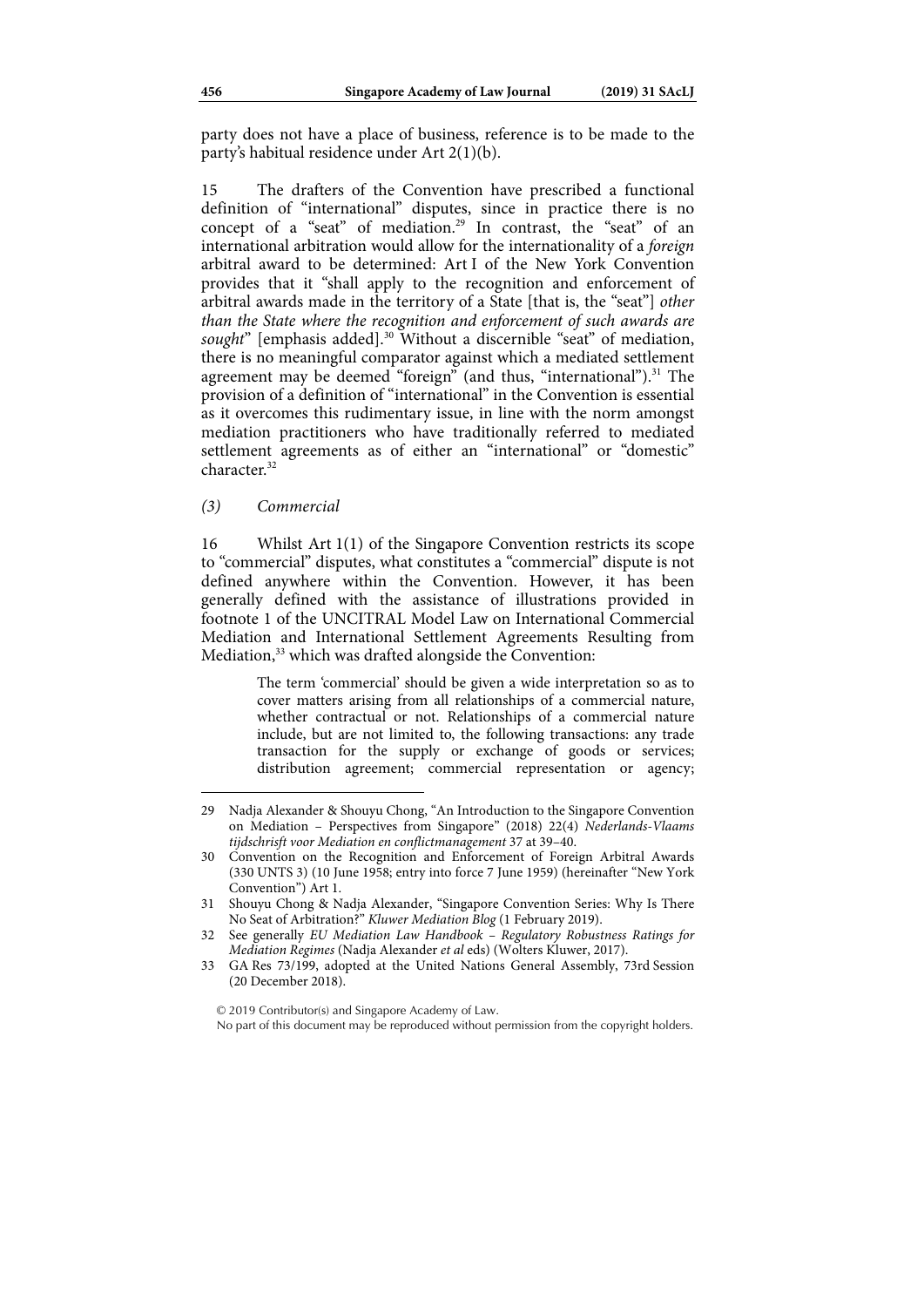factoring; leasing; construction of works; consulting; engineering; licensing; investment; financing; banking; insurance; exploitation agreement or concession; joint venture and other forms of industrial or business cooperation; and carriage of goods or passengers by air, sea, rail or road.

The scope of the Convention is limited to "commercial" disputes, for the drafters affiliated with UNCITRAL (that is, WG II) are conventionally empowered by such a circumscribed mandate. The drafters are mindful of avoiding any conflict with domestic public policies, which could arise if the Convention were designed to address non-commercial matters. Such conflict is less likely to occur if the Convention were architectured to regulate transactions exclusively in the business realm. Hence, consumer disputes "for personal, family or household purposes" and those involving "family, inheritance or employment law" are excluded from the scope of the Convention under Art 1(2).

*(4) Mediation* 

1

17 "Mediation" is broadly established under Art 2(3) of the Singapore Convention to be:

> … a process, irrespective of the expression used or the basis upon which the process is carried out, whereby parties attempt to reach an amicable settlement of their dispute with the assistance of a third person or persons ('the mediator') lacking the authority to impose a solution upon the parties to the dispute.

It is noteworthy that most private international law conventions avoid providing with watertight clarity definitions of the institution which they govern,<sup>34</sup> for *omnis definitio in jure periculosa est*.<sup>35</sup> This raises the concern that providing watertight definitions of meaning of words in legislative or conventional texts could unduly fetter its administration. A broad functional definition<sup>36</sup> is useful to inform administrators of the

<sup>34</sup> Michele Graziadei, "Recognition of Common Law Trusts in Civil Law Jurisdictions under the Hague Trusts Convention with Particular Regard to the Italian Experience" in *Re-imagining the Trust – Trusts in Civil Law* (Lionel Smith ed) (Cambridge University Press, 2012) at p 45. For instance, the United Nations Convention on Contracts for the International Sale of Goods (11 April 1980; entry into force 1 January 1988) does not provide a definition of what constitutes a "sale" under the Convention; and the Hague Convention on Protection of Children and Co-operation in Respect of Intercountry Adoption (29 May 1993; entry into force 1 May 1995) does not provide a definition of what constitutes "adoption" under the Convention.

<sup>35</sup> In English, these words mean: "Every definition in law is perilous."

<sup>36</sup> The definition is functional as "the provision looks to the nature of the dispute resolution process rather than the label, so that parties need not [pedantically] use the term mediation for the Convention to apply": Nadja Alexander & Shouyu Chong, "An Introduction to the Singapore Convention on Mediation – (*cont'd on the next page*)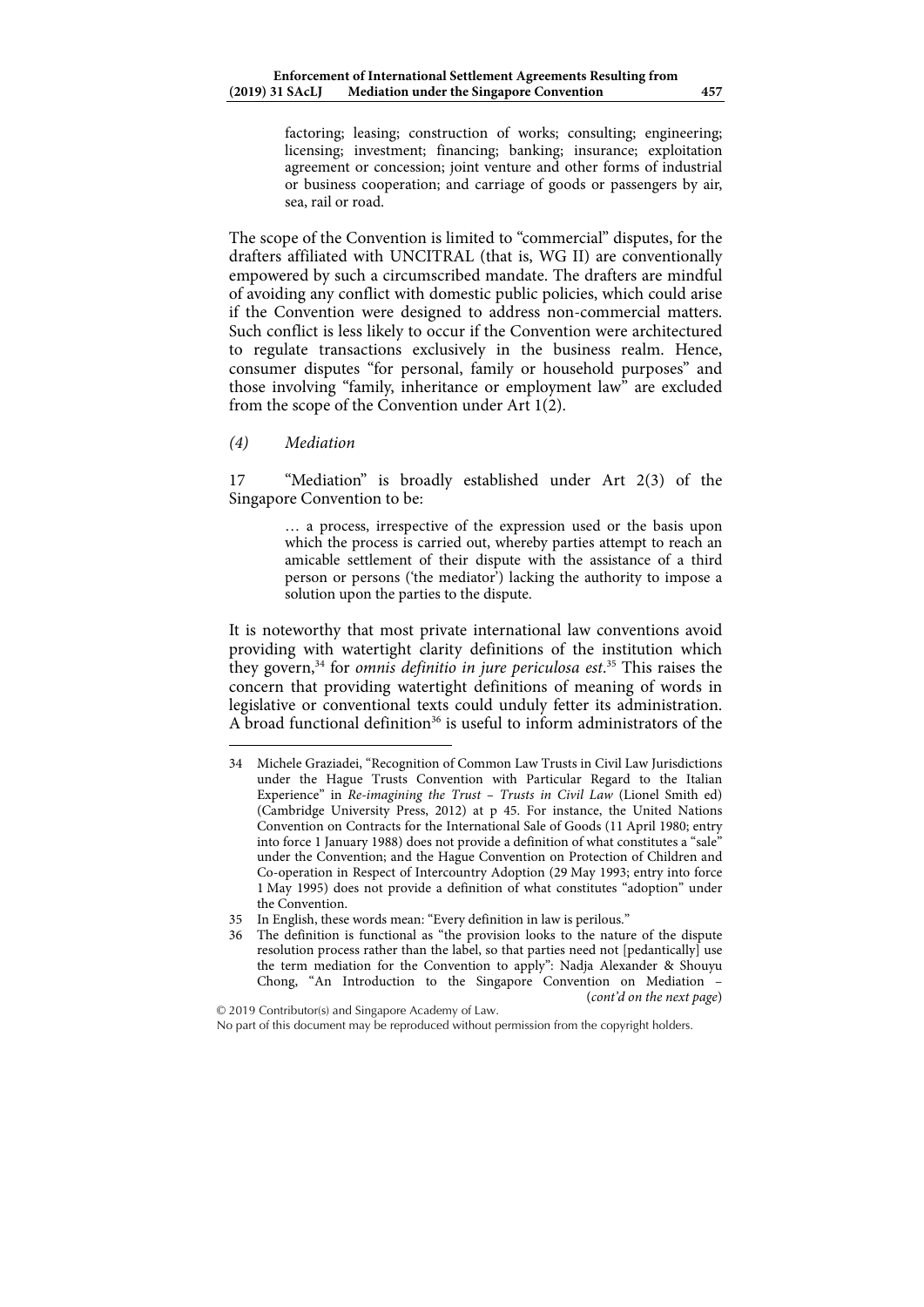Convention, as well as parties relying on it, that a diversity of facilitative and advisory mediation processes would be covered, to the exclusion of determinative processes such as arbitration and adjudication.<sup>37</sup>

18 The application of the Convention in practice will show whether the definition of mediation in Art 2(3) is too broad. The definitional elements of amicable settlement, assistance of third person(s) and no authority to impose a solution may be invoked for procedures that are usually distinguished from mediation.38 To give some examples, conciliation and ombud proceedings would commonly comply with this definition (except in those cases where they are unilaterally binding). Both are procedures where the parties attempt an amicable solution with the assistance of a third person without decisionmaking powers. The same is true for neutral evaluation, mini-trial and expert opinion.<sup>39</sup> Should the courts wish to narrow the scope of application, then they could require a qualified procedural involvement of the third person. This would exclude mechanisms such as an expert opinion where a third party essentially provides the parties with information, but usually does not engage in a procedure aiming at amicable solution.

19 Similarly, questions will be raised whether the functional definitions provided for "mediation" and "the mediator" in the Convention embrace technological innovations in dispute resolution. An example is the provision of dispute resolution services with the assistance of artificial intelligence algorithms.<sup>40</sup> The definition of "the mediator" may be understood with some nuance to accommodate

Perspectives from Singapore" (2018) 22(4) *Nederlands-Vlaams tijdschrisft voor Mediation en conflictmanagement* 37 at 41.

<sup>37</sup> Take, for example, the adjudication regime administered by the Singapore Mediation Centre governed by the relevant Singapore Building and Construction Industry Security of Payment legislation and rules: see Singapore Mediation Centre, "Adjudication" <www.mediation.com.sg/business-services/adjudication/> (accessed 23 June 2019).

<sup>38</sup> For functional definitions of common dispute resolution mechanisms, see Felix Steffek, "Principled Regulation of Dispute Resolution: Taxonomy, Policy, Topics" in *Regulating Dispute Resolution: ADR and Access to Justice at the Crossroads* (Felix Steffek *et al* eds) (Hart Publishing, 2013) at pp 36–43.

<sup>39</sup> Nadja Alexander & Shouyu Chong, "An Introduction to the Singapore Convention on Mediation – Perspectives from Singapore" (2018) 22(4) *Nederlands-Vlaams tijdschrisft voor Mediation en conflictmanagement* 37 at 41: "As a result, processes such as neutral evaluation and mini-trial conceivably would fall within the definition of mediation."

<sup>40</sup> For an overview of the capabilities of artificial intelligence in dispute resolution see Ludwig Bull & Felix Steffek, "Die Entschlüsselung rechtlicher Konflikte: Der Einsatz künstlicher Intelligenz zur Ermittlung von Entscheidungsfaktoren der Konfliktlösung" (2018) 21 *Zeitschrift für Konfliktmanagement* 165.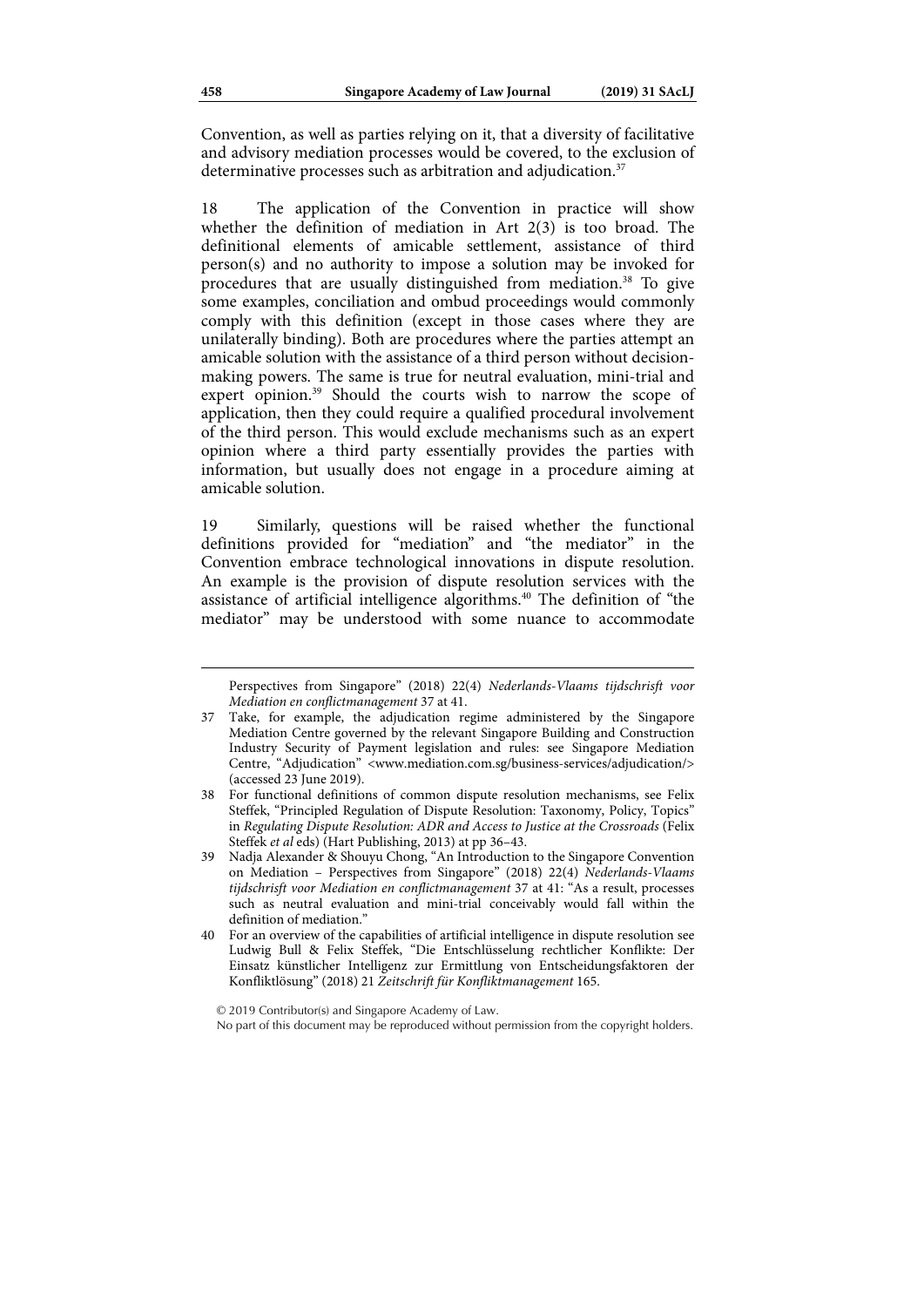technological innovations, especially if one accepts the possibility of granting legal personality to artificial intelligence software systems.<sup>41</sup>

## *B. Exclusions*

20 The Singapore Convention embraces both institutional and *ad hoc* mediation, so long as the subject matter of the mediation is of an international and commercial nature and not excluded by Art 1(2) or 1(3). First, as mentioned earlier, consumer disputes "for personal, family or household purposes" and those involving "family, inheritance or employment law" are excluded from the scope of the Convention under Art 1(2).

21 Second, according to Art 1(3), the Convention expressly excludes IMSAs that:

> (a) have been approved by a court or have been concluded in the course of court proceedings;

> (b) are enforceable as a judgment in the state of that court; or

> (c) have been recorded and are enforceable as an arbitral award.

These exclusions must be understood in light of one of the Convention's aims to serve as a gap filler in the cross-border enforcement of IMSAs.<sup>42</sup> For instance, IMSAs may arise from court or arbitral proceedings and may be recorded as a judicial settlement under the Hague Convention of 30 June 2005 on Choice of Court Agreements<sup>43</sup> ("HCCCA") or as an arbitral consent award enforceable under the New York Convention. $44$ 

… [a]n arbitral tribunal [must have] the authority to make [the] consent award [which accrues] only if the parties commenced an arbitration regarding (*cont'd on the next page*)

<sup>1</sup> 41 Nadja Alexander & Shouyu Chong, "An Introduction to the Singapore Convention on Mediation – Perspectives from Singapore" (2018) 22(4) *Nederlands-Vlaams tijdschrisft voor Mediation en conflictmanagement* 37 at 41, citing Paulius Čerka, Jurgita Grigienė & Gintarė Sirbikytė, "Is It Possible to Grant Legal Personality to Artificial Intelligence Software Systems?" (2017) 33 CL&SR 685.

<sup>42</sup> Nadja Alexander & Shouyu Chong, "The New UN Convention on Mediation (aka the 'Singapore Convention') – Why It's Important for Hong Kong" (2019) *Hong Kong Lawyer* 26 at 28.

<sup>43</sup> See Hague Convention of 30 June 2005 on Choice of Court Agreements (30 June 2005; entry into force 1 October 2015) Art 12.

<sup>44</sup> Gary Born, *International Commercial Arbitration* (Wolters Kluwer, 2nd Ed, 2014) at pp 3021–3027; see also Art 30 of the UNCITRAL Model Law on International Commercial Arbitration (A/40/17, Annex I; A/61/17, Annex I) (21 June 1985; amended 7 July 2006). Readers should note that in order for arbitral consent awards derived as a result of mediation to be enforceable under the New York Convention: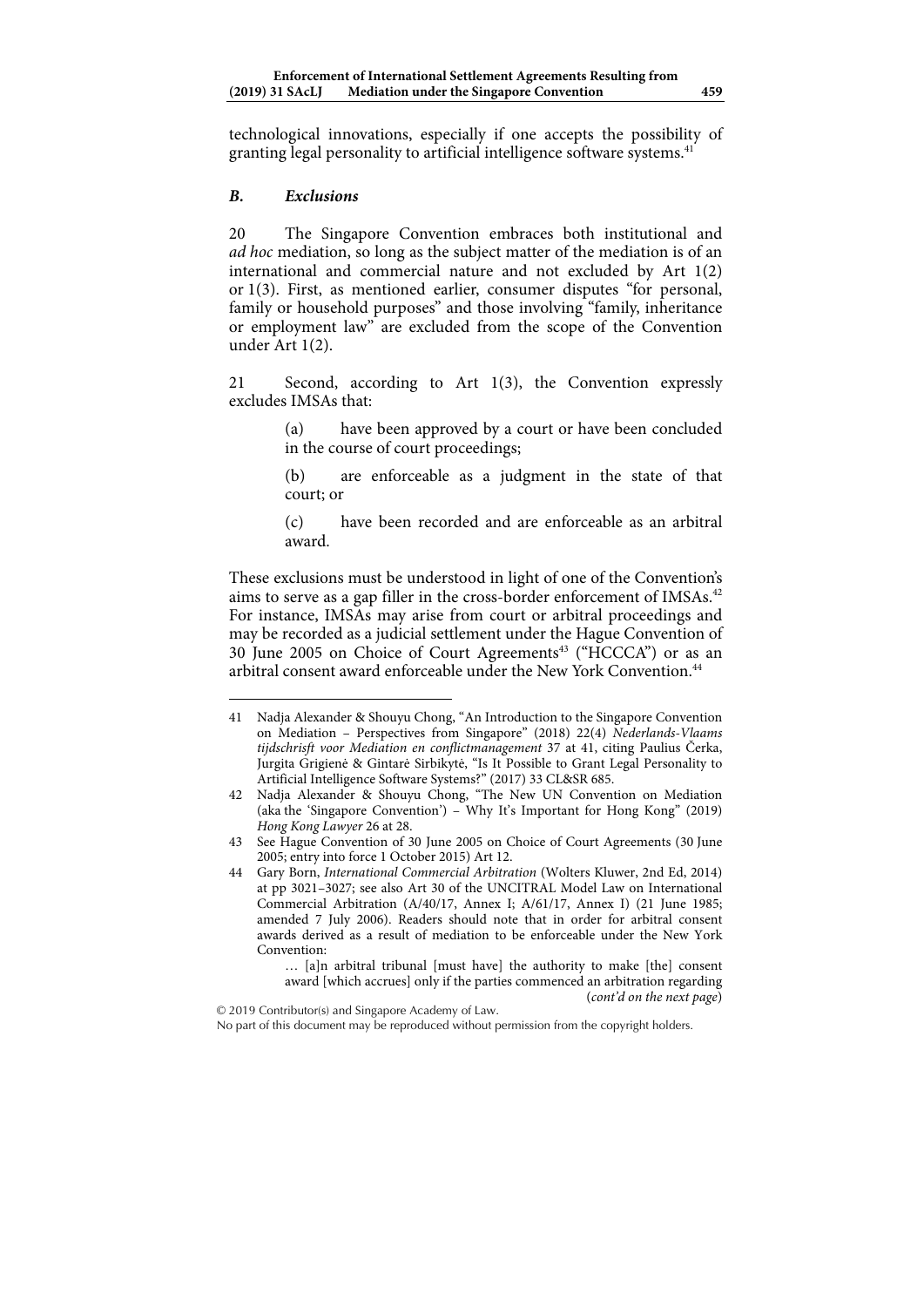22 The exclusions made by Art 1(3) of the Convention deconflicts the administration of the Convention with the above-mentioned international instruments. Essentially, the Convention will serve to enforce IMSAs which cannot be enforced under the HCCCA or the New York Convention. An example is an out-of-court settlement agreement that is not brought back before a sitting judge in a state court for judicial approval with the aim of enforcement under the HCCCA. As a result, this agreement is ineligible for such enforcement as it is not a "judgment" or "judicial settlement".<sup>45</sup>

23 Article 7 of the Convention preserves the signatory states' subsisting obligations to other treaties when it comes to the relevant rights associated with settlement agreements. For instance, where there are subsisting bilateral or multilateral arrangements governing how settlement agreements arising from investor–State disputes may be enforced, the Singapore Convention will be administered in a manner which does not cause any interference with those subsisting obligations, but only to such an extent where the relevant laws would permit.<sup>46</sup>

#### *C. Possible reservations*

24 The Singapore Convention provides for the possibility of only two reservations.<sup>47</sup> The first allows a signatory State to exclude transactions to which it is a party, or to which any governmental agency or any person acting on behalf of a governmental agency is a party.<sup>48</sup> The second allows signatory states to reverse the default application of the Convention by providing an opt-in regime instead. This means that obligations under the Convention would only apply in that State if the parties to an IMSA have agreed for the Convention to apply. Interestingly, both reservations contain dynamic language ("to the extent"). This means that signatory states can choose which of the three

- See Gary Born, *International Commercial Arbitration* (Wolters Kluwer, 2nd Ed, 2014) at p 3023.
- 45 Hague Conference on Private International Law, *Convention of 30 June 2005 on Choice of Court Agreements: Explanatory Report* (by Trevor Hartley & Masato Dogauchi) at paras 206–209.
- 46 Article 7 of the Singapore Convention on Mediation reads:
	- This Convention shall not deprive any interested party of any right it may have to avail itself of a settlement agreement in the manner and to the extent allowed by the law or the treaties of the Party to the Convention where such settlement agreement is sought to be relied upon.
- 47 Singapore Convention on Mediation Arts 8(1)–8(2).
- 48 Singapore Convention on Mediation Art 8(1)(a).

an actual dispute. The authority to make a consent award does not extend to cases where the parties settle a dispute and then subsequently commence an arbitration solely for the purpose of recording the settlement as a consent award.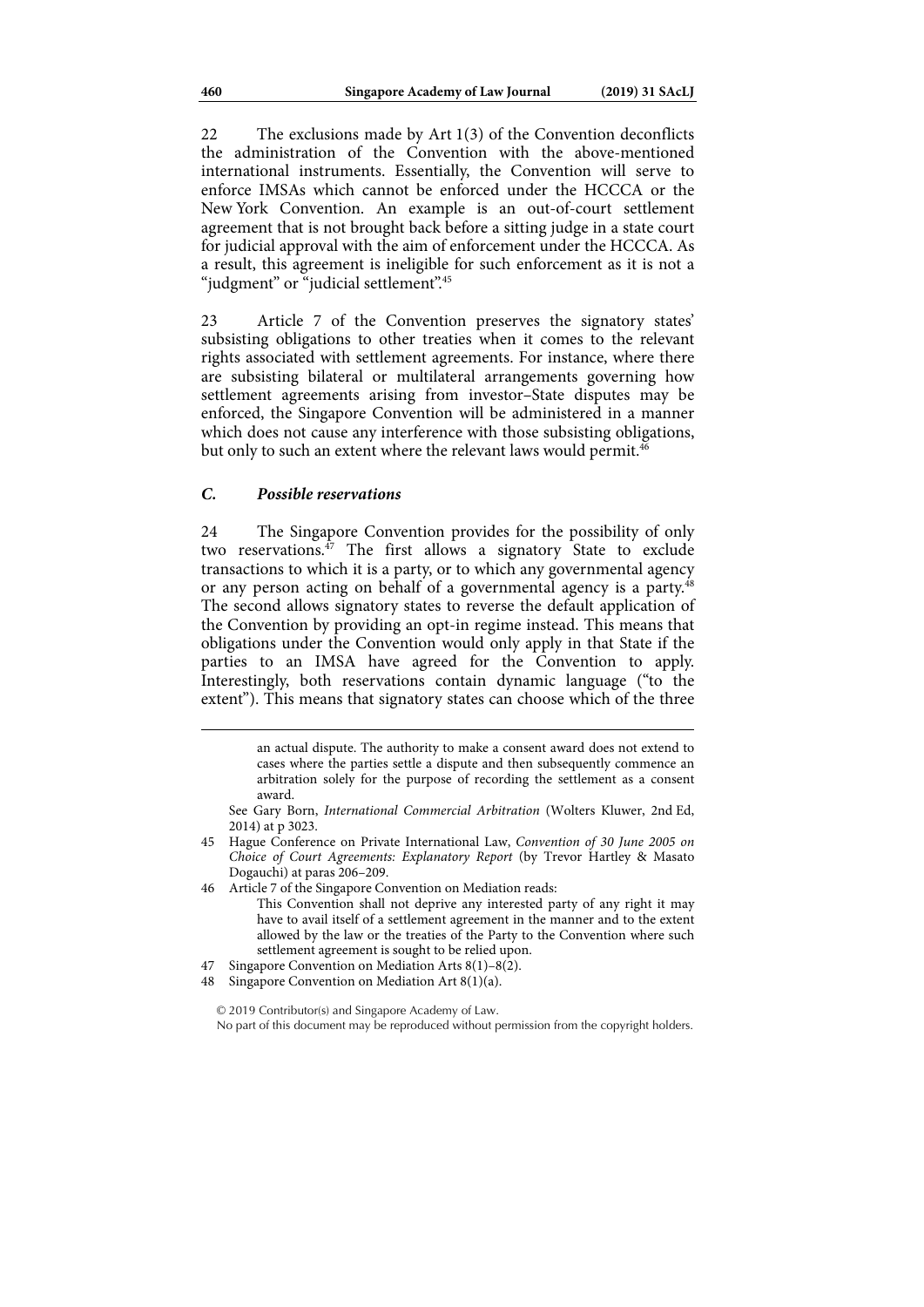types of entities (State, agencies, persons acting on behalf of agencies) will benefit from the first reservation. As regards the second reservation, the dynamic wording means that parties can opt into the Convention by degree and not just all-or-nothing.

25 The following considerations may apply when potential signatory states decide for themselves if they should lodge a reservation (particularly, the second reservation) when they sign on to the Singapore Convention. On the one hand, a reservation which grants parties the freedom to opt for the Convention's application would give effect to party autonomy. The success rate for mediation in some jurisdictions may hinge on having the freedom for commercial parties at mediation to pick and choose their desired cross-border enforcement mechanism (that is, whether the Singapore Convention or a more familiar and subsisting legal framework for enforcement should apply). It is advised, however, that states investigate empirically, for example, through industry and public consultations, if this would hold true for their jurisdiction before making the reservation.

26 On the other hand, providing that the Convention would apply only if parties expressly agree that it should in their IMSA could engender a bias for maintaining the status quo.<sup>49</sup> Parties might resist modifying the status quo of the Convention's non-application by simply not taking the additional step of inserting an opt-in clause in their IMSA and agreeing to its application. To counteract the status quo bias, mediators possessed with the knowledge that parties intend to take their IMSA into an opt-in jurisdiction for enforcement should advise parties accordingly, and alert them to the availability for expedited enforcement under the Convention. It remains to be seen if this is an effective strategy to promote the Convention's use, or if there are other compelling means or regulatory mechanisms to encourage mediators to provide information to mediating parties about enforcement under the Singapore Convention.

## **IV. The Singapore Convention and private international law: An overview**

27 The study of private international law presents and addresses three main problems in cross-border disputes.<sup>50</sup> First, it provides conflict

© 2019 Contributor(s) and Singapore Academy of Law.

1

No part of this document may be reproduced without permission from the copyright holders.

<sup>49</sup> Eunice Chua, "The Singapore Convention on Mediation: A Brighter Future for Asian Dispute Resolution" (2019) *Asian Journal of International Law* (forthcoming) at 5–6 and 9.

<sup>50</sup> *Cheshire, North & Fawcett: Private International Law* (Paul Torremans *et al* gen eds) (Oxford University Press, 15th Ed, 2017) at p 3; *Dicey, Morris and Collins on the Conflict of Laws* (Lord Collins of Mapesbury & Jonathan Harris gen eds) (*cont'd on the next page*)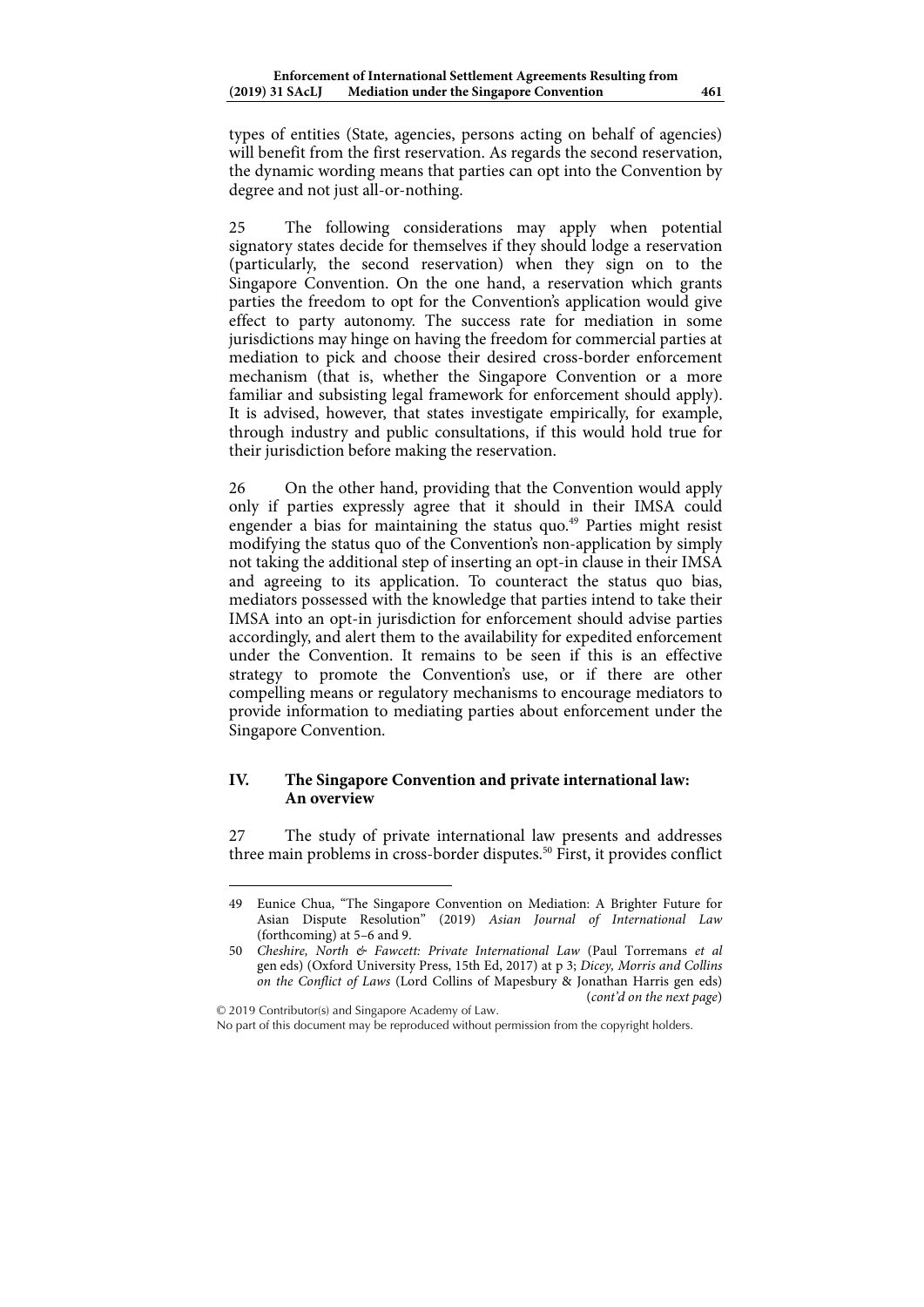rules for stakeholders (for example, courts, arbitrators, mediators, lawyers and parties) to discern how forums seize jurisdiction over disputes. Second, it provides conflict rules for stakeholders to discern the choice of law governing disputes. Third, it provides conflict rules for stakeholders when parties seek to get dispute resolution outcomes (for example, foreign court judgments, foreign arbitral awards and IMSAs) recognised and enforced across borders.

28 The jurisdictional implications of the Singapore Convention are minimal, as it does not determine the forum competent for enforcing mediation agreements. It has no effect on how courts and arbitral tribunals seize jurisdiction over cross-border disputes. However, the Singapore Convention will change the way IMSAs are recognised and enforced. According to Art 3(1), each signatory State shall enforce a settlement agreement in accordance with its rules of procedure and under the conditions laid down in the Convention. Hence, just as how the New York Convention has taken away the need for "double *exequatur*" in the cross-border enforcement process of arbitral awards when it came into force in 1958, the Singapore Convention will have the same effect on IMSAs.<sup>51</sup> Both instruments expand the number (and nature) of legal instruments susceptible to recognition and enforcement under private international law rules.<sup>52</sup>

29 Finally, questions as to choice of law may be relevant to the process of seeking recognition and enforcement of IMSAs under the Convention, particularly when the carefully circumscribed Art 5 defences against such recognition and enforcement are raised. The Convention is examined in light of these private international law issues  $below<sup>53</sup>$ 

## **V. Jurisdiction**

1

30 In a 2014 study on the use and perception of cross-border commercial mediation, 75% of respondents thought that an

<sup>(</sup>Sweet & Maxwell, 15th Ed, 2012) at para 1-003; John McMillan & Nicolas Constable, "Private International Law" in *International Commercial Law – Law and Practice* (Petra Butler ed) (Oxford University Press, forthcoming); Peter Stone, *EU Private International Law* (Edward Elgar Publishing, 3rd Ed, 2014) at p 3.

<sup>51</sup> Timothy Schnabel, "The Singapore Convention on Mediation: A Framework for the Cross-Border Recognition and Enforcement of Mediated Settlements" (2019) 19 Pepp Disp Resol LJ 1 at 13.

<sup>52</sup> See Lucy Reed, "*Ultima Thule*: Prospects for International Commercial Mediation" NUS Centre for International Law Working Paper 19/03 (unpublished) (January 2019) at pp 12–13 <https://www.ssrn.com/abstract=3339788> (accessed 23 June 2019).

<sup>53</sup> See paras 30–75 below.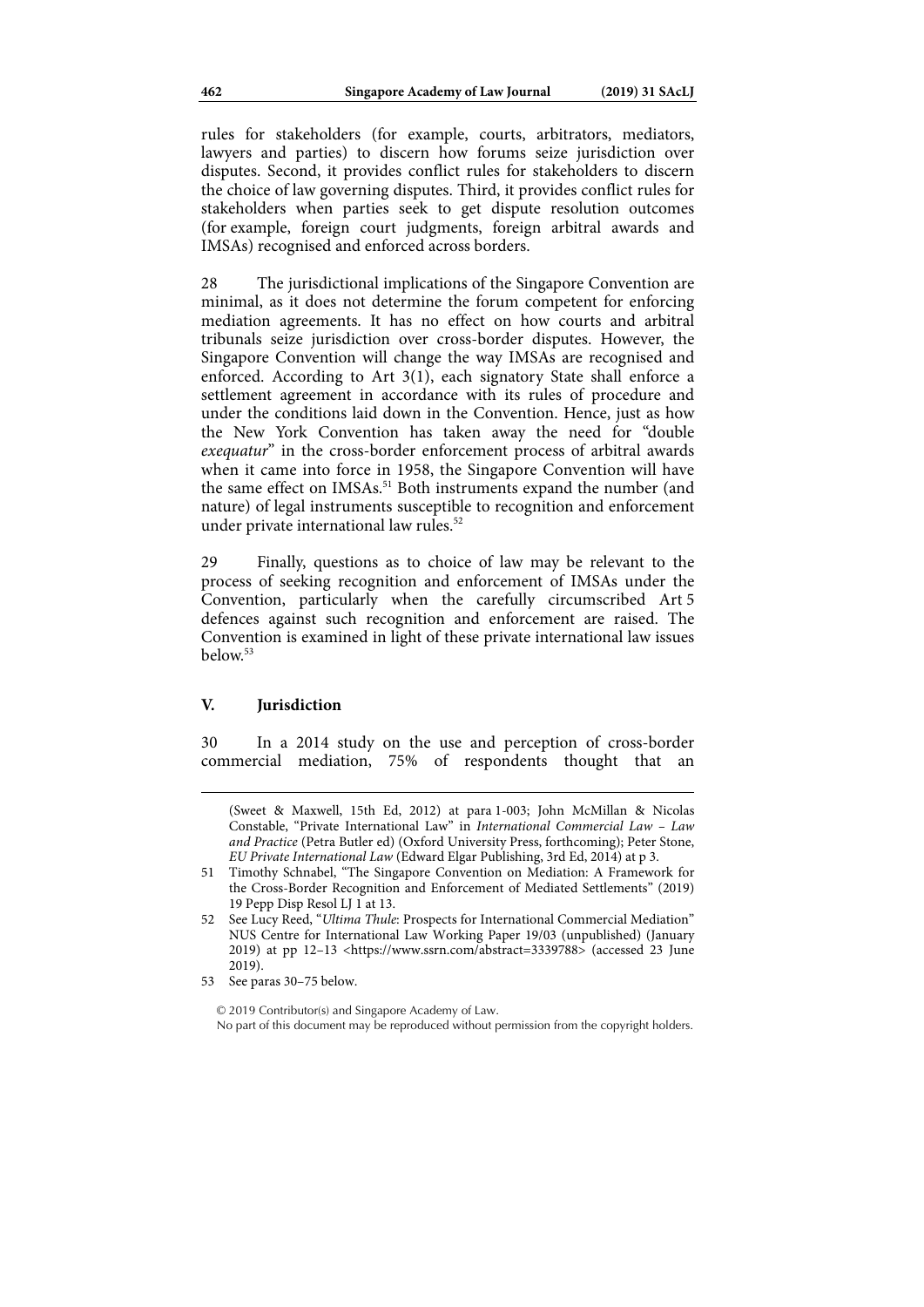international treaty which would provide a mechanism for the enforcement of mediation agreements as well as the recognition and enforcement of IMSAs would be desirable.<sup>54</sup> However, WG II in the drafting process of the Singapore Convention deliberately left out provisions for the enforcement of mediation agreements, emphasising that mediation is a flexible alternative dispute resolution process, and parties may address matters which may not be expressly or implicitly envisaged by the mediation agreement.<sup>55</sup> It was thought that imposing convention obligations on the enforcement of mediation agreements would engender uncertainty, as it would be difficult (and antithetical to the mediation process) to define with bright red lines the scope of the dispute covered by such an agreement.

31 In any case, matters as to jurisdiction of a mediation "forum" are currently left to be governed by the rules or laws regulating mediation practice subsisting in each individual State. In certain instances, the mediation option is treated as a condition precedent, before parties may proceed to resolve their disputes by an adjudicative process at a court or in arbitration. For instance, in France, the courts have taken the view that mediation agreements are *prima facie* enforceable,<sup>56</sup> and parties are bound to proceed to mediation as such before exploring other options to dispute resolution such as litigation. In Germany, an appropriately drafted<sup>57</sup> mediation agreement is generally binding on parties and claims in court may not be brought before an agreed mediation session

<sup>54</sup> Stacie Strong, "Use and Perception of International Commercial Mediation and Conciliation: A Preliminary Report on Issues Relating to the Proposed UNCITRAL Convention on International Commercial Mediation and Conciliation" University of Missouri School of Law Legal Studies Research Paper No 2014-28 at p 46 (2014) <https://papers.ssrn.com/sol3/papers.cfm?abstract\_id=2526302> (accessed 23 June 2019). The survey presents detailed data on 34 different questions from 221 respondents from across the world.

<sup>55</sup> The United Nations Commission on International Trade Law, Working Group II (Dispute Settlement), *Report of Working Group II (Arbitration and Conciliation) on the Work of Its Sixty-third Session* (Vienna, 7–11 September 2015) (A/CN.9/861) (2015) at para 69.

<sup>56</sup> Katrin Deckert, "Mediation in Frankreich" in *Mediation – Rechtstatsachen, Rechtsvergliech, Regelungen* (Klaus J Hopt & Felix Steffek eds) (Mohr Siebeck, 2008) at p 196; Nadja Alexander, *International and Comparative Mediation – Legal Perspectives* (Wolters Kluwer, 2009) at pp 174–175.

<sup>57</sup> Note that § 307 of the German Civil Code (*Bürgerliches Gesetzbuch*) could render mediation clauses null and void "where the clause does not sufficiently clarify that mediation is a non-binding procedure and may be broken off at every stage of the negotiations": Peter Tochtermann, "Mediation in Germany: The German Mediation Act – Alternative Dispute Resolution at the Crossroads" in *Mediation – Principles and Regulation in Comparative Perspective* (Klaus J Hopt & Felix Steffek eds) (Oxford University Press, 2013) at p 550.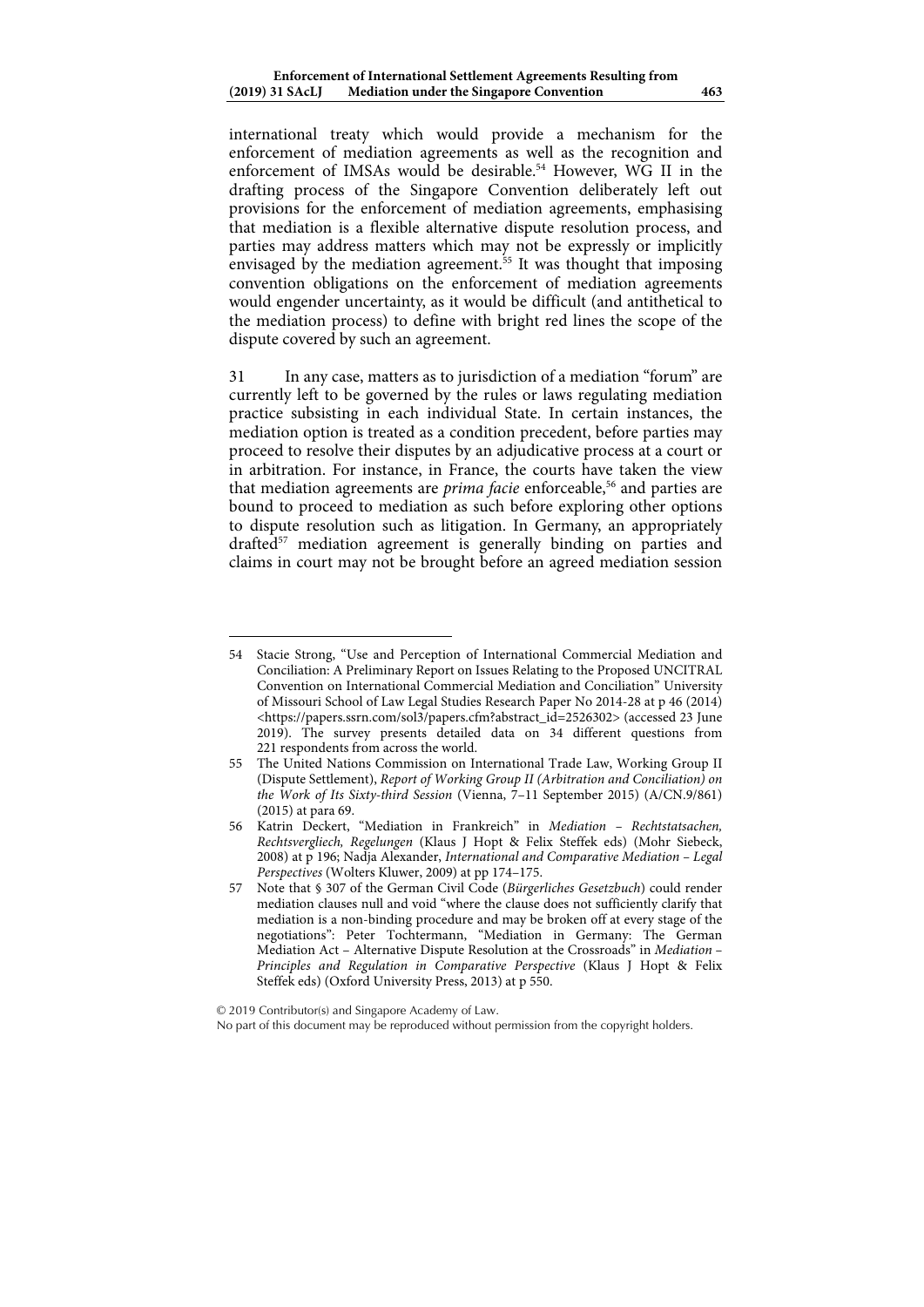has been carried out.<sup>58</sup> In the UK,<sup>59</sup> Hong Kong<sup>60</sup> and Singapore,<sup>61</sup> instructive case precedents from the respective common law jurisdictions show that mediation agreements must be meticulously drafted. Otherwise it is likely that they would be rendered by the courts as unenforceable for uncertainty.<sup>62</sup>

## **VI. Enforcement and recognition of IMSAs**

32 The Singapore Convention will change the recognition and enforcement of dispute resolution outcomes. Article 3 of the Convention provides:

> (1) Each party to the Convention shall enforce a settlement agreement in accordance with its rules of procedure and under the conditions laid down in this Convention.

> (2) If a dispute arises concerning a matter that a party claims was already resolved by a settlement agreement, a Party to the Convention shall allow the party to invoke the settlement agreement in accordance with its rules of procedure and under the conditions laid down in this Convention, in order to prove that the matter has already been resolved.

Obviously, signatory states must give effect to the mechanisms in Art 3. However, they are at liberty to adapt their individual laws and rules of procedure to comply with the Art 3 recognition and enforcement mechanism,<sup>63</sup> so long as they abide by the necessary conditions

<sup>58</sup> Reinhard Greger, "Recht der alternativen Konfliktlösung" in *Recht der Alternativen Konfliktlösung* (Reinhard Greger, Hannes Unberath & Felix Steffek eds) (CH Beck, 2nd Ed, 2016) at D 158; Peter Tochtermann, "Mediation in Germany: The German Mediation Act – Alternative Dispute Resolution at the Crossroads" in *Mediation – Principles and Regulation in Comparative Perspective* (Klaus J Hopt & Felix Steffek eds) (Oxford University Press, 2013) at p 549.

<sup>59</sup> *Wah (aka Alan Tang) v Grant Thornton International Ltd* [2012] EWHC 3198, especially at [59]–[60].

<sup>60</sup> *Hyundai Engineering and Construction Co Ltd v Vigour Ltd* [2005] HKEC 258 at [29].

<sup>61</sup> *International Research Corp plc v Lufthansa Systems Asia Pacific Pte Ltd* [2014] 1 SLR 130 at [54].

<sup>62</sup> *Cf Scandinavian Trading Tank v Flota Petrolera Ecuatoriana (The Scaptrade)* [1983] QB 529 at 540.

<sup>63</sup> A discussion of how signatory states may do so necessitates consideration of how treaty obligations signed at a diplomatic level are recognised as a law of the State: *cf* Chao Hick Tin, "Early Forays in International Law" in *Singapore and International Law – The Early Years: Essays in Memory of S. Tiwari* (Kevin Y L Tan ed) (Centre for International Law, 2009). As the authors are confined to a word limit, they are unable to discuss in detail on this issue. Further, one would need to appreciate the differences between a monistic and dualistic interpretation of treaty obligations at the state level: see Martin Dixon, Robert McCorquodale & (*cont'd on the next page*)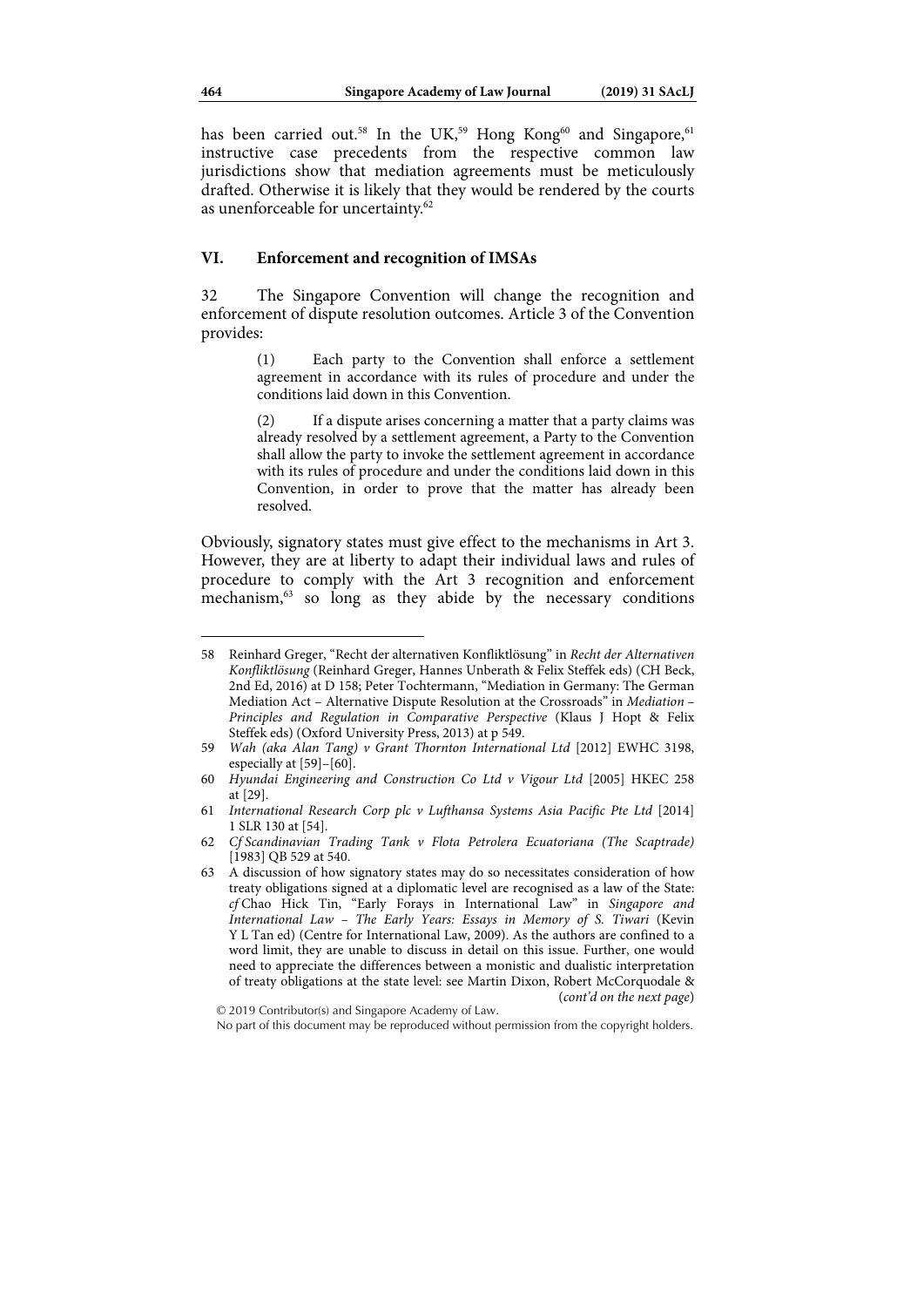established by the Convention in relation to scope (as discussed above), form and evidence (this will be discussed later in this part when Art 4 is addressed). It should be noted that the application of the Convention does not require that other states involved have also signed on to it.<sup>64</sup>

33 On plain reading, it appears that Art 3(1) provides for an enforcement mechanism for IMSAs, whilst Art 3(2) provides for a recognition mechanism. However, as IMSAs are not procured from an adjudicative (or determinative) forum, it is difficult to reconcile at the theoretical level on what basis IMSAs may be "recognised" by courts in the private international law sense. The concept of "recognition" in private international law engenders a consideration of overlapping principles broadly falling under the concept of *res judicata*: 65 such as cause of action estoppel,<sup>66</sup> issue estoppel<sup>67</sup> and the *Henderson v* Henderson<sup>68</sup> estoppel (the last is only available in common law traditions).

34 In the drafting stages, representatives from the European Union ("EU") vehemently opposed including the term "recognition" (understood in the private international law sense) in Art 3, as in their opinion, *res judicata* should theoretically apply to matters stemming from acts of state (such as court judgments).<sup>69</sup> Fortunately,

Sarah Williams, *Cases & Materials on International Law* (Oxford University Press, 6th Ed, 2016) at pp 103–105.

<sup>64</sup> Hal Abramson, "New Singapore Convention on Cross-Border Mediated Settlements: Key Choices" in *Mediation in International Commercial and Investment Disputes* (Catharine Titi & Katia Fach-Gomez eds) (Oxford University Press, forthcoming, 2019) at p 18 (draft version).

<sup>65</sup> Dorcas Quek Anderson, "Issue Estoppel Created by Consent Judgments: Dissonance between the Principles Underlying Settlements and Court Decisions" [2017] SingJLS 100 at 101.

<sup>66</sup> See *Thoday v Thoday* [1964] 1 All ER 341 at 197, *per* Lord Diplock.

<sup>67</sup> See *Lee Tat Development Pte Ltd v Management Corporation of Strata Title Plan No 301* [2005] 3 SLR(R) 157 at [14]–[15].

<sup>68</sup> *Henderson v Henderson* [1843–1860] All ER Rep 378; [1843] 3 Hare 100 at 115.

<sup>69</sup> See, *eg*, intervention of the European Union, in Audio Recording: United Nations Commission on International Trade Law, Working Group II (Arbitration and Conciliation) 64th Session (4 February 2016) at 10:00–13:00 <http://www. uncitral.org/uncitral/audio/meetings.jsp> (accessed 23 June 2019); this was also reported by Timothy Schnabel, "The Singapore Convention on Mediation: A Framework for the Cross-Border Recognition and Enforcement of Mediated Settlements" (2019) 19 Pepp Disp Resol LJ 1 at 35 *ff*. This concern may not be apparent to lawyers who practice law under the common law tradition, as it is possible to justify the consequences of "recognition" of a dispute resolution outcome arising from of mediation as a means to avoid abuse of the court's process: *Chan Gek Yong v Violet Netto* [2018] SGHC 208. In civilian law traditions, "recognition" of dispute resolution outcomes is tied tightly to the principle of *res judicata excluding* the *Henderson v Henderson* estoppel, and any concerns arising from re-litigation to abuse court processes are tenuous and marginalised.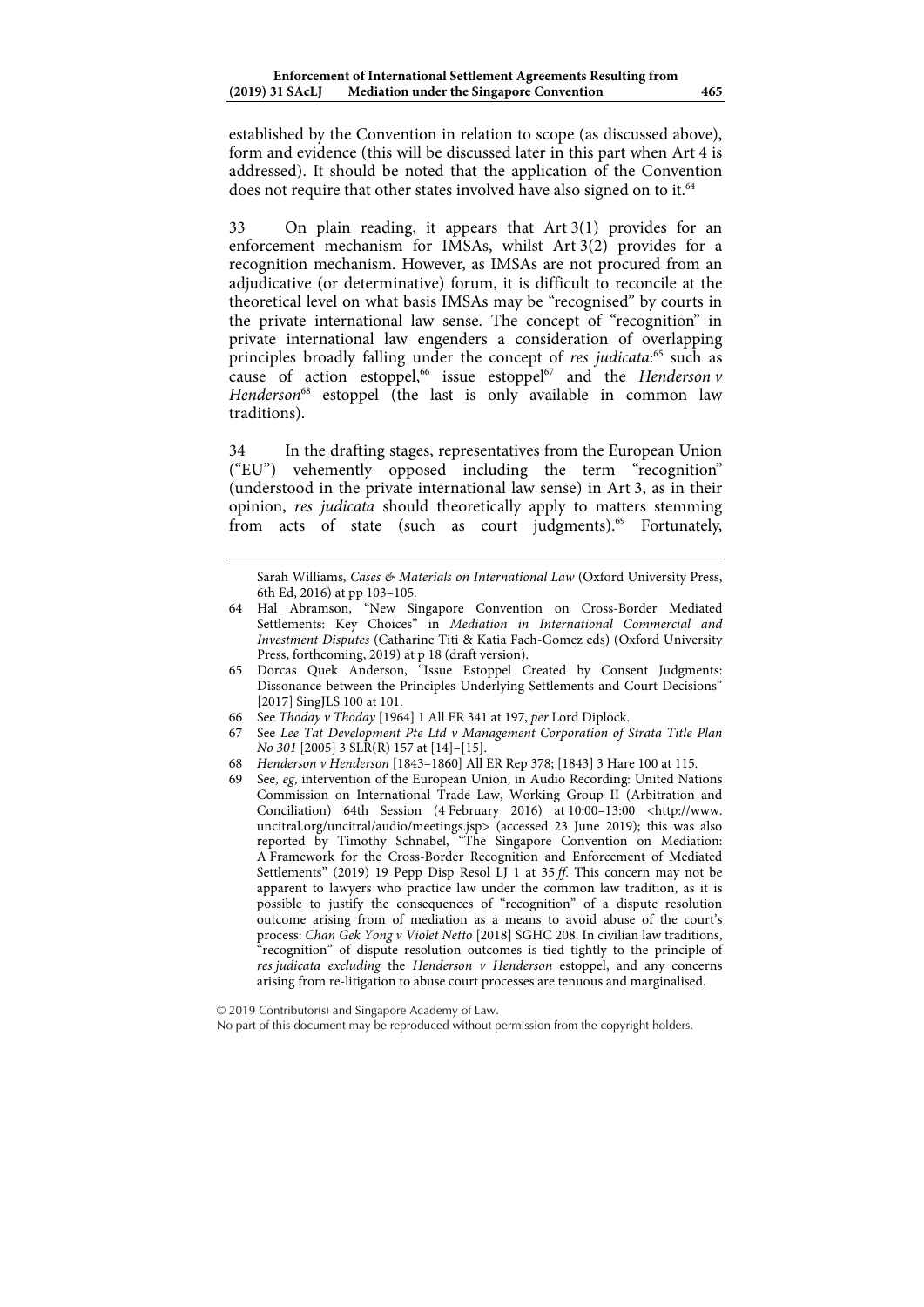a compromise was reached by the drafters to reflect the functional description of "recognition" in Art 3(2) without explicitly referring to it as such, avoiding irreconcilability of possibly conflicting interpretations of private international law "recognition" under local conditions. In any case, the Singapore Convention has broken new ground, as a new form of dispute resolution outcome, derived from a non-adjudicative process, may be "recognised" and enforced in private international law: that is, an international settlement agreement arising from mediation.

35 For illustration, it is useful to apply the metaphors of "sword" and "shield" to explain the operation of Arts  $3(1)$  and  $3(2)$ .<sup>70</sup> The enforcement mechanism of Art 3(1) allows the IMSA to be used as a "sword" in the courts of signatory states. Parties may initiate proceedings to enforce the contractual obligations enshrined within the said IMSA against each other. Enforcement would normally be granted by the courts if the necessary conditions established by the Convention in relation to scope, form and evidence are fulfilled and the parties cannot prove the existence of one or more Art 5 grounds for refusal.<sup>71</sup>

36 The recognition mechanism of Art 3(2) allows the IMSA to be used as a "shield" in the courts of signatory states. Parties may "invoke the settlement agreement" as a defence and in dismissal (or striking out) proceedings to show in court that they have "already resolved" issues that are being raised for a second time in court at mediation, which was concluded through the signing of a written IMSA. Similarly, recognition in this form would normally be granted by the courts unless the requirements in relation to scope, form and evidence are not fulfilled, or the parties may prove that one or more Art 5 grounds for refusal exists.

#### **VII. Requirements for enforcement**

37 At this juncture, it is appropriate to investigate the necessary conditions established by the Convention in relation to scope, form and evidence (mostly encapsulated in Art 4). Then the Art 5 grounds will be introduced, which the parties may prove to a court in a signatory State in order to negate the recognition and enforcement mechanism of Art 3. For convenience, the authors will refer to the recognition and enforcement mechanism of the Convention collectively as one of

<sup>70</sup> *Cf* Timothy Schnabel, "The Singapore Convention on Mediation: A Framework for the Cross-Border Recognition and Enforcement of Mediated Settlements" (2019) 19 Pepp Disp Resol LJ 1 at 35 *ff*.

<sup>71</sup> It should be noted that the ability for courts of signatory states to review the obligations enshrined within the international mediated settlement agreements are strictly and exhaustively confined to those found in Art 5 of the Singapore Convention on Mediation. This will be explained at paras 42–61 below.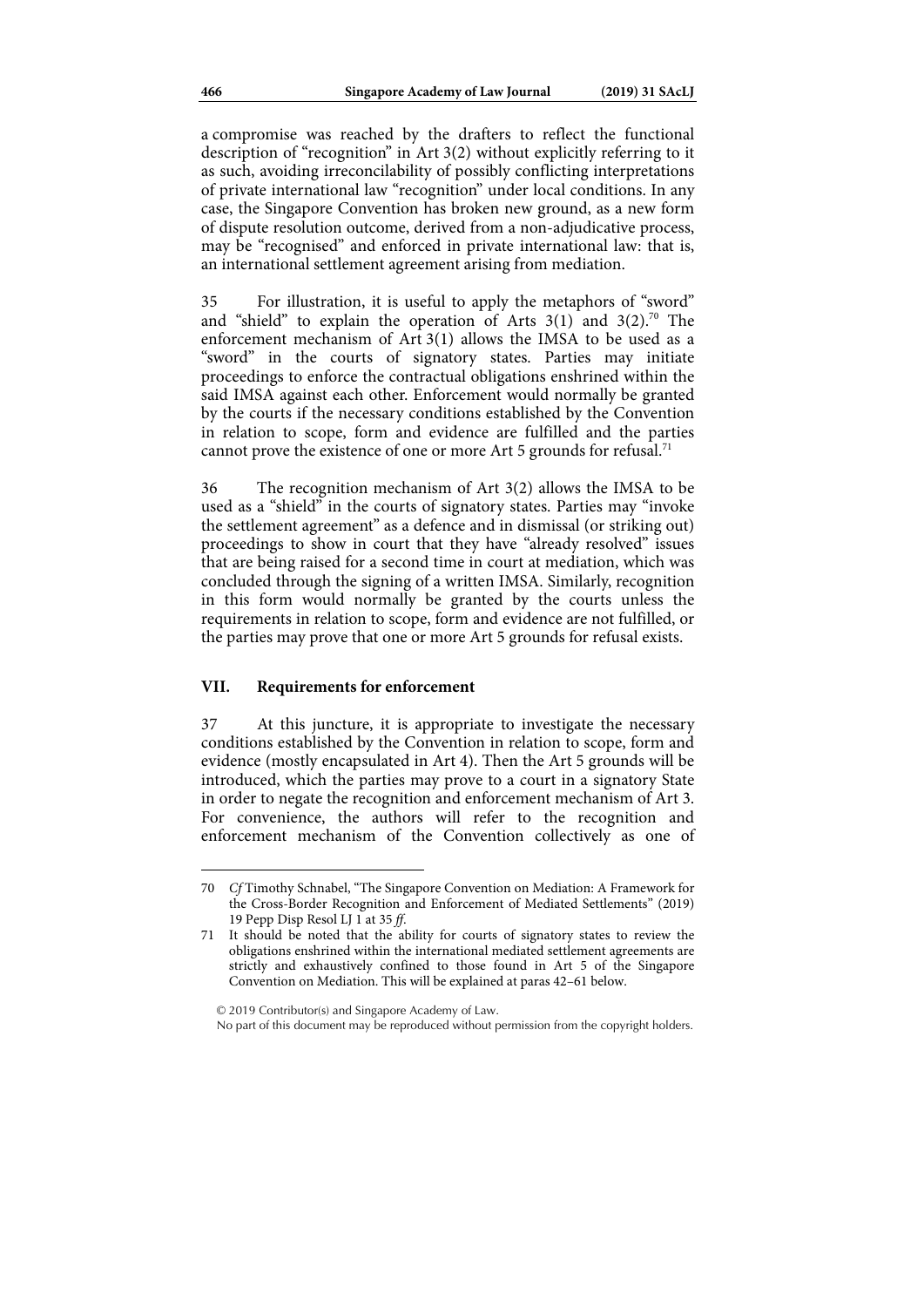enforcement, to avoid repetition of the terms of art. Whatever applies to enforcement of IMSAs should also apply to its recognition.

38 If parties wish to enforce an IMSA which falls within the scope described above<sup> $72$ </sup> in accordance with the Singapore Convention, they must simply fulfil the following conditions according to Art 4 of the Convention:

> (a) produce the *written*73 IMSA in the court of a signatory State; and

> (b) provide evidence that the IMSA has arisen from a mediation<sup>74</sup> process.

The written requirement is fulfilled "if its content is recorded in any form … [including] an electronic communication if the information contained therein is accessible so as to be useable for subsequent reference"<sup>75</sup>

39 The precise form requirements are minimal and are explained by Art 4 of the Convention. The written IMSA produced shall be signed by the parties.<sup>76</sup> Article 4(2) of the Convention, which is generally derived from Art 9 of the United Nations Convention on the Use of Electronic Communications in International Contracts,<sup>77</sup> provides that electronic signatures that may suitably be "used to identify the parties or the mediator and to indicate [their] intention in respect of the information contained in the [relevant] electronic communication" will suffice.<sup>78</sup> As the written and signature requirements may be fulfilled by suitable electronic communications, the Singapore Convention accommodates IMSAs arising from online dispute resolution forums, which may be administered using various channels of electronic communication (for example, online conference calls, instant text messaging and online dispute resolution platforms which may or may not be run by artificial intelligence algorithms).

40 Nevertheless, parties must provide the enforcing courts with the necessary evidence proving that the IMSA has in fact arisen from mediation.79 Those IMSAs procured outside of a mediation forum are not amenable to enforcement under the Convention. To prove that

1

© 2019 Contributor(s) and Singapore Academy of Law.

<sup>72</sup> For example, the dispute must be a "commercial" and "international" one.

<sup>73</sup> Singapore Convention on Mediation Arts 1(1) and 2(2).

<sup>74</sup> As defined in Art 2(3) of the Singapore Convention on Mediation.

<sup>75</sup> Singapore Convention on Mediation Art 2(2).

<sup>76</sup> Singapore Convention on Mediation Art 4(1)(a).

<sup>77 23</sup> November 2005; entry into force 1 March 2013.

Singapore Convention on Mediation Art  $4(2)(a)$ .

<sup>79</sup> Singapore Convention on Mediation Art 4(1)(b).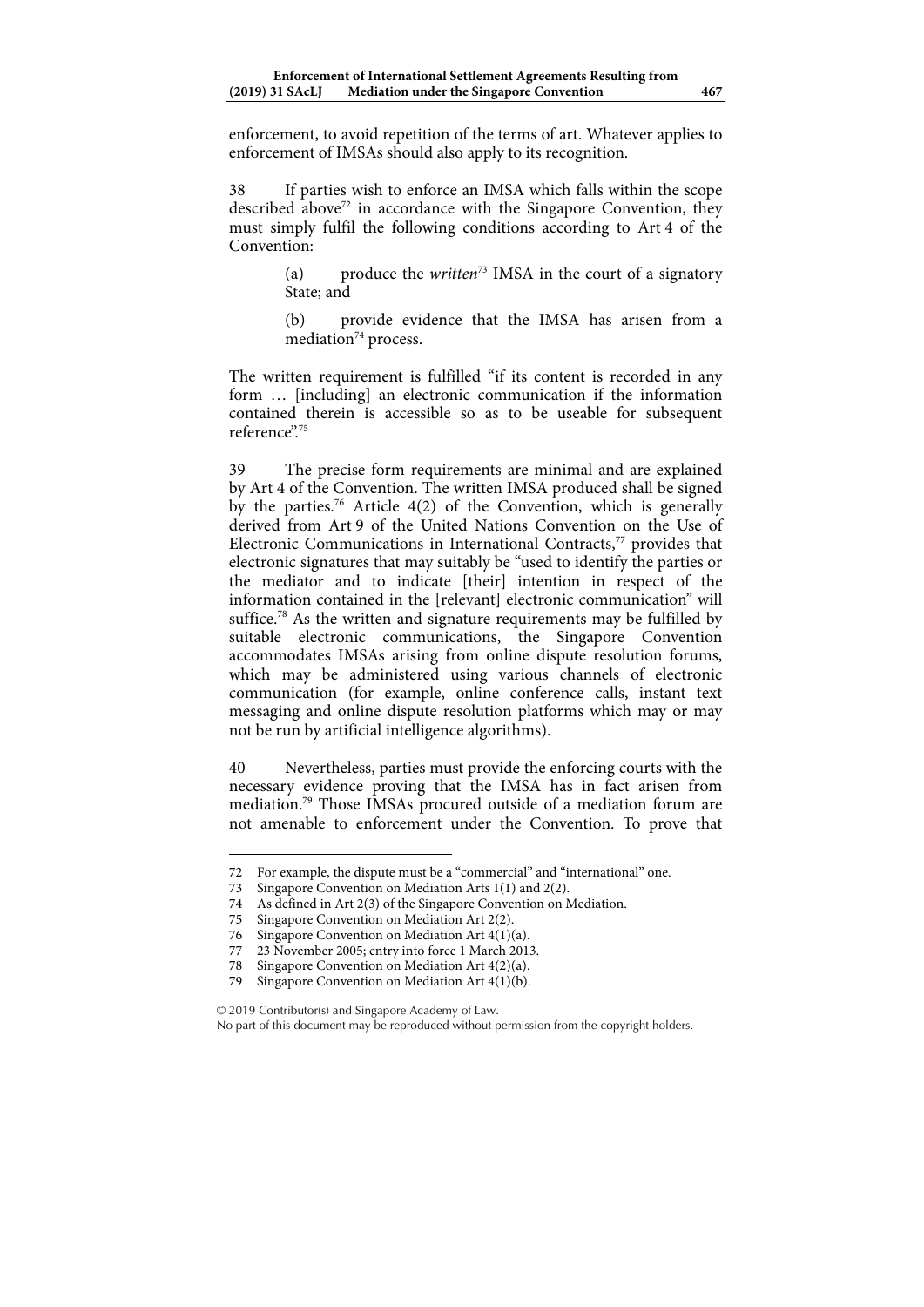mediation has taken place, parties may provide the court with an IMSA endorsed with the mediator's signature,<sup>80</sup> a document signed by the mediator affirming that mediation has taken place leading to the conclusion of the  $IMSA<sub>51</sub><sup>81</sup>$  or an attestation by the relevant dispute resolution service provider administering the mediation.<sup>82</sup> Furthermore, Art  $4(1)(b)(iv)$  is a "catch-all" provision that grants the competent authority of the signatory State some autonomy to decide what proof may be furnished to show that the IMSA sought to be enforced had in fact arisen from mediation.<sup>83</sup> It is suggested that a mediation agreement for the matter provides such proof.<sup>84</sup> Under Art 4(4) of the Convention competent authority may require any necessary document in order to verify that the requirements of the Convention have been complied with

41 Aside from these conditions, there are no other formalities such as notarisation, requirements to use locally licensed mediators or the like. Signatory states may not impose further requirements.<sup>85</sup> However, even if the Art 4 conditions may be fulfilled, the courts of signatory states possess the discretion to refuse enforcement of IMSAs if an aggrieved party can prove one or more of the Art 5 grounds for refusal from enforcement relief.

#### **VIII. Grounds for refusal of enforcement**

#### *A. Overview*

 $\overline{a}$ 

42 Article 5 of the Convention defines exhaustively the grounds for refusal of enforcement of IMSAs which have satisfied the Art 4 conditions.86 Article 5(1), which provides that the "competent

<sup>80</sup> Singapore Convention on Mediation Art 4(1)(b)(i).

<sup>81</sup> Singapore Convention on Mediation Art 4(1)(b)(ii).

<sup>82</sup> Singapore Convention on Mediation Art 4(1)(b)(iii).

<sup>83</sup> Singapore Convention on Mediation Art 4(1)(b)(iv); Nadja Alexander & Shouyu Chong, "An Introduction to the Singapore Convention on Mediation – Perspectives from Singapore" (2018) 22(4) *Nederlands-Vlaams tijdschrisft voor Mediation en conflictmanagement* 37 at 44.

<sup>84</sup> See United Nations Commission on International Trade Law, Working Group II (Dispute Settlement), *Report of Working Group II (Arbitration and Conciliation) on the Work of Its Sixty-third Session* (Vienna, 7–11 September 2015) (A/CN.9/861) (2015) at para 68.

<sup>85</sup> Timothy Schnabel, "The Singapore Convention on Mediation: A Framework for the Cross-Border Recognition and Enforcement of Mediated Settlements" (2019) 19 Pepp Disp Resol LJ 1 at 33.

<sup>86</sup> See paras 37–41 above. Eunice Chua, "The Singapore Convention on Mediation: A Brighter Future for Asian Dispute Resolution" (2019) *Asian Journal of International Law* (forthcoming) at 7.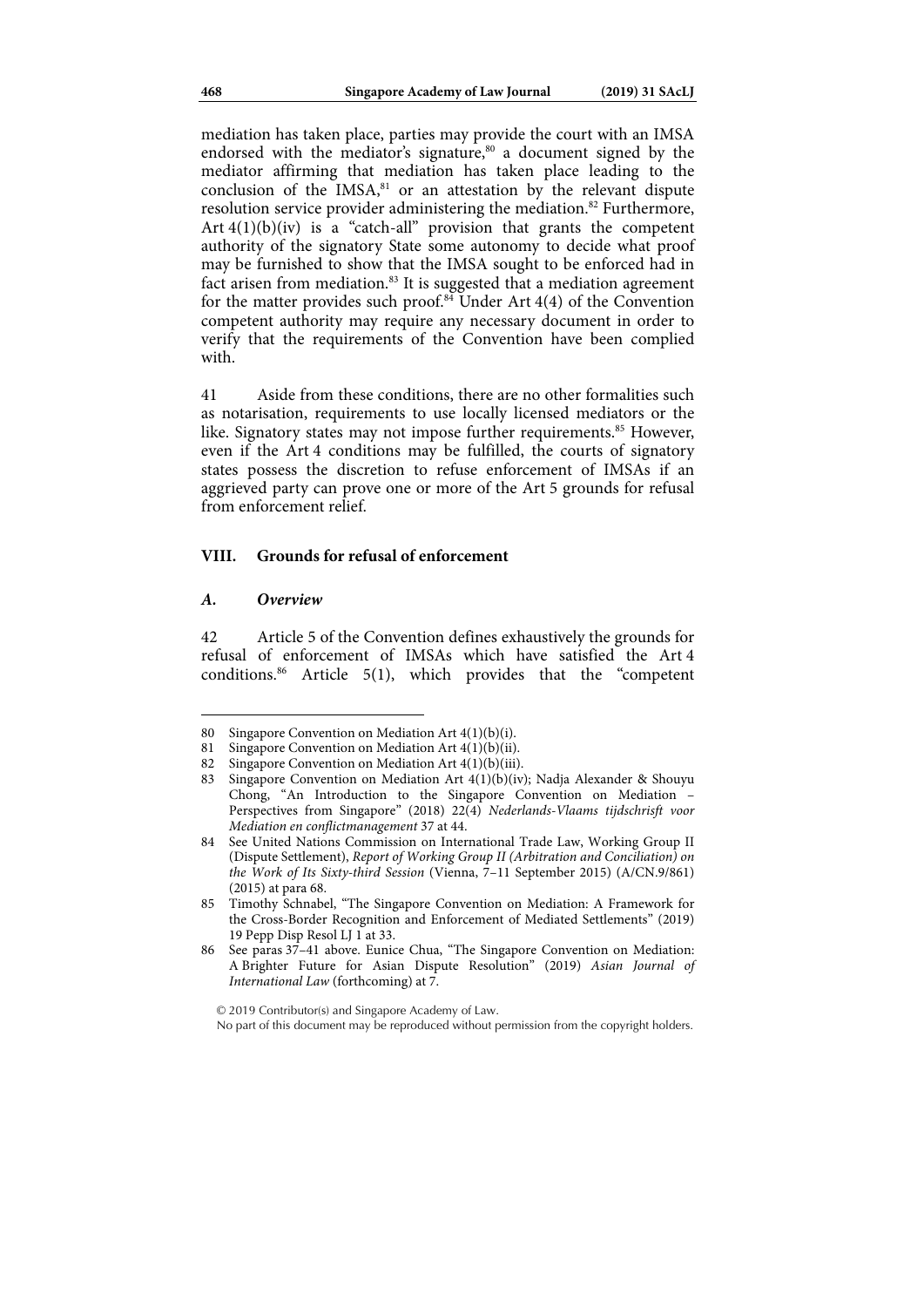authority … where relief is sought under article 4 *may* refuse to grant relief"  $[emphasis added]$  if any of the Art 5(1) grounds are proven, seems to provide the courts of signatory states with some residual discretion to nonetheless enforce the IMSA.<sup>87</sup> Article 5(2) makes similar provisions.<sup>88</sup>

43 An area for further research could lie in respect to examining the nature of the residual discretion which a court of a signatory State may possess to enforce an IMSA even though one of the grounds for refusal under Art 5 of the Convention is proved. Some guidance may be taken from the literature in international arbitration.<sup>89</sup> Hill has astutely observed that in arbitration, such a discretion is likely administered within narrow circumstances:<sup>90</sup>

> As a general rule, if a defence to enforcement … is established, enforcement will be (and should be) refused. [However, to] this general principle, there is a limited number of exceptions …, which are based on intelligible legal principles, rather than the court's perception of what would be fair in all the circumstances.

Whilst the debate on the extent of the discretion possessed by the competent authority remains a live one, it is not within the scope of this article. As the body of precedents and examples of IMSA enforcement (or challenges to its enforcement) under the Singapore Convention grow subsequent to its signing in Singapore in August 2019, it is hoped that a thorough investigation of the nature of such judicial discretion will be engaged in future.

44 Article 5 may be divided into four broad categories: grounds for refusal tied to (a) the law of obligations; (b) mediator (mis)conduct; (c) public policy; and (d) subject matters not amenable to mediation.

<sup>87</sup> Consider by close analogy the position in international commercial arbitration *vis-à-vis* the recognition and enforcement of international arbitral awards under the New York Convention: Julian Lew, Loukas Mistelis & Stefan Kröll, *Comparative International Commercial Arbitration* (Kluwer Law International, 2003) at para 26-68. Article 5(2) of the Singapore Convention on Mediation similarly provides.

<sup>88</sup> It is worth noting that Art 5(1) of the Singapore Convention on Mediation requires parties to furnish proof to the relevant competent authority that one or more grounds for refusal under that provision may exist, whilst Art 5(2) provides that the relevant competent authority may under its own authority and volition find that such grounds for refusal under that provision may exist, without – technically – first having parties to furnish such proof.

<sup>89</sup> See Julian Lew, Loukas Mistelis & Stefan Kröll, *Comparative International Commercial Arbitration* (Kluwer Law International, 2003) at para 26-68.

<sup>90</sup> Jonathan Hill, "The Exercise of Judicial Discretion in Relation to Applications to Enforce Arbitral Awards under the New York Convention 1958" (2016) 36 OxJLS 304 at 333.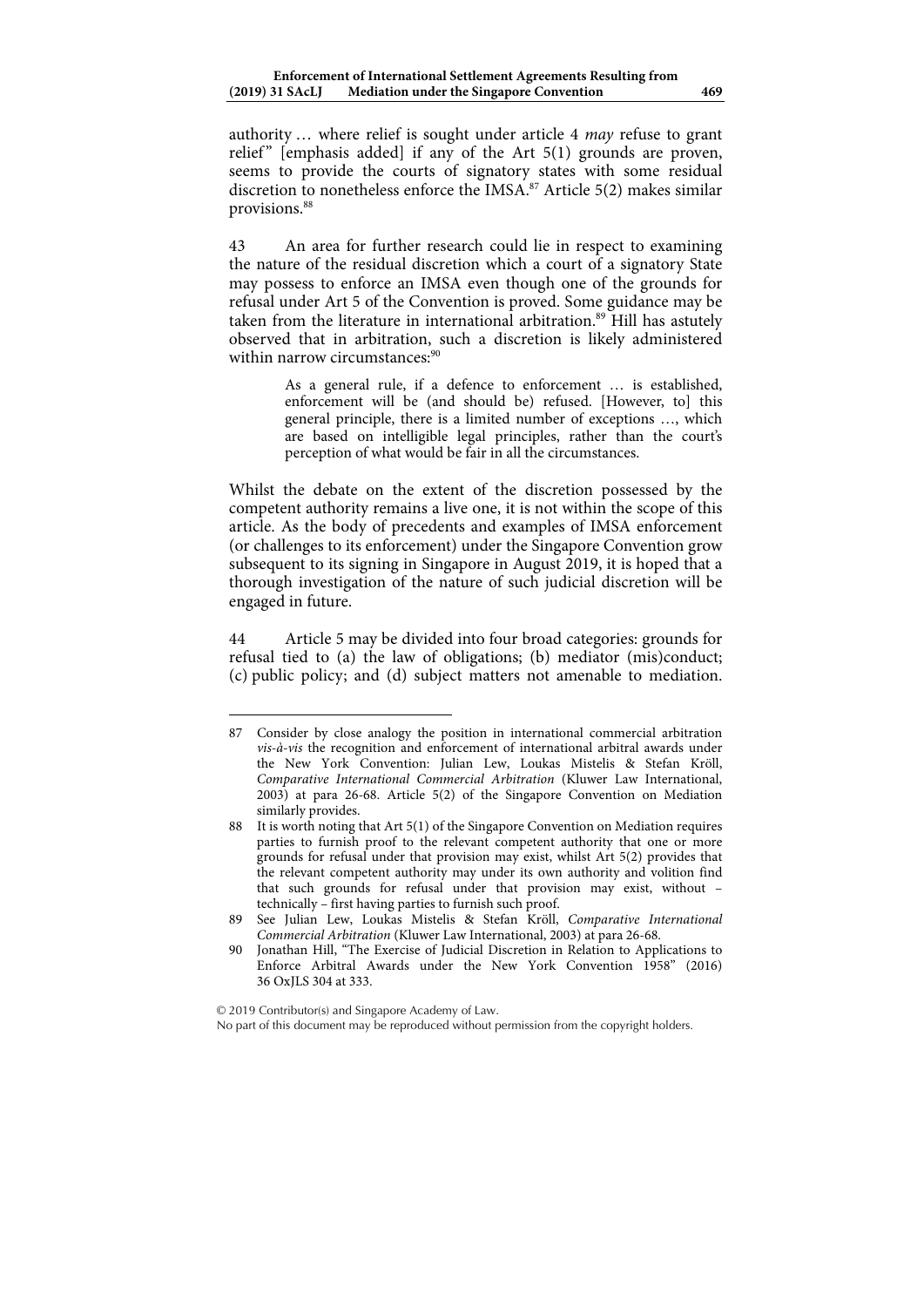They will each be examined in turn. It shall also be proposed that there is one further "implied" ground for refusal of enforcement, stemming from the administration of Art 6 of the Convention.

### *B. Grounds for refusal based on the law of obligations*

45 Article 5(1) of the Convention contains seven grounds for refusal of enforcement of IMSAs based on the law of obligations. An IMSA may be refused enforcement by the courts of signatory states if:

> (a) a party to it was under some incapacity at its  $conclusion<sup>91</sup>$

> (b) it is null and void, inoperative or incapable of being performed under the applicable law;<sup>92</sup>

- (c) it is not binding, or is not final, according to its terms;<sup>93</sup>
- (d) it has been subsequently modified;  $94$
- (e) the obligations in it have been performed;  $95$
- (f) the obligations in it are not clear or comprehensible;<sup>96</sup> or

(g) granting relief would be contrary to the terms of the settlement agreement.<sup>97</sup>

These grounds for refusal will be explained briefly in turn.

46 First, in respect to the incapacity of parties to the IMSA, the provision applies to both natural and legal persons. "Incapacity" is a term of art which cannot be understood in isolation. It is challenging to approach the concept of "incapacity" from an autonomous perspective, because there are fundamental differences in its concept from within civil and common law traditions.<sup>98</sup> Hence, in order to meaningfully examine this ground of refusal, one must first identify the governing law

<sup>91</sup> Singapore Convention on Mediation Art 5(1)(a).

<sup>92</sup> Singapore Convention on Mediation Art 5(1)(b)(i).

<sup>93</sup> Singapore Convention on Mediation Art 5(1)(b)(ii).

<sup>94</sup> Singapore Convention on Mediation Art 5(1)(b)(iii).

<sup>95</sup> Singapore Convention on Mediation Art  $5(1)(c)(i)$ .

<sup>96</sup> Singapore Convention on Mediation Art  $5(1)(c)(ii)$ .

<sup>97</sup> Singapore Convention on Mediation Art 5(1)(d).

<sup>98</sup> For instance, the capacity of natural persons in civil law jurisdictions is generally governed by the law of their nationality, while the capacity of natural persons in common law jurisdictions is governed by the law of their domicile: Gary Born, *International Commercial Arbitration* (Wolters Kluwer, 2nd Ed, 2014) at pp 3489–3490.

<sup>© 2019</sup> Contributor(s) and Singapore Academy of Law.

No part of this document may be reproduced without permission from the copyright holders.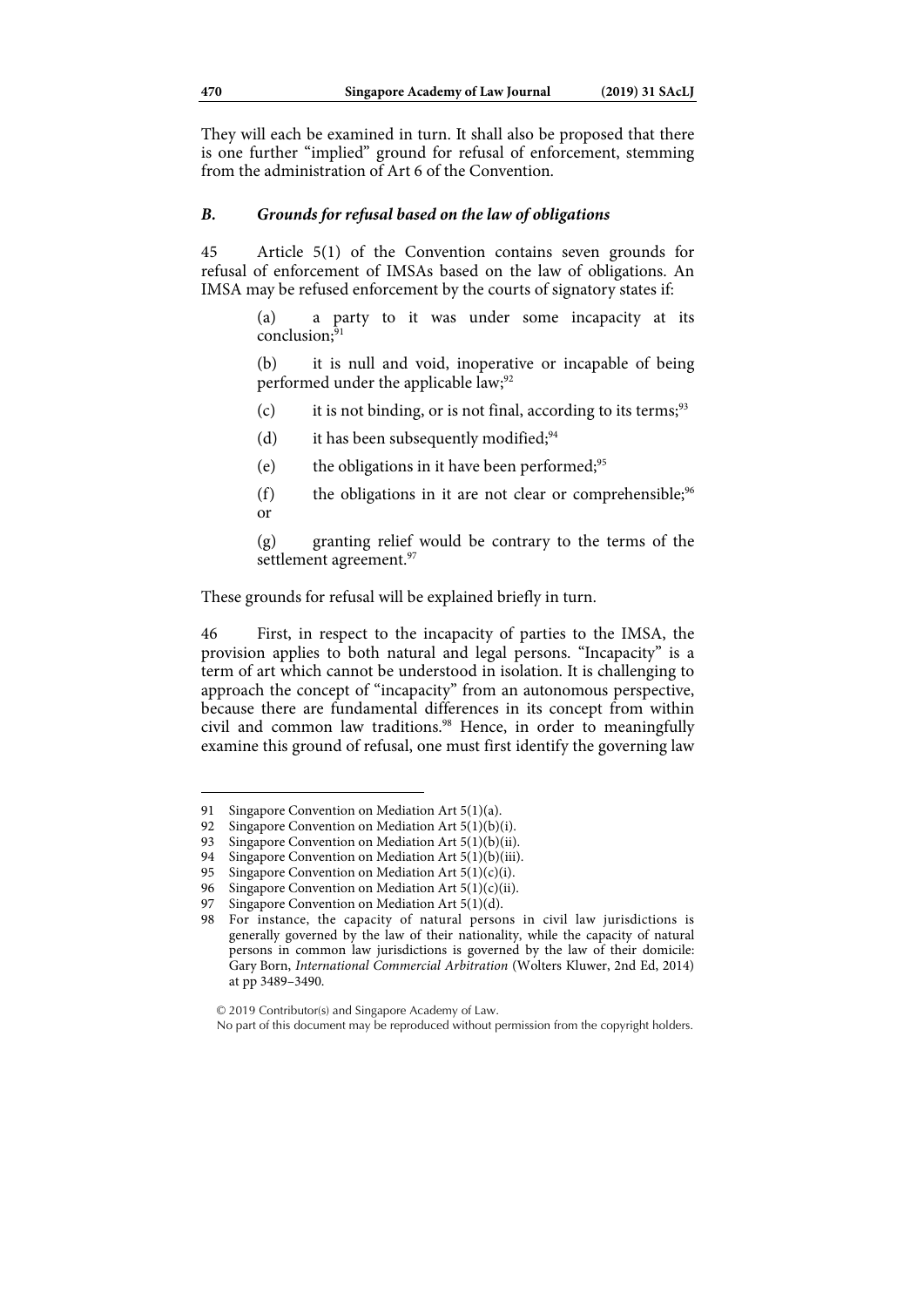of the IMSA: how this is done will be analysed below,<sup>99</sup> which investigates the choice of law issues that may arise under the Singapore Convention. Nevertheless, from a general understanding of the concept, this provision is relevant for consideration when parties involved in the conclusion of the IMSA are minors, natural persons with intellectual disabilities or deficits, or legal persons not validly represented.

47 Second, the defence available when the IMSA is null and void, inoperative or incapable of being performed under the applicable law may be further elucidated in three separate parts. IMSAs that are "null and void" are defective at the point in time when they are concluded; defects which arise subsequently should not render the IMSA "null and void".100 Rather, IMSAs that are "inoperative" are ineffective because of circumstances transpiring at or after the moment of their conclusion.<sup>101</sup> IMSAs that are "incapable of being performed" are (or become) impossible to execute or enforce, perhaps owing to supervening occurrences transpiring after its conclusion,<sup>102</sup> or poor drafting.<sup>103</sup> The

<sup>99</sup> See paras 64–67 below.

<sup>100</sup> Nadja Alexander & Shouyu Chong, "An Introduction to the Singapore Convention on Mediation – Perspectives from Singapore" (2018) 22(4) *Nederlands-Vlaams tijdschrisft voor Mediation en conflictmanagement* 37 at 45. See also George A Bermann, "Recognition and Enforcement of Foreign Arbitral Awards – The Interpretation and Application of the New York Convention by National Courts" in *Recognition and Enforcement of Foreign Arbitral Awards – The Interpretation and Application of the New York Convention by National Courts* (George A Bermann ed) (Springer, 2017) at p 23.

<sup>101</sup> Nadja Alexander & Shouyu Chong, "An Introduction to the Singapore Convention on Mediation – Perspectives from Singapore" (2018) 22(4) *Nederlands-Vlaams tijdschrisft voor Mediation en conflictmanagement* 37 at 45. See also George A Bermann, "Recognition and Enforcement of Foreign Arbitral Awards – The Interpretation and Application of the New York Convention by National Courts" in *Recognition and Enforcement of Foreign Arbitral Awards – The Interpretation and Application of the New York Convention by National Courts* (George A Bermann ed) (Springer, 2017) at p 23.

<sup>102</sup> Nadja Alexander & Shouyu Chong, "An Introduction to the Singapore Convention on Mediation – Perspectives from Singapore" (2018) 22(4) *Nederlands-Vlaams tijdschrisft voor Mediation en conflictmanagement* 37 at 45. Also see George A Bermann, "Recognition and Enforcement of Foreign Arbitral Awards – The Interpretation and Application of the New York Convention by National Courts" in *Recognition and Enforcement of Foreign Arbitral Awards – The Interpretation and Application of the New York Convention by National Courts* (George A Bermann ed) (Springer, 2017) at p 24.

<sup>103</sup> See Aldo Frignani, "Interpretation and Application of the New York Convention in Italy" in *Recognition and Enforcement of Foreign Arbitral Awards – The Interpretation and Application of the New York Convention by National Courts* (George A Bermann ed) (Springer, 2017) at p 568: an interesting example was reported in this publication, where a party from Italy and one from Syria agreed that "any dispute arising … shall be settled by a sole arbitrator …. [T]he arbitrator shall be an expert in Swiss law and in the production of Arabic bread". However, (*cont'd on the next page*)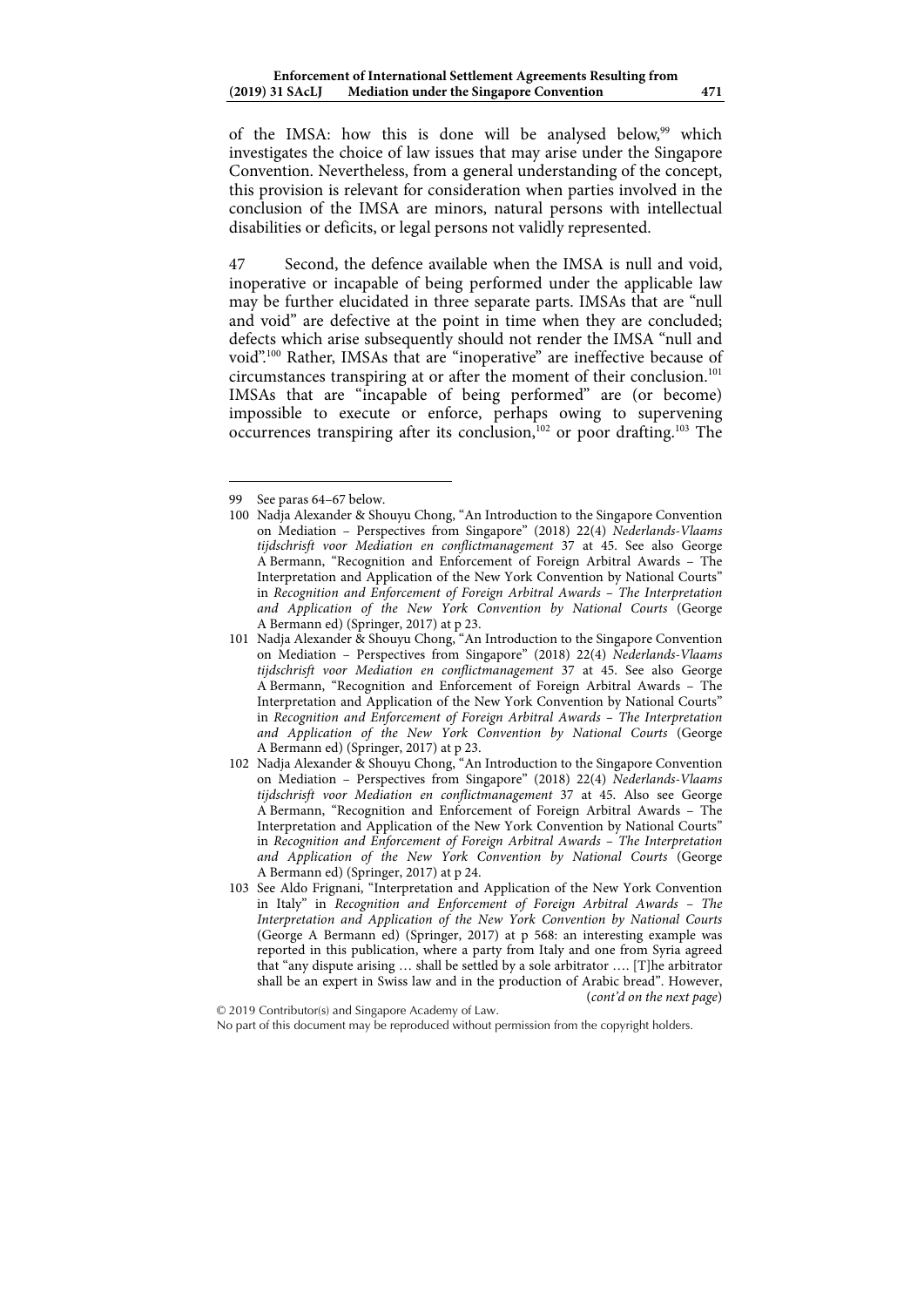considerations that arise after the applicable law (that is, choice of law) has been determined shall be left to a discussion below.<sup>104</sup>

48 Third, IMSAs which are not binding, or are not final, according to their terms may be refused enforcement. These IMSAs would have incorporated terms and conditions which provide expressly or impliedly that they have no final or binding effect.<sup>105</sup>

49 Fourth, if some of the terms of an IMSA have been validly modified (according to the relevant governing law of the transaction), the original settlement agreement will be rendered ineffectual, owing to the conclusion of a varied subsequent agreement. This means that only the varied subsequent IMSA may be enforced; hence, it follows that the original IMSA must be refused enforcement.

50 Fifth, if the obligations in an IMSA have been performed (according to the relevant governing law of the transaction), it follows that courts must refuse enforcement of that IMSA as those obligations have been discharged by performance. This prevents parties from making doubled claims.

51 Sixth, if the obligations contained in an IMSA are not drafted in a clear or comprehensible fashion, courts may refuse to enforce it. It bears emphasis that meticulous drafting is necessary. Obviously, key terms and obligations (such as price to be paid, or consideration amounts due from one party to another in exchange for carefully or specifically defined performances due) must be elucidated with care and sufficiency. The drafters of an IMSA should spell out the precise actions required or expected of parties, especially when the obligations derived from a compromise at mediation do not involve the payment of money. For instance, if a party to a mediation has agreed to apologise to another, the terms of the IMSA could be worded as such:

> Timothy Pte Ltd shall publish the following words, 'We unconditionally and sincerely express our deepest apologies to Bergeling AB and their associates for any embarrassment resulting from the words our employees have caused to be published on the *FunTube*, which is a popular video sharing site, and on their behalf offer to rescind those embarrassing statements made', on the front

1

© 2019 Contributor(s) and Singapore Academy of Law.

No part of this document may be reproduced without permission from the copyright holders.

this agreement was determined by courts to be incapable of being performed for no arbitrator satisfying both conditions could be identified.

<sup>104</sup> See paras 68–71 below.

<sup>105</sup> See Nadja Alexander & Shouyu Chong, "An Introduction to the Singapore Convention on Mediation – Perspectives from Singapore" (2018) 22(4) *Nederlands-Vlaams tijdschrisft voor Mediation en conflictmanagement* 37 at 45, on this and the subsequent observations in the main text at paras 49–57 below.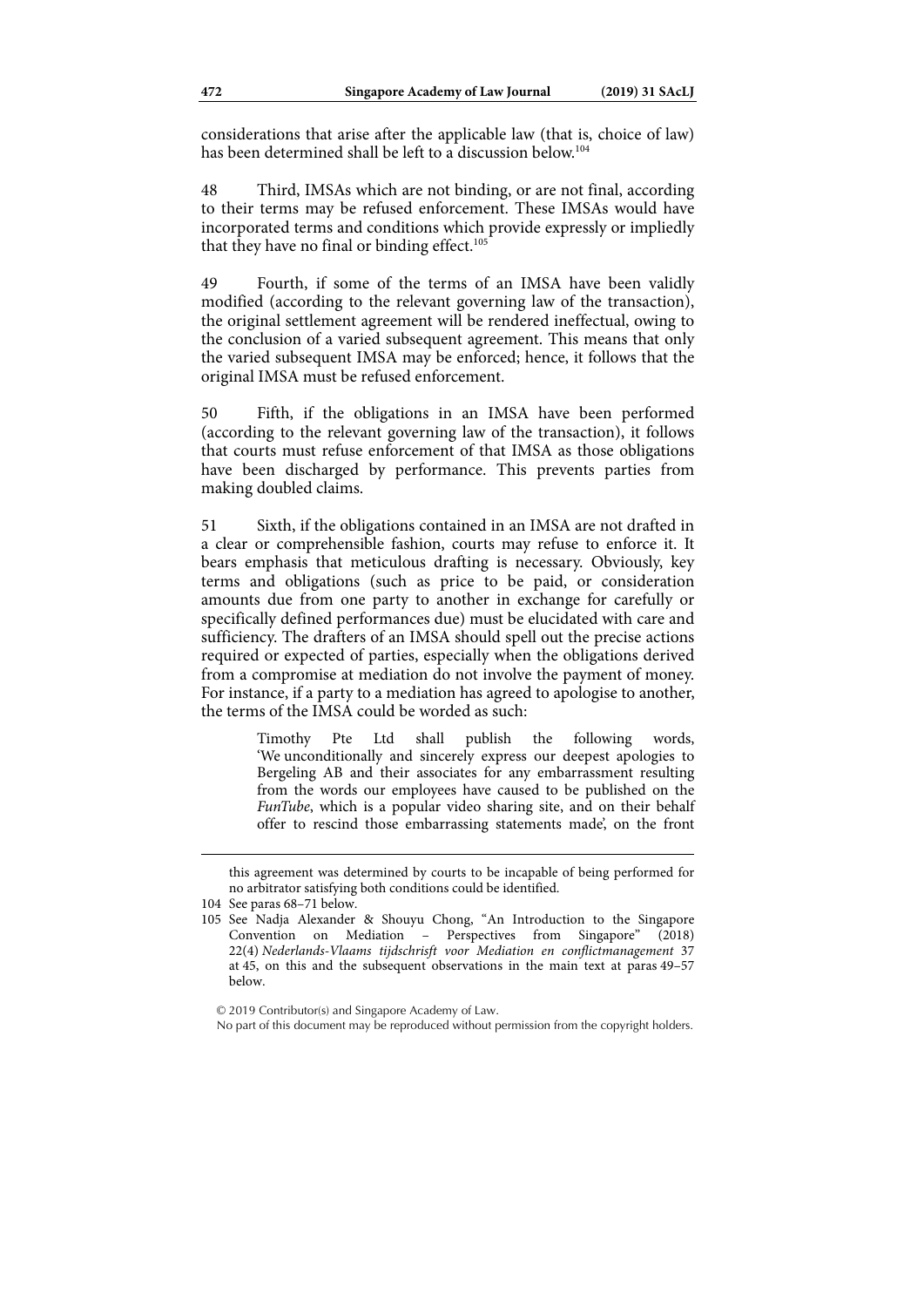pages of the relevant local newspapers, *The Fun Times* and *The Cheerful Nightly*, and on their social media platforms (such as *FunBook* and *Fun-gram*), as a form of apology to Bergeling AB, in return for Bergeling AB's application to discontinue Suit No XYZ/2019 and Suit No ABC/2019.

To conclude a mediation by getting parties to agree to simplistically worded terms (*eg*, that "Timothy Pte Ltd shall apologise to Bergeling AB") might risk producing an IMSA too unclear for enforcement.

52 Seventh, an IMSA may be refused enforcement if granting relief would be contrary to its terms. For instance, when conditions precedent or conditions subsequent contained in an IMSA have not been fulfilled, courts of signatory states may refuse its enforcement, for the obligations in it do not accrue at the instance when enforcement is being sought.<sup>106</sup> This provision also provides the parties with the possibility to opt out of the application of the Singapore Convention entirely.107 This ground for refusal of enforcement also gives effect to *force majeure* clauses: if a contractually anticipated supervening event transpires and the terms of the IMSA have provided for a discharge of obligations accordingly, a court in a signatory State may refuse its enforcement because it would be contrary to its terms to do so.

## *C. Grounds for refusal based on mediator (mis)conduct*

53 Article 5(1) of the Convention contains two further grounds for refusal of enforcement of IMSAs, which are tied to mediator conduct. The court of the signatory State may first refuse enforcement of an IMSA where there was a "serious breach by the mediator of standards applicable to the mediator or the mediation *without which breach that party would not have entered into the settlement agreement*" [emphasis added].108 Parties seeking to avoid enforcement under the Convention must demonstrate that an *egregious* breach of mediator standards had occurred when the IMSA put into question was concluded at the end of a mediation, with reference to the proper standards by which the mediator must abide when facilitating the mediation. Additionally,

© 2019 Contributor(s) and Singapore Academy of Law.

<sup>106</sup> United Nations Commission on International Trade Law, Working Group II (Dispute Settlement), *Report of Working Group II (Dispute Settlement) on the Work of Its Sixty-eighth Session* (A/CN.9/934) (New York, 5–9 February 2018) at para 57.

<sup>107</sup> Timothy Schnabel, "The Singapore Convention on Mediation: A Framework for the Cross-Border Recognition and Enforcement of Mediated Settlements" (2019) 19 Pepp Disp Resol LJ 1 at 56 *ff*; Hal Abramson, "New Singapore Convention on Cross-Border Mediated Settlements: Key Choices" in *Mediation in International Commercial and Investment Disputes* (Catharine Titi & Katia Fach-Gomez eds) (Oxford University Press, forthcoming, 2019) at p 14 (draft version).

<sup>108</sup> Singapore Convention on Mediation Art 5(1)(e).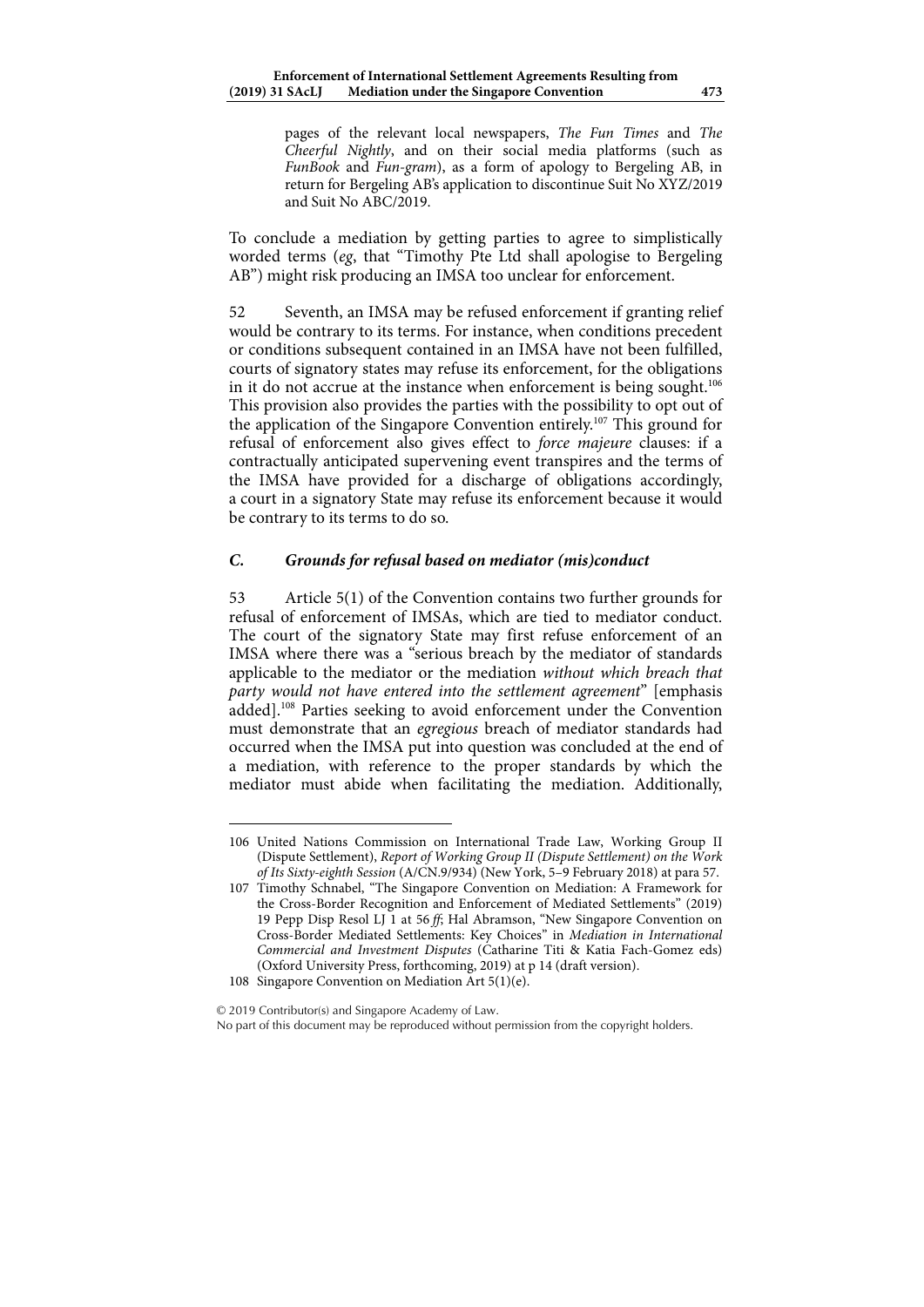parties must demonstrate that it was *that breach* which *caused* parties to have concluded the IMSA in question. The element of causation is crucial in the administration of this ground for refusal of enforcement.

54 The second ground for refusal tied to mediator conduct is essentially a specific example of the first: the court of the signatory State may refuse enforcement of an IMSA where:<sup>109</sup>

> … [t]here was a failure by the mediator to disclose to the parties circumstances that raise justifiable doubts as to the mediator's impartiality or independence and *such failure to disclose had a material impact or undue influence on a party* without which failure that party would not have entered into the settlement agreement. [emphasis added]

Similarly, the element of causation is crucial in the administration of this ground for refusal of enforcement, which is tied to mediator conduct. Parties seeking to avoid enforcement under this provision in the Convention must demonstrate with justifiable evidence that the mediator's misconduct is one associated with his or her capability to be impartial or independent at the mediation table. If this can be proven, parties must additionally show that they were under undue influence,<sup>110</sup> or some other material form of pressure or predisposition (for instance, if there was a misrepresentation of the terms contained in the IMSA or an unconscionable<sup>111</sup> exertion swaying its outcome), stemming from that mediator's misconduct to accept the IMSA on its terms without further independent contemplation.

#### *D. Grounds for refusal based on public policy*

55 Article 5(2)(a) of the Convention provides that the competent signatory state authority may refuse to enforce IMSAs which are "contrary to the public policy" of the State where enforcement is sought. It should be stressed that the public policy defence administered at the enforcement stage of a cross-border dispute resolution outcome ought to be considered in light of prevailing private international law principles, which envisage a scrutiny of *both* domestic and international elements.<sup>112</sup> Whilst the domestic public policy of the State in which

1

© 2019 Contributor(s) and Singapore Academy of Law.

<sup>109</sup> Singapore Convention on Mediation Art 5(1)(f).

<sup>110</sup> *Cf Chan Gek Yong v Violet Netto* [2018] SGHC 208.

<sup>111</sup> See *BOM v BOK* [2019] 1 SLR 349 at [142] *ff* for a recent pronouncement by the Singapore Court of Appeal on what qualities of unconscionable action exerted by stakeholders to a contract during the process of contract formation may result in an avoidance of contractual obligations.

<sup>112</sup> Nadja Alexander & Shouyu Chong, "An Introduction to the Singapore Convention on Mediation – Perspectives from Singapore" (2018) 22(4) *Nederlands-Vlaams*  (*cont'd on the next page*)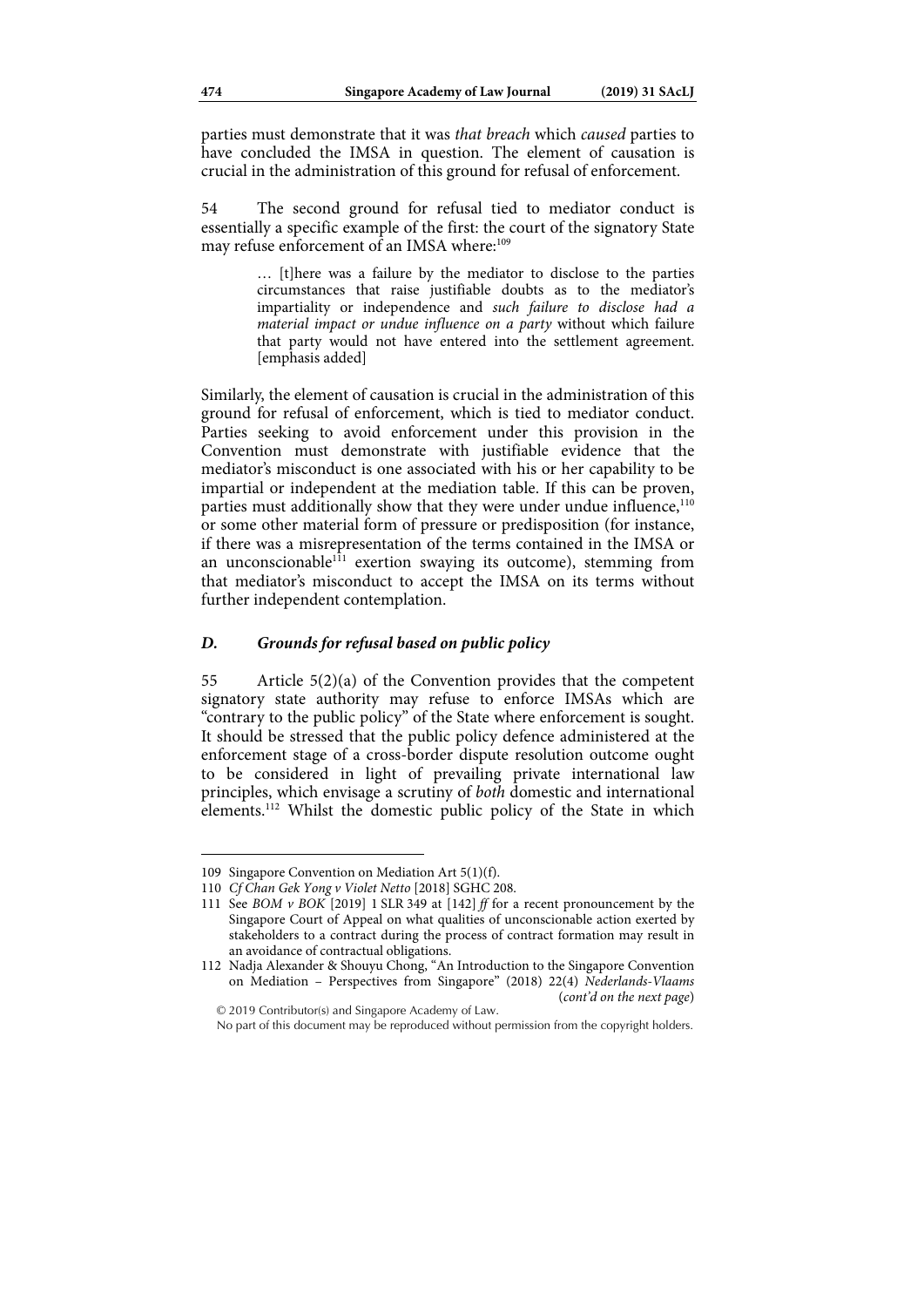enforcement is sought should be given due regard, it must be considered "in a manner that is consistent, insofar as possible, with the objectives of the Convention and the public policies and interests of other Contracting States".<sup>113</sup> Thus, it is submitted that the courts of signatory states should apply their discretion when administering this ground for refusal, to nevertheless permit enforcement of IMSAs even if they run afoul of some domestic public policies, unless there are exceptional circumstances.114 After all, it is trite that the public policy exception in the enforcement context of cross-border dispute resolution outcomes functions as an "escape mechanism".<sup>115</sup>

56 An illustration of an exceptional circumstance where a court may refuse the enforcement of an IMSA based on public policy grounds is provided by the recent case of *Daiichi Sankyo Co Ltd v Malvinder Mohan Singh*116 decided in the High Court of New Delhi in 2018. The New Delhi High Court had refused to enforce an international arbitral award on public policy grounds, because that award had bound young children (aged between eight and 12 when the arbitration was

*tijdschrisft voor Mediation en conflictmanagement* 37 at 48; *cf* Gary Born, *International Commercial Arbitration* (Wolters Kluwer, 2nd Ed, 2014) at p 3652.

- 114 See Gary Born, *International Commercial Arbitration* (Wolters Kluwer, 2nd Ed, 2014) at p 3659. Consider, however, the Chinese case of *USA Prods v Women Travel* [1997] SPC 35 (Chinese Zuigao Fayuan), where the court denied the recognition of an arbitral award under the public policy limb of the New York Convention because the contract in dispute was one for the performance of heavy metal music, which was repugnant to Chinese domestic public policy. Also consider *Telnikoff v Matusevitch* 347 Md 561 (Md Ct App, 1997), where a Maryland Court of Appeal denied the recognition of an English judgment which awarded damages for defamation, as it thought that the English defamation laws were contrary to a domestic public policy which protects free speech as enshrined in the Constitution of the United States. The courts in these cases have adopted parochial views of public policy when recognising and enforcing foreign judgments and arbitral awards, and it is hoped that they would not be followed in the context of enforcement of international mediated settlement agreements under the Singapore Convention on Mediation.
- 115 Consider *IPCO Nigeria Ltd v Nigerian National Petroleum Corp* [2005] EWHC 726 at [13], where in the context of refusing to enforce arbitral awards under the New York Convention by reason of the relevant public policy exception, Gross J warned that:

… considerations of public policy, if relied upon to resist enforcement of an [arbitral] award, should be approached with extreme caution … [the public policy exception] was not intended to furnish an open-ended escape route for refusing enforcement of New York Convention awards.

116 *Daiichi Sankyo Co Ltd v Malvinder Mohan Singh* (2016) OMP(EFA) (Comm) 6/2016.

<sup>113</sup> Gary Born, *International Commercial Arbitration* (Wolters Kluwer, 2nd Ed, 2014) at p 3655; although taken out of context (*ie*, Born's words refer to the New York Convention), the phrasing of the words applies with equal logical force to the Singapore Convention on Mediation as well. See *Renusagar Power Co Ltd v General Electric Co* [1994] AIR 860 at [63].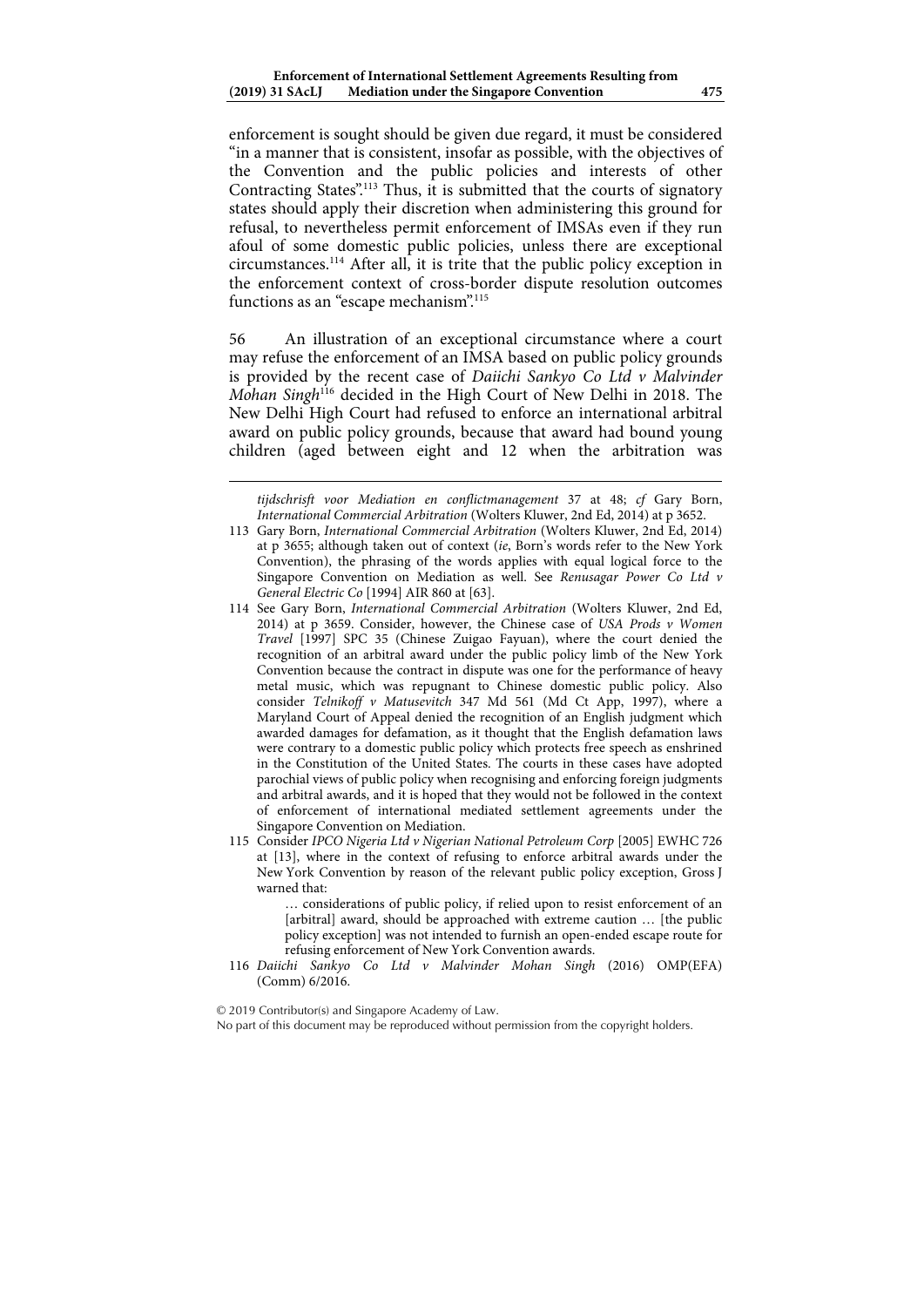conducted) to be jointly and severally liable to compensate losses amounting to *more than S\$700m*. 117 The rendering of such an enormous amount of damages against minors would have been offensive according to the public policies of both domestic and international levels. It is submitted that similar considerations would apply when courts in India are presented with IMSAs that bind young children for enforcement under the Convention.

### *E. Grounds for refusal based on subject matters not amenable to mediation*

57 Article 5(2)(b) of the Singapore Convention provides that the courts of a signatory State may refuse to enforce an IMSA if the "subject matter of the dispute is not capable of settlement by mediation under the law of that [State]". It is difficult to investigate this ground for refusal in isolation of the questions that arise in respect to the governing law of the IMSA, which will be discussed in some detail below.118 Parties seeking to avoid enforcement under this provision in the Convention must demonstrate that the subject matter of the dispute resolved by the IMSA is not susceptible to mediation under the relevant governing law. For instance, according to South Korean law, some intellectual property disputes are not capable of settlement at mediation, as it is the orthodox view that such disputes fall within the exclusive jurisdiction of the competent dispute resolution authorities under the Korean Intellectual Property Office.<sup>119</sup>

#### *F. Implied ground of refusal: Effect of Art 6?*

58 Article 6 of the Convention specifically addresses parallel proceedings. In particular, it provides for the scenario where an IMSA is brought into a signatory State for enforcement, but a party to the IMSA

<sup>117</sup> For a deeper perusal of the facts of this curious case, readers may also want to read the Singapore judgment of *BAZ v BBA* [2018] SGHC 275, which ruled on an application to set aside the arbitral award discussed (*ie*, indeed the seat of this arbitration was in Singapore). Unusually, the enforcement proceedings in India had materialised before setting aside proceedings in Singapore was fully litigated. Had the verdict of the Singapore proceedings been delivered before the Indian proceedings were completed, the issue on refusal of enforcement of the foreign award against the children based on public policy grounds at the New Delhi High Court would have been rendered moot, because the Singapore High Court ruled to set aside the award against the children on its own public policy grounds.

<sup>118</sup> See paras 74–75 below.

<sup>119</sup> See Gyooho Lee, Keon-Hyung Ahn & Hacques de Werra, "Euro-Korean Perspectives on the Use of Arbitration and ADR Mechanisms for Solving Intellectual Property Disputes" (2014) 30 Arb Int'l 91 at 104.

No part of this document may be reproduced without permission from the copyright holders.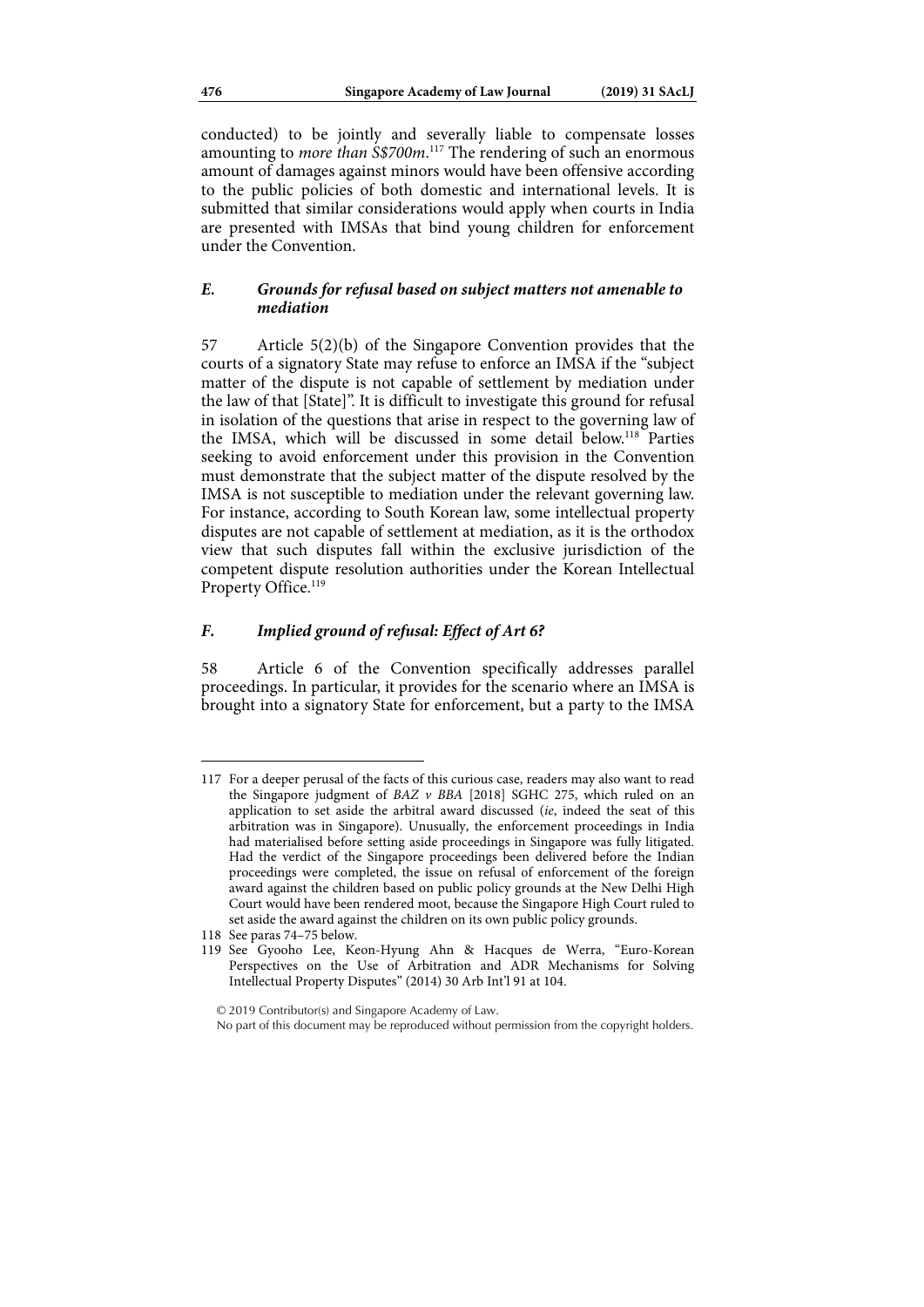challenges its enforceability in another signatory State by possibly<sup>120</sup> invoking the Art 5 grounds for refusal of enforcement. Where a challenge is mounted in one jurisdiction, the courts of the other signatory states may administer Art 6 of the Convention to adjourn their enforcement proceedings. It is not apparent from plain reading of the Convention what the further practical effects of Art 6 are. What are the follow-up powers which the adjourning court(s) may possess, once the challenge mounted in the other jurisdiction is indeed successful?

59 Article VI of the New York Convention, which is similarly worded in comparison with Art 6 of the Singapore Convention, facilitates the administration of Art V(1)(e) of the New York Convention, which provides specifically that a court may refuse recognition and enforcement of a foreign arbitral award if it "has not yet become binding on the parties, or has been set aside or suspended by a competent authority of the country". There is, however, no evident equivalent principle in the Singapore Convention, as it does not provide for the setting aside of IMSAs in the first place. Moreover, Art 5 does not articulate a ground of refusal of enforcement on the basis that the IMSA sought to be enforced has been successfully challenged in another signatory State. Hence, it is worth considering the true effect of Art 6. Does it lead to an implied ground for refusal of enforcement outside the scope of Art 5? Or is the provision merely limited to providing the authority where relief is sought with a right to adjourn its decision?

60 It is submitted that Art 6 creates an implied ground for refusal of enforcement, but confined to IMSAs which have been refused enforcement on grounds tied to the law of obligations and mediator misconduct.121 Consequently, Art 6 does not create a ground of refusal based on public policy or a subject matter not amenable to mediation.<sup>122</sup> This is because the legal test to determine if these two latter grounds for refusal are available remain unique to each signatory State.<sup>123</sup> For instance, it is technically possible for an IMSA to be enforced in one State, but for the courts of another to refuse enforcement within its jurisdiction on public policy grounds. The published WG II reports can be understood to suggest that the intended function of Art 6 of the

1

#### © 2019 Contributor(s) and Singapore Academy of Law.

No part of this document may be reproduced without permission from the copyright holders.

<sup>120</sup> There is also a possibility that the challenge could be founded upon a nonfulfilment of Art 4 formalities, but such a challenge could be rare, given the minimal formal requirements established by Art 4 of the Singapore Convention on Mediation, as explained at paras 38–41 above.

<sup>121</sup> *Cf BAZ v BBA* [2018] SGHC 275 at [50]–[52].

<sup>122</sup> Shouyu Chong & Nadja Alexander, "An Implied Ground for Refusal to Enforce IMSAs under the Singapore Convention on Mediation: The Effect of Article 6" *Kluwer Mediation Blog* (17 February 2019).

<sup>123</sup> *Cf BAZ v BBA* [2018] SGHC 275 at [50].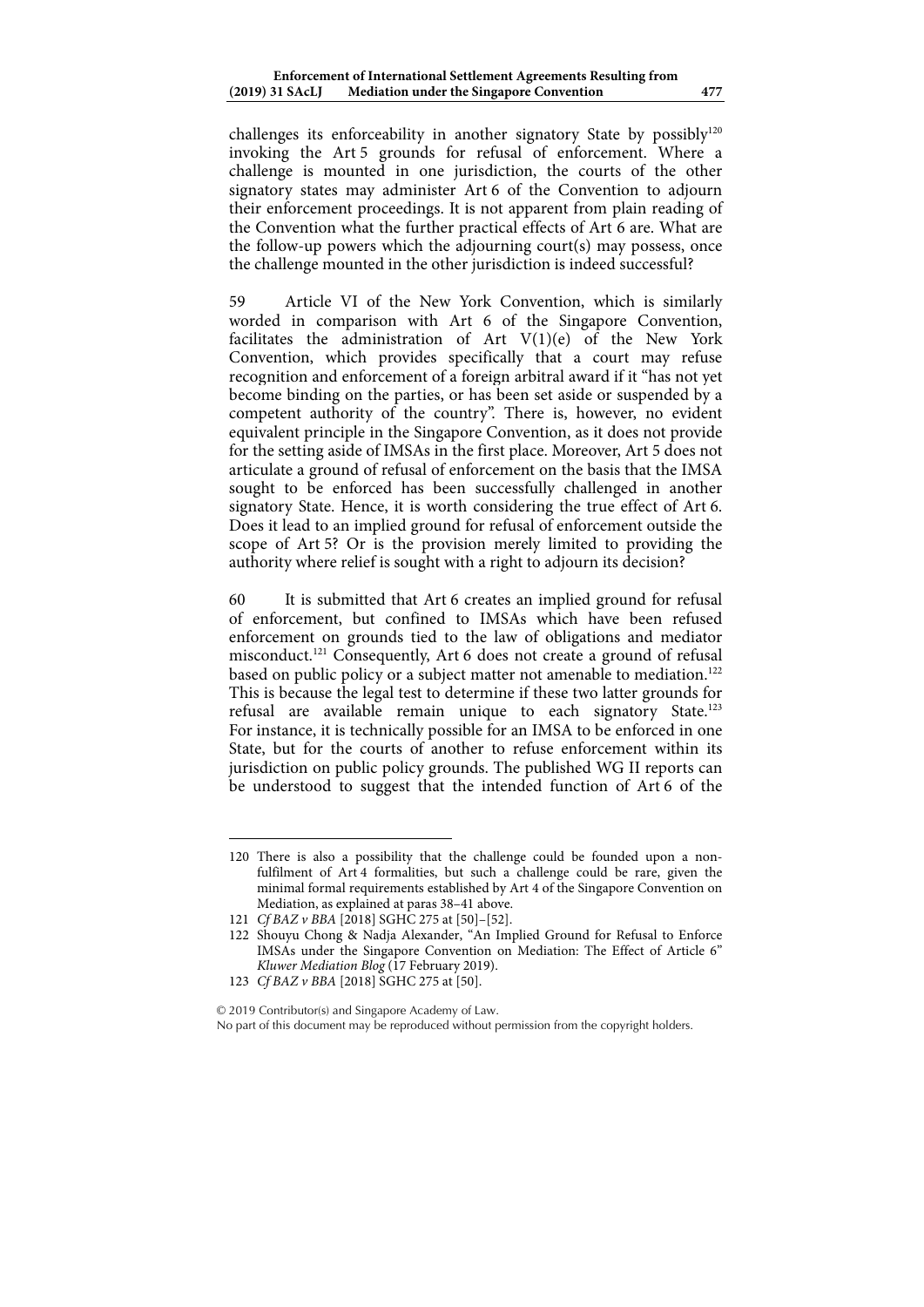Convention would be similar to Art VI of the New York Convention.<sup>124</sup> This supports the argument for (limited) implied grounds of refusal. Hence, a charitable approach ought to be adopted when discerning the purpose and effect of Art 6.

61 The implied grounds of refusal based on Art 6 can also be buttressed upon the private international law principles of recognition of foreign judgments (that is, one which determines finally and conclusively if an IMSA may be refused enforcement in that jurisdiction). The adjourning State would give effect to the second signatory State court's judgment ruling on the specific issue of how the said IMSA may be refused enforcement under Art 5 grounds. Although it may be normal for some jurisdictions<sup>125</sup> in respect to recognising foreign court judgments to require parties to sue afresh in relation to the matters adjudged, the courts of signatory states are, arguably, nonetheless obliged under their Convention obligations to recognise a *specific* judgment of the court which first determines if an IMSA may be refused enforcement.

### **IX. Choice of law**

#### *A. Overview*

1

62 To complete our report of where the Singapore Convention sits in light of private international law, it is imperative to shed light on some of the novel choice of law issues which arise as a consequence of the Convention's introduction. These issues are confined to the enforcement stage of IMSAs, and more precisely at the point when the courts or other competent authorities of signatory states are asked to consider administering the Art 5 grounds for refusal. To recall, Art 5

<sup>124</sup> United Nations Commission on International Trade Law, Working Group II (Dispute Settlement), *Report of Working Group II (Dispute Settlement) on the Work of Its Sixty-eighth Session* (New York, 5–9 February 2018) (A/CN.9/934) (2018) at para 68.

<sup>125</sup> According to Briggs, the Netherlands is one of such jurisdictions; see Adrian Briggs, "Recognition of Foreign Judgments: A Matter of Obligation" (2013) 129 LQR 87 at 89, fn 18. In Asia, it is reported that the courts of Thailand also would require parties to sue afresh: Poomintr Sooksripaisarnkit, "Country Report: Kingdom of Thailand" in *Recognition and Enforcement of Foreign Judgments in Asia* (Adeline Chong ed) (Asian Business Law Institute, 2017) at para 21; however, the report on Thailand may be cast in doubt as it did not consider recent judicial precedents (such as Supreme Court decision No 6565/2544 (2001 AD)), which have ruled that Thai courts may recognise and enforce foreign judgments under specified conditions: see Tosaporn Leepuengtham, "Cross-border Enforcement of IP Rights in Thailand" in *Research Handbook on Cross-border Enforcement of Intellectual Property* (Paul Torremans ed) (Elgar, 2014) at pp 105–106.

No part of this document may be reproduced without permission from the copyright holders.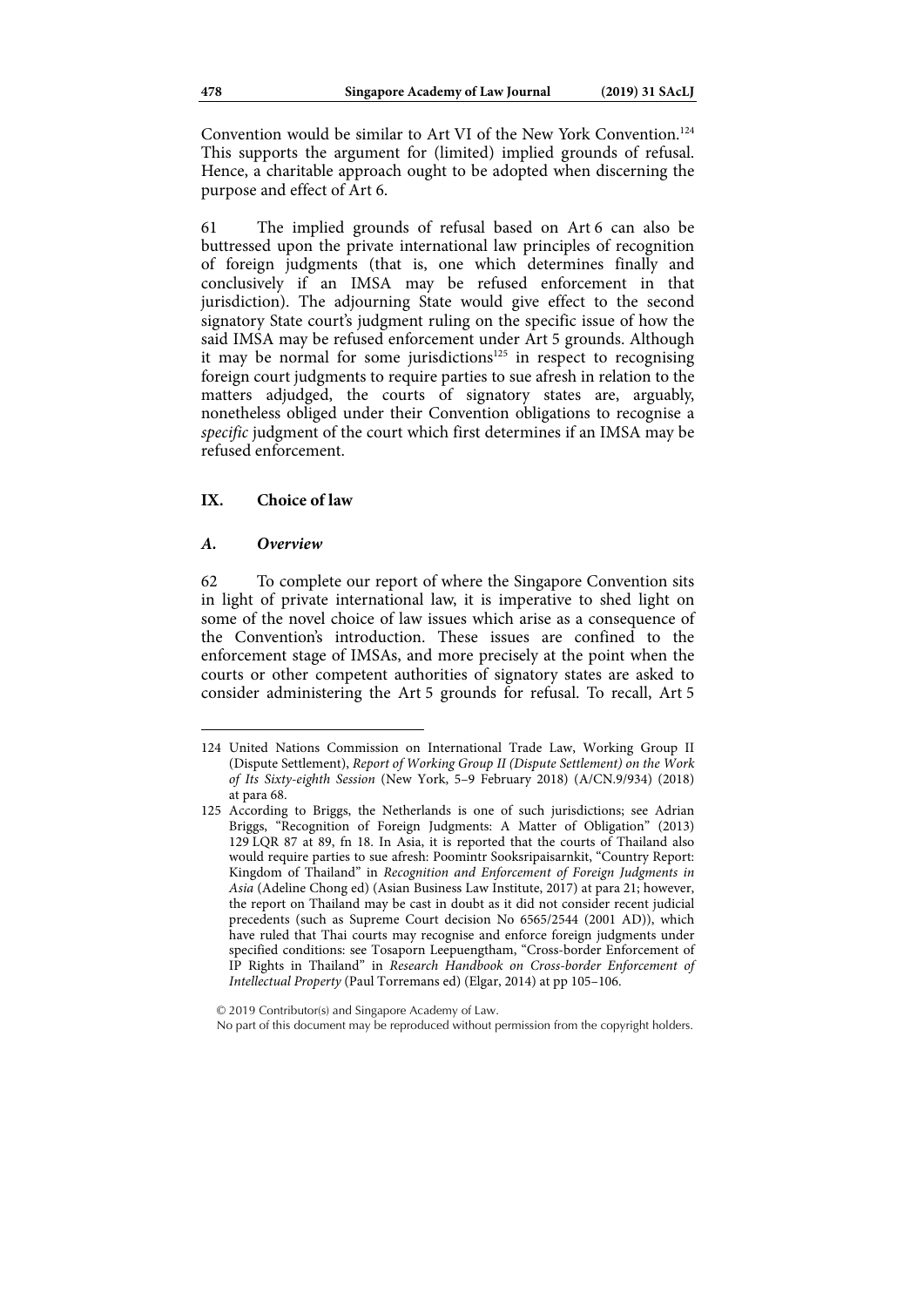may be divided into four broad categories: grounds for refusal based on (a) the law of obligations; (b) mediator misconduct; (c) public policy; and (d) subject matters not amenable to mediation. They will each be examined in turn.

## *B. Grounds for refusal based on the law of obligations*

63 Due to space constraints, only the choice of law issues arising from these Art 5(1) grounds for refusal may be examined, where:

> (a) a party to it was under some incapacity at its  $conclusion<sup>126</sup>$  and

> (b) it is null and void, inoperative or incapable of being performed under the applicable law.127

*(1) Incapacity* 

1

64 Article 5(1)(a) of the Singapore Convention is modelled after Art V(1)(a) of the New York Convention, but omits the choice of law provision (that is, the words "under the law applicable to them").<sup>128</sup> Having done so, it seems on a superficial level that the drafters of the Convention may have intended for incapacity, as a term of art, to be understood from an autonomous perspective. However, as mentioned earlier in this article, this seems very unlikely. This is because there are fundamental differences between the way courts from the civil and common law traditions conceive of incapacity.129 Hence, a more nuanced interpretation of the drafters' intention is desired. In particular, it is possible to treat the deliberate omission as advocating for the courts of signatory states to administer a more expansive choice of law principle when a party pleads that the IMSA sought to be enforced is affected by incapacity.

65 One approach is the application of Gary Born's "validation principle", which is a modern choice of law concept postulating that parties, by virtue of their willing participation in international commerce, must be taken to have desired their contractual arrangements in respect to all issues of dispute resolution to be

© 2019 Contributor(s) and Singapore Academy of Law.

<sup>126</sup> Singapore Convention on Mediation Art 5(1)(a).

<sup>127</sup> Singapore Convention on Mediation Art 5(1)(b)(i).

<sup>128</sup> United Nations Commission on International Trade Law, Working Group II (Dispute Settlement), *Report of Working Group II (Dispute Settlement) on the Work of Its Sixty-fifth Session* (Vienna, 12–23 September 2016) (A/CN.9/896) (2016) at para 85.

<sup>129</sup> Gary Born, *International Commercial Arbitration* (Wolters Kluwer, 2nd Ed, 2014) at pp 3489–3490.

No part of this document may be reproduced without permission from the copyright holders.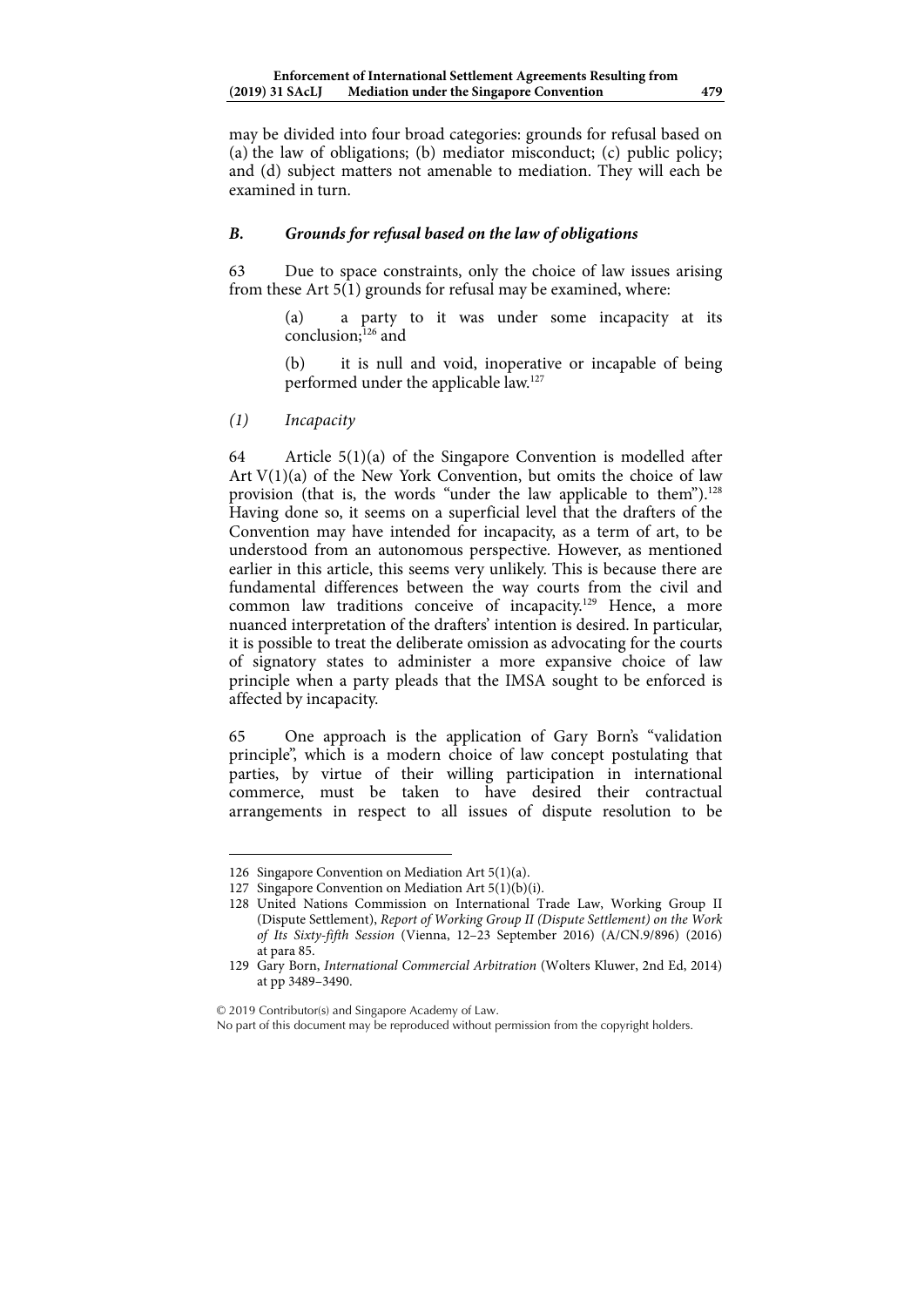performed to their best effect.<sup>130</sup> Hence, "in a transaction affecting States A and B, with an arbitral seat in State C, the parties' capacity to enter into an arbitration agreement should be upheld where any of the laws of States A, B or C would reach this result<sup> $\ddot{r}$ </sup>.<sup>131</sup> This would be one possibility to pave the way for a pro-enforcement bias.

66 Alternatively, the courts might apply *renvoi* to determine if parties indeed have capacity when concluding an IMSA. Hence, if Party X (who is 19 years old) concludes an IMSA in and under the governing law of State A (where the age of majority is 21) but seeks its enforcement with the assistance of the Singapore Convention in his country of ordinary residence, State B (where the age of majority is 18), the courts in State B might administer *renvoi* to find that Party X has capacity to conclude the IMSA, if the private international law rules of State A determine the capacity of a person by reference to the laws of his State of residence.

67 The administration of the "validation principle" and *renvoi* have not received overwhelming judicial support at this point in time.132 The "pro-enforcement bias" seems to encounter reluctance in practice, whilst the theory behind *renvoi* is so complex that it receives little support for fear of confusion. It remains to be seen if the courts in the future would apply these choice of law techniques when evaluating if an IMSA should be refused enforcement under the Convention owing to the incapacity of one or more parties.

## *(2) Null and void, inoperative or incapable of being performed*

68 On the other hand, Art  $5(1)(b)(i)$  of the Singapore Convention is modelled after Art II(3) of the New York Convention, but with the addition of a choice of law provision (that is, the words "under the law to which the parties have validly subjected it or, failing any indication thereon, under the law deemed applicable by the competent authority"). Hence, it is clearly incumbent on the court of the signatory State when enforcing an IMSA to determine its proper law before proceeding to decide if it is null and void, inoperative or incapable of being performed.

No part of this document may be reproduced without permission from the copyright holders.

<sup>130</sup> Gary Born, *International Commercial Arbitration* (Wolters Kluwer, 2nd Ed, 2014) at p 3490.

<sup>131</sup> Gary Born, *International Commercial Arbitration* (Wolters Kluwer, 2nd Ed, 2014) at p 3490.

<sup>132</sup> The Singapore High Court has recently rejected the applicability of the "validation principle" in Singapore arbitration law: *BNA v BNB* [2019] SGHC 142 at [52]-[66], *per* Vinodh Coomaraswamy J. *Renvoi* has also not received overwhelming support because its administration is difficult to grasp: see David Alexander Hughes, "The Insolubility of '*Renvoi*' and Its Consequences" (2010) 6 *Journal of Private International Law* 195.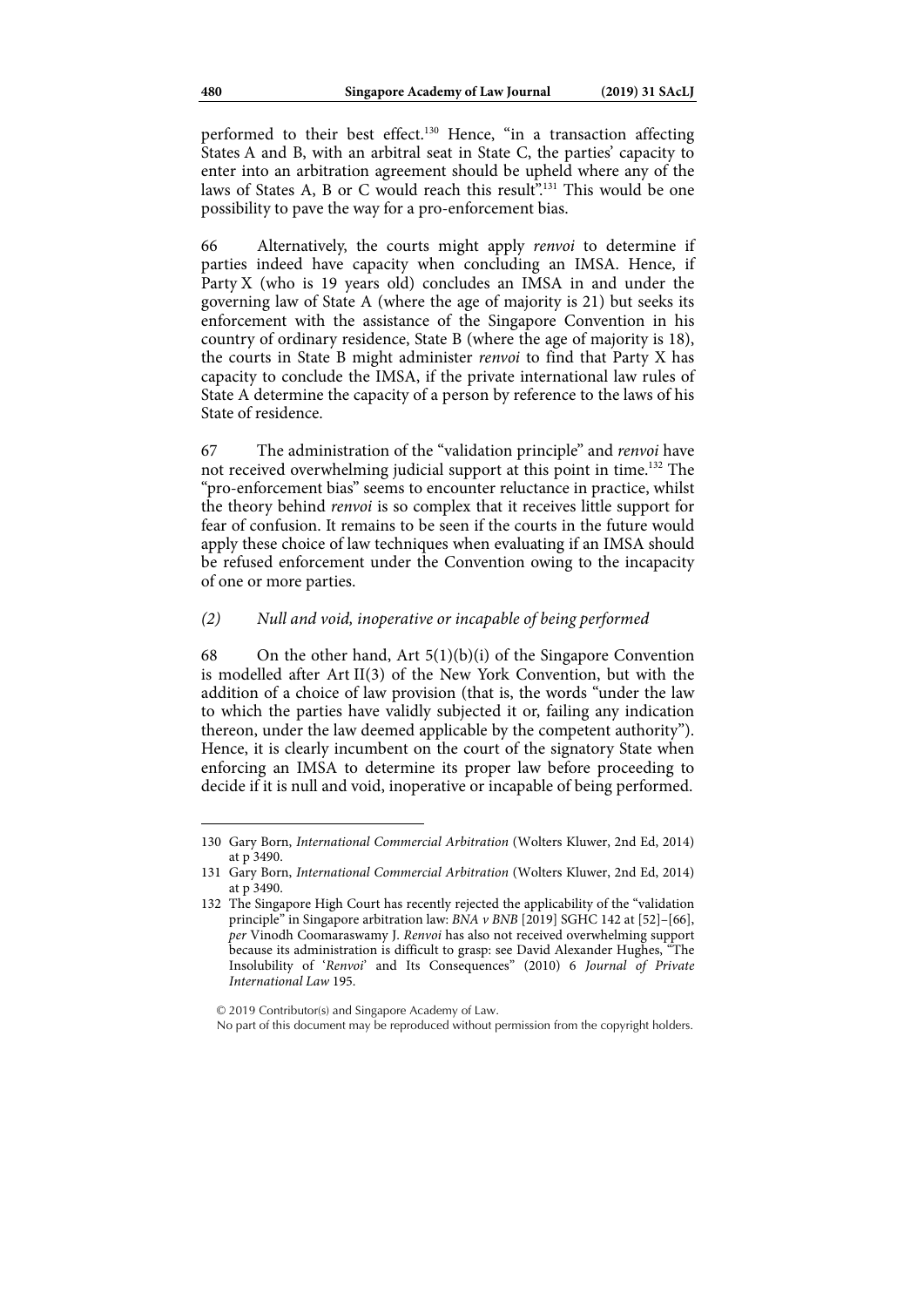69 Having determined the proper law governing the IMSA, the court may proceed to evaluate if it is "null and void" under that governing law. The IMSA may be deemed null and void if it were founded upon a deficient or defective agreement (or consent) between parties. Defences falling under the law of obligations which may be relevant for the court's consideration are misrepresentation, fraud, duress, undue influence or unconscionability.<sup>133</sup>

70 The court may also proceed to evaluate if the IMSA is "incapable of being performed" under the determined governing law. This would involve an examination of the provisions under the governing law for treatment of cases involving contractual impossibility, frustration or other supervening events occurring after contract formation<sup>134</sup>

71 However, the application of the governing law might be less straightforward for the court if it is asked to determine if the IMSA is "inoperative". This is a legal term of art that is not as clearly defined in the contract laws of Gallic, Germanic and common law legal traditions.135 The courts might react by administering the defence taking an autonomous approach. As reported earlier, IMSAs which are found to be "inoperative" are those that are ineffective because of circumstances transpiring at or after the moment of its conclusion. This could occur owing to poorly drafted IMSAs which contain inherently contradictory or self-defeating clauses that intrinsically cancel out the obligations found within, rendering it sterile of any effect to begin

<sup>133</sup> George A Bermann, "Recognition and Enforcement of Foreign Arbitral Awards – The Interpretation and Application of the New York Convention by National Courts" in *Recognition and Enforcement of Foreign Arbitral Awards – The Interpretation and Application of the New York Convention by National Courts* (George A Bermann ed) (Springer, 2017) at p 23.

<sup>134</sup> George A Bermann, "Recognition and Enforcement of Foreign Arbitral Awards – The Interpretation and Application of the New York Convention by National Courts" in *Recognition and Enforcement of Foreign Arbitral Awards – The Interpretation and Application of the New York Convention by National Courts* (George A Bermann ed) (Springer, 2017) at p 24.

<sup>135</sup> George A Bermann, "Recognition and Enforcement of Foreign Arbitral Awards – The Interpretation and Application of the New York Convention by National Courts" in *Recognition and Enforcement of Foreign Arbitral Awards – The Interpretation and Application of the New York Convention by National Courts* (George A Bermann ed) (Springer, 2017) at p 23; and consider Konrad Zweigert & Hein Kötz, *An Introduction to Comparative Law* (Oxford University Press, 3rd Ed, 1998) at pp 323–469.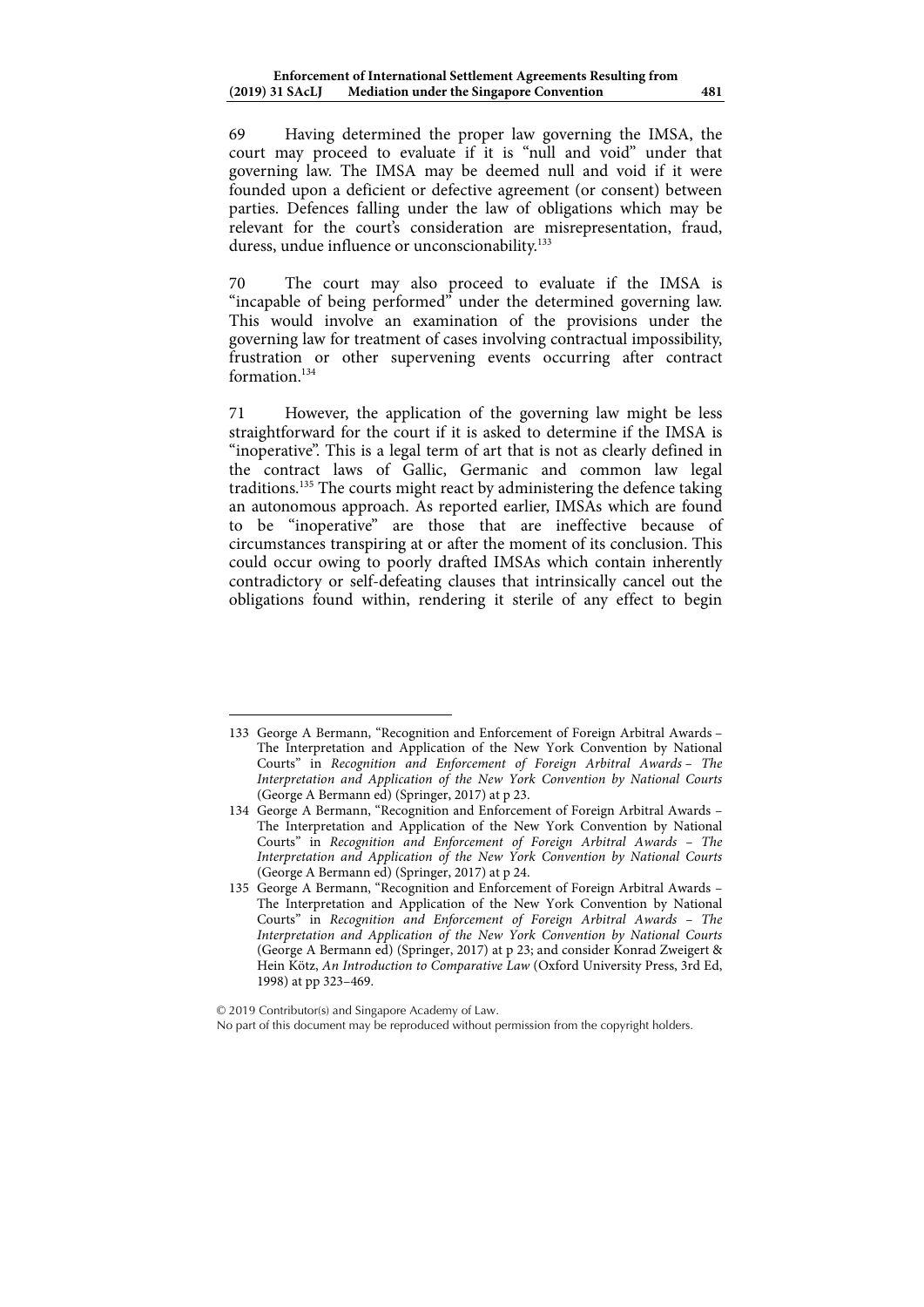with.136 Alternatively, an IMSA may be inoperable because of a subsequent agreement to waive all rights to pursue remedies under it.<sup>137</sup>

#### *C. Grounds for refusal based on mediator misconduct*

72 In respect to the two grounds for refusal tied to mediator conduct in the Convention discussed earlier, choice of law considerations may arise when the specific ground (that is, the second ground,  $Art 5(1)(f)$  is administered by the courts of the signatory State. The court may need to make a determination of the governing law of the IMSA, prior to making a determination as to whether (in addition to proving egregious mediator misconduct flowing from a failure to disclose conflicts of interest) the party pleading for the court to refuse its enforcement had entered into the agreement under undue influence. However, parties pleading for the court to refuse the enforcement of IMSAs under this ground may also show more generally that the mediator misconduct had left a "material impact" on them, such that they would not have entered into that agreement had there been proper disclosure. In doing so, it may also be necessary for the courts to make a determination of the governing law of the IMSA to determine whether there was a material impact.

#### *D. Grounds for refusal based on public policy*

73 Just as it was analysed and reported earlier in this article, the public policy defence (Art 5(2)(a)) administered at the enforcement stage of a cross-border dispute resolution outcome ought to engage a scrutiny of *both* domestic and international elements.<sup>138</sup> The courts of

<sup>136</sup> George A Bermann, "Recognition and Enforcement of Foreign Arbitral Awards – The Interpretation and Application of the New York Convention by National Courts" in *Recognition and Enforcement of Foreign Arbitral Awards – The Interpretation and Application of the New York Convention by National Courts* (George A Bermann ed) (Springer, 2017) at p 24.

<sup>137</sup> Consider *Apple & Eve LLC v Yantai N Andre Juice Co* 610 F Supp 2d 226 (ED NY, 2009).

<sup>138</sup> See Nadja Alexander & Shouyu Chong, "An Introduction to the Singapore Convention on Mediation – Perspectives from Singapore" (2018) 22(4) *Nederlands-Vlaams tijdschrisft voor Mediation en conflictmanagement* 37 at 48 and Shouyu Chong, "Conflict of Laws and Cross-border Commercial Mediation: Breaking New Ground with the United Nations Convention on International Settlement Agreements Resulting from Mediation through a Conflict of Laws Analysis of Its Grounds for Refusal to Enforce International Commercial Mediated Settlement Agreements" (2018) (unpublished directed research paper undertaken during LLM studies, National University of Singapore, archived at the C J Koh Law Library, National University of Singapore) at pp 26–29 <https://scholarbank.nus.edu.sg/handle/10635/145198> (accessed 23 June 2019). (*cont'd on the next page*)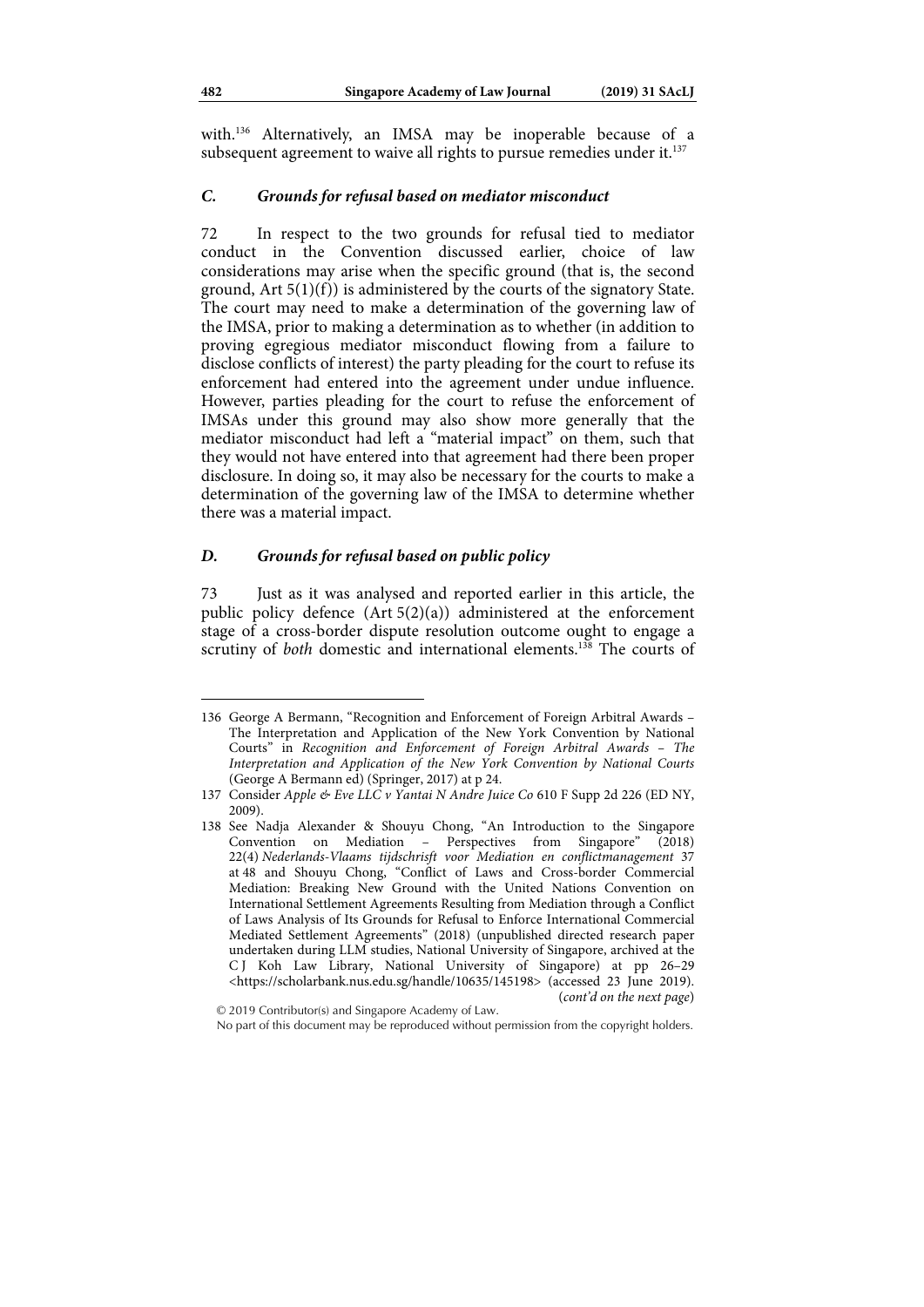signatory states should apply due discretion when administering this ground for refusal, and nevertheless grant enforcement of IMSAs under the Convention even if they run incongruent with some domestic public policies, unless exceptional circumstances dictate otherwise.<sup>139</sup>

## *E. Grounds for refusal based on subject matters not amenable to mediation*

74 As mentioned earlier in this article, parties that endeavour to plead to the court of a signatory State that an IMSA should be refused enforcement on grounds that its subject matter is not amenable to mediation (Art  $5(2)(b)$ ) must first refer to the law of the enforcing State for guidance.140 However, as this is also another exceptional "escape mechanism" defence similar to the public policy defence,<sup>141</sup> the enforcing court should apply a rather restrictive approach when applying this ground for refusal.

75 Hence, whilst the enforcing court may initially make reference to its law when ascertaining if the IMSA sought to be enforced addresses a subject matter which is amenable to mediation, the competent authority ought to also appraise the degree to which the subject matter resolved at mediation has a sufficient nexus to its forum, before categorically declaring that its domestic rules must apply *vis-à-vis* the IMSA.142 It has been convincingly argued in the context of international commercial arbitration that courts should avoid parochialism when administering the "subject matter" defence.<sup>143</sup> This means that the courts should instead assess and evaluate the availability of the defence in respect to the law of closest connection to the dispute resolved at mediation when deciding if an IMSA should indeed be refused

1

No part of this document may be reproduced without permission from the copyright holders.

Also consider Gary Born, *International Commercial Arbitration* (Wolters Kluwer, 2nd Ed, 2014) at p 3652.

<sup>139</sup> See Gary Born, *International Commercial Arbitration* (Wolters Kluwer, 2nd Ed, 2014) at p 3659.

<sup>140</sup> To reiterate, Art 5(2)(b) of the Singapore Convention on Mediation provides that the competent authority may refuse to enforce international mediated settlement agreements if the "subject matter of the dispute is not capable of settlement by mediation under the law of that [State]".

<sup>141</sup> Nadja Alexander & Shouyu Chong, "An Introduction to the Singapore Convention on Mediation – Perspectives from Singapore" (2018) 22(4) *Nederlands-Vlaams tijdschrisft voor Mediation en conflictmanagement* 37 at 49.

<sup>142</sup> Nadja Alexander & Shouyu Chong, "An Introduction to the Singapore Convention on Mediation – Perspectives from Singapore" (2018) 22(4) *Nederlands-Vlaams tijdschrisft voor Mediation en conflictmanagement* 37 at 49.

<sup>143</sup> Gary Born, *International Commercial Arbitration* (Wolters Kluwer, 2nd Ed, 2014) at p 3702.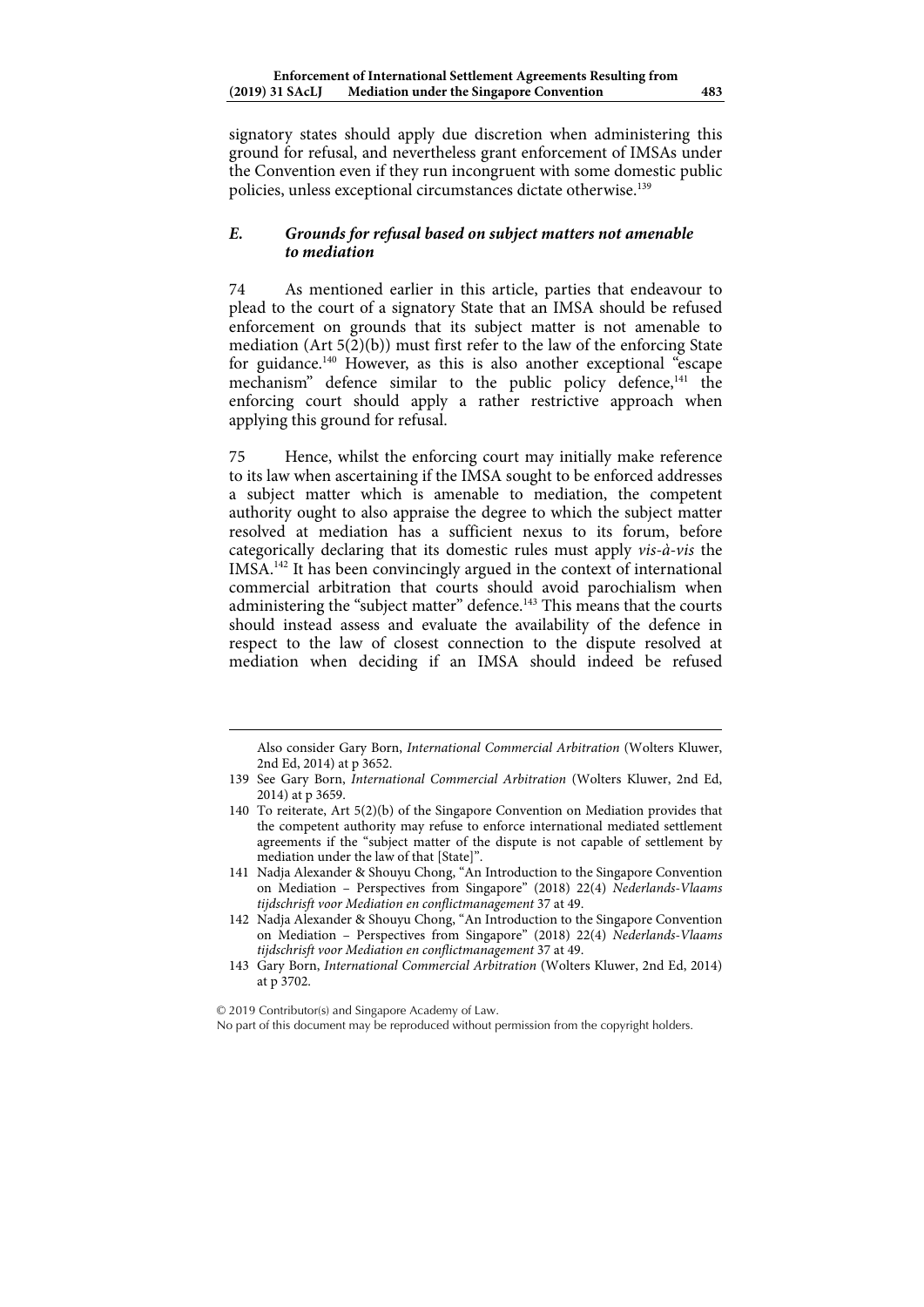enforcement on grounds that its subject matter is not amenable to mediation<sup>144</sup>

### **X. Conclusion and outlook**

76 The authors have examined how the Singapore Convention gives rise to the recognition and enforcement of IMSAs, as well as the choice of law and private international law considerations which arise therein. Some analogies in principle have been drawn from the recognition and enforcement practice under the New York Convention in this commentary. Given the fledgling state of the Singapore Convention, following in the footsteps of an already established institution allows to benefit from established solutions and also ensures consistency across dispute resolution mechanisms. It is expected that once the Singapore Convention becomes more established, authorities, scholars and practitioners will create a genuine and elaborate body of principles and rules for the enforcement of IMSAs, which is a new kind of legal instrument.

77 For potential signatory states, a number of questions arise beyond the general decision whether or not to join the Singapore Convention. The first set of questions concerns the exercise of reservations offered by the Convention.145 Should the State, its agencies and their representatives participate? Should the parties be required to actively agree to the application of the Convention in order to benefit from it? The second set of questions is more complex. Which new rules and principles are required locally in order to enforce IMSAs under the Convention? The Convention provides general principles. In particular, signatory states shall enforce a settlement agreement in accordance with its rules of procedure and under the conditions laid down in the Convention according to Art 3(1). Parties may also invoke settlement agreements to claim that a discrete issue was already resolved by these agreements under Art 3(2). Again, this shall be administered in accordance with the signatory State's rules of procedure and under the conditions in the Convention. As a consequence, potential signatories

1

© 2019 Contributor(s) and Singapore Academy of Law. No part of this document may be reproduced without permission from the copyright holders.

<sup>144</sup> Take the hypothetical scenario where under the laws of Country X, commercial tax disputes are subject matters incapable of settlement at mediation. The forum of Country X is presented with an international mediated settlement agreement that was concluded in Country Y, of which the choice of law for that settlement points to the laws of Country Z (noting that under the rules of Y and Z tax disputes are susceptible to mediation). If the mediated dispute has *no substantive connection* to Country X, the courts of Country X should not refuse relief, and follow their convention obligations to enforce dispute resolution outcomes (*cf* Gary Born, *International Commercial Arbitration* (Wolters Kluwer, 2nd Ed, 2014) at pp 606 and 3700).

<sup>145</sup> See paras 24–26 above.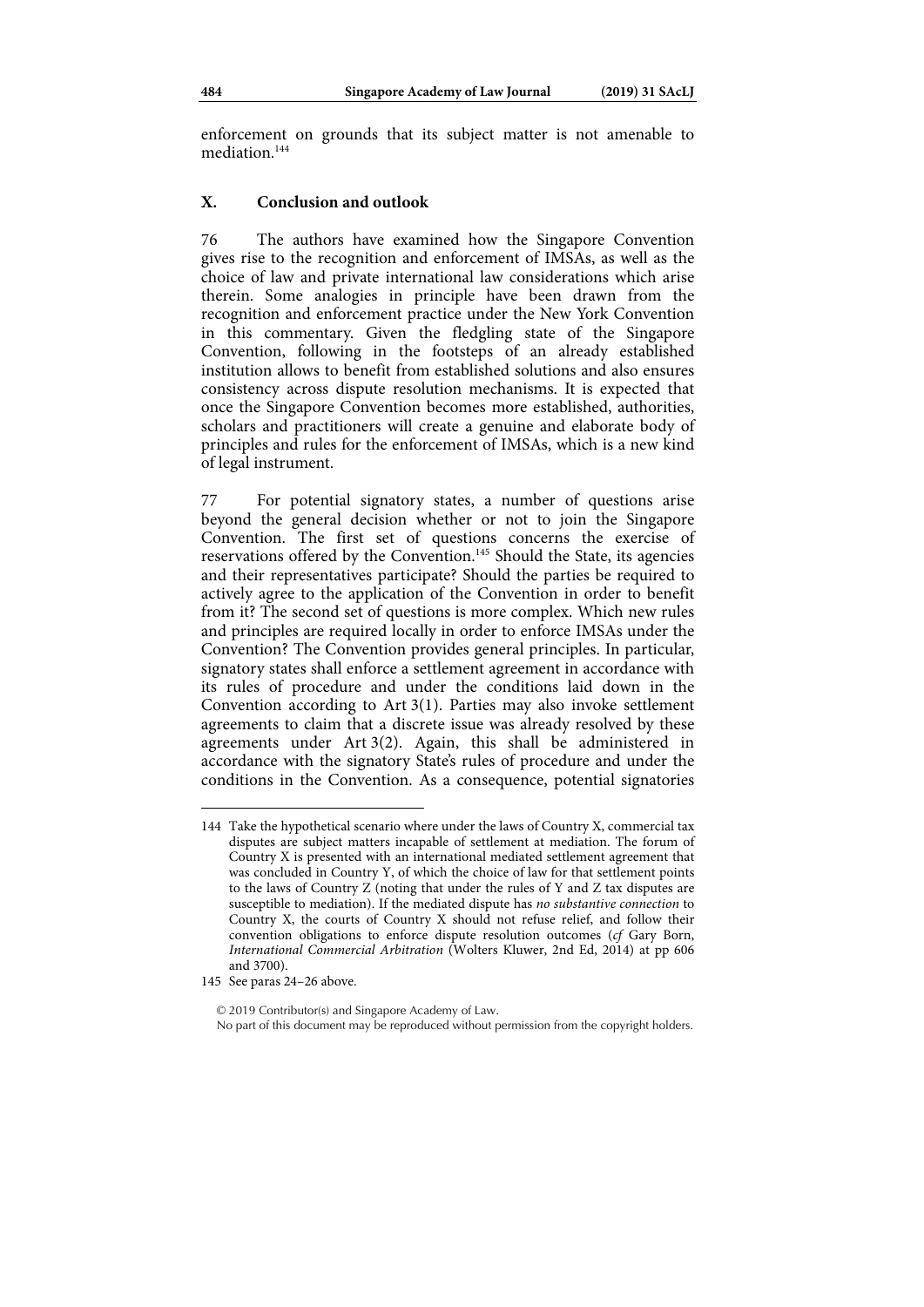must consider whether their rules of procedure applicable to the enforcement of international settlement agreements need updating. This reform process needs to reflect local particularities and the obligations laid down in the Convention.

78 In Singapore, implementing the Singapore Convention could be straightforward.<sup>146</sup> The formalities and scope of the Convention may be brought into Singapore law by an adoption of the 2018 UNCITRAL Model Law on International Commercial Mediation and International Settlement Agreements Resulting from Mediation. If one were to fall back on the established mechanisms, then enforcement of IMSAs might be given effect by the Singapore courts as a consent order. Consent orders may also engender recognition under the common law, and parties may be estopped from litigating discrete issues already settled by the recorded IMSA.147 However, the signing of the Singapore Convention will present a good opportunity to consider other ways to enforce IMSAs in Singapore, in addition to or in substitution of consent orders.

79 In a civil law jurisdiction such as Germany, which, in addition, is a member state of the EU, somewhat different considerations apply. All EU member states have implemented the Mediation Directive<sup>148</sup> and, consequently, provide users with – at least – a basic framework for mediation. As regards enforcing IMSAs from other EU member states, a number of EU instruments are applicable and remain relevant under Art 7 of the Singapore Convention.<sup>149</sup> The same applies as regards IMSAs from jurisdictions beyond the EU if international treaties such as the Lugano Convention on Jurisdiction and the Recognition and Enforcement of Judgments in Civil and Commercial Matters<sup>150</sup> are relevant. The enforcement of IMSAs that fall under neither EU law nor

© 2019 Contributor(s) and Singapore Academy of Law.

<sup>146</sup> Also see Schnabel's proposals in respect to its ratification in the US in Timothy Schnabel, "Implementation of the Singapore Convention: Federalism, Self-Execution and Private Law Treaties" (2019) Am Rev Int'l Arb (forthcoming).

<sup>147</sup> In the eyes of the Singapore courts, it would be an abuse of court process to litigate issues already settled by mediation, articulated in an international mediated settlement agreement, which was subsequently recorded as a consent order: Dorcas Quek Anderson, "Issue Estoppel Created by Consent Judgments: Dissonance between the Principles Underlying Settlements and Court Decisions" [2017] SingJLS 100. Also see Nadja Alexander & Shouyu Chong, "Singapore Case Note: Interpretation of MSAs and Inadmissibility of Evidence from Mediation" *Kluwer Mediation Blog* (17 March 2019).

<sup>148</sup> Directive 2008/52/EC of the European Parliament and of the Council of 21 May 2008 on certain aspects of mediation in civil and commercial matters at pp 3–8.

<sup>149</sup> On the following see Felix Steffek, "Internationales Recht" in *Recht der Alternativen Konfliktlösung* (Reinhard Greger, Hannes Unberath & Felix Steffek eds) (CH Beck, 2nd Ed, 2016) at F 55 *ff*.

<sup>150 30</sup> October 2007; entry into force 1 January 2010.

No part of this document may be reproduced without permission from the copyright holders.